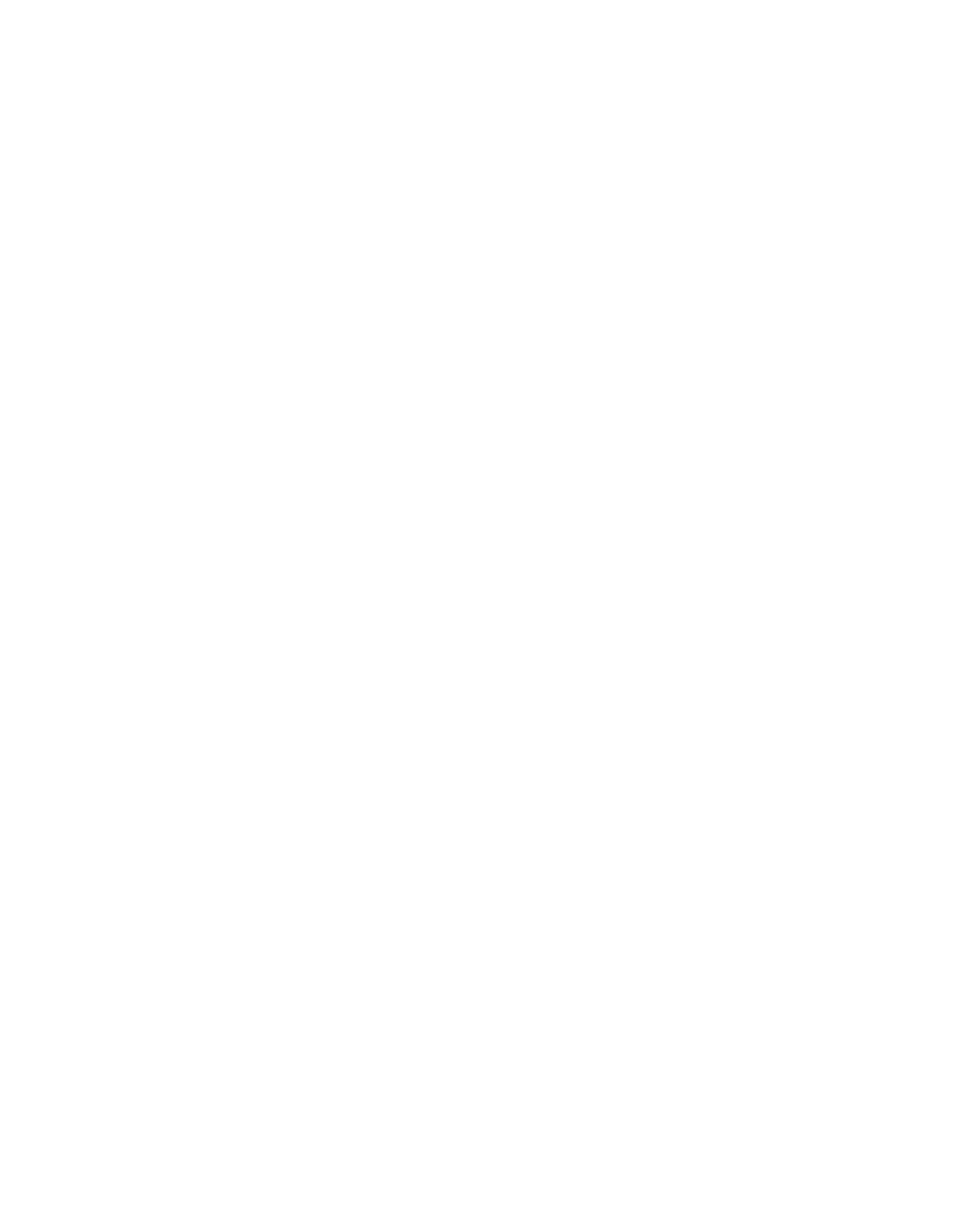# **NATIONAL CHILD ABUSE AND NEGLECT DATA SYSTEM (NCANDS) CHILD FILE, 2001**

\_\_\_\_\_\_\_\_\_\_\_\_\_\_\_\_\_\_\_\_\_\_\_\_\_\_\_\_\_\_\_\_\_\_\_\_\_\_\_\_\_\_\_\_\_\_\_\_\_\_\_\_\_\_\_\_\_\_\_\_\_\_\_\_\_\_\_\_\_\_\_\_\_\_\_\_\_\_\_\_\_\_\_\_\_\_\_\_\_\_\_\_\_\_\_\_\_\_\_\_

## **Data Collected by**

Children's Bureau Administration on Children, Youth and Families

## **Funded by**

Children's Bureau, Administration on Children, Youth and Families, Administration for Children and Families, U.S. Department of Health and Human Services

## **Distributed by**

National Data Archive on Child Abuse and Neglect

## **User's Guide and Codebook Written by**

National Data Archive on Child Abuse and Neglect in collaboration with NCANDS Technical Team Walter R. McDonald & Associates, Inc.

\_\_\_\_\_\_\_\_\_\_\_\_\_\_\_\_\_\_\_\_\_\_\_\_\_\_\_\_\_\_\_\_\_\_\_\_\_\_\_\_\_\_\_\_\_\_\_\_\_\_\_\_\_\_\_\_\_\_\_\_\_\_\_\_\_\_\_\_\_\_\_\_\_\_\_\_\_\_\_\_\_\_\_\_\_\_\_\_\_\_\_\_\_\_\_\_\_\_\_\_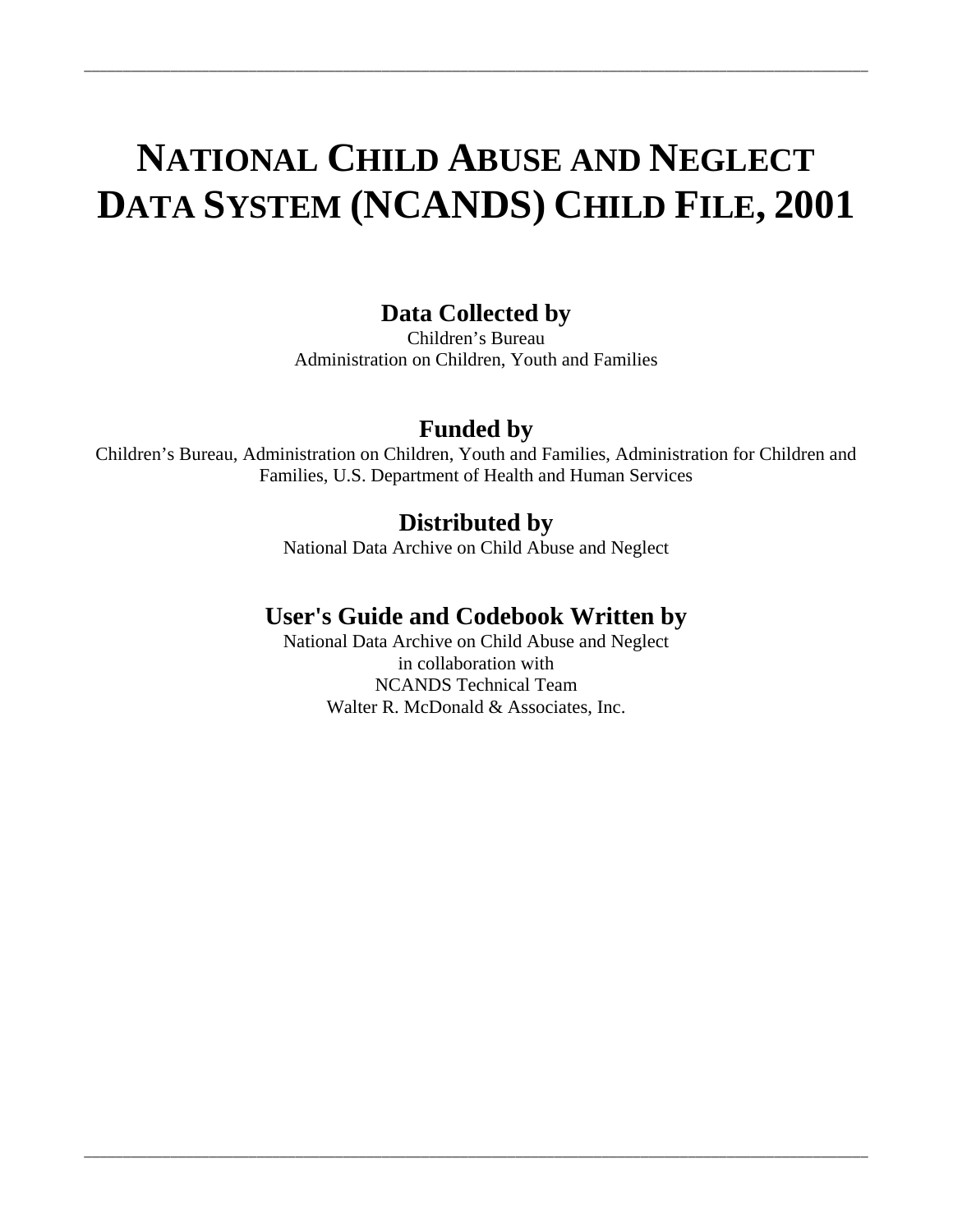©2004 National Data Archive on Child Abuse and Neglect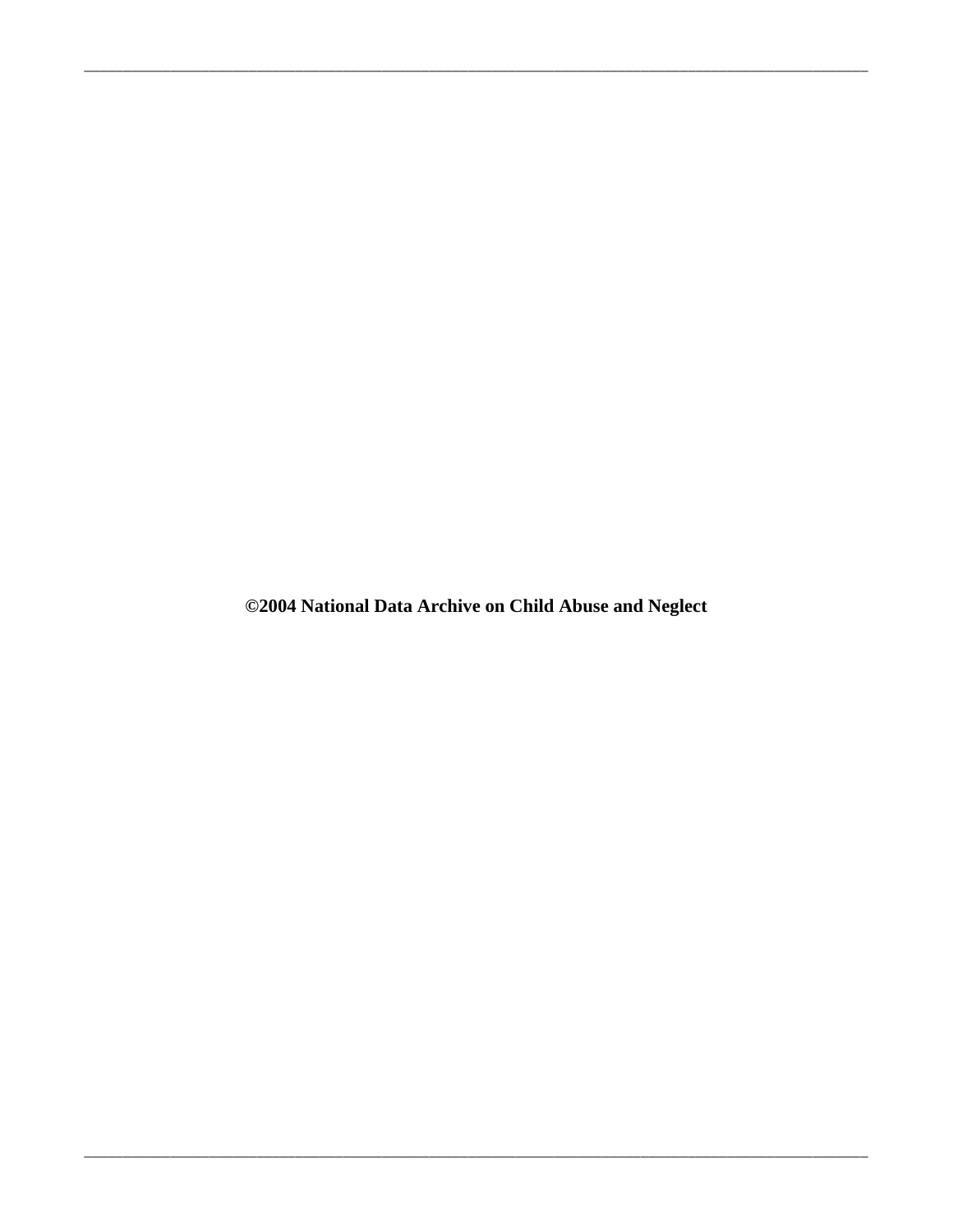### **PREFACE**

\_\_\_\_\_\_\_\_\_\_\_\_\_\_\_\_\_\_\_\_\_\_\_\_\_\_\_\_\_\_\_\_\_\_\_\_\_\_\_\_\_\_\_\_\_\_\_\_\_\_\_\_\_\_\_\_\_\_\_\_\_\_\_\_\_\_\_\_\_\_\_\_\_\_\_\_\_\_\_\_\_\_\_\_\_\_\_\_\_\_\_\_\_\_\_\_\_\_\_\_

The data for *National Child Abuse and Neglect Data System (NCANDS) Child File, 2001*, have been given to the National Data Archive on Child Abuse and Neglect for public distribution by the Children's Bureau. Funding for the project was provided by the Children's Bureau, Administration on Children, Youth and Families, Administration for Children and Families, U.S. Department of Health and Human Services.

### **ACKNOWLEDGEMENT OF SOURCE**

Authors should acknowledge the National Data Archive on Child Abuse and Neglect and the original collector of the data when they publish manuscripts that use data provided by the Archive. Users of these data are urged to follow some adaptation of the statement below.

The analyses presented in this publication were based on data from the National Child Abuse and Neglect Data System (NCANDS) Child File, 2001. These data were provided by the National Data Archive on Child Abuse and Neglect at Cornell University, and have been used with permission. The data were originally collected under the auspices of the Children's Bureau. Funding was provided by the Children's Bureau, Administration on Children, Youth and Families, Administration for Children and Families, U.S. Department of Health and Human Services. The collector of the original data, the funder, NDACAN, Cornell University, and the agents or employees of these institutions bear no responsibility for the analyses or interpretations presented here. The information and opinions expressed reflect solely the opinions of the authors.

The bibliographic citation for this data collection is:

U.S. Department of Health and Human Services, Administration for Children and Families, Administration on Children, Youth and Families, Children's Bureau (2004). National Child Abuse and Neglect Data System (NCANDS) Child File, 2001 [Dataset]. Available from the National Data Archive on Child Abuse and Neglect Web site, http://www.ndacan.cornell.edu

### **PUBLICATION SUBMISSION REQUIREMENT**

In accordance with the *NCANDS Child File Data License*, users of these data are required to deposit a copy of any published work or report based wholly or in part on these data with the Archive. A copy of any completed manuscript, thesis abstract, or reprint should be sent to the National Data Archive on Child Abuse and Neglect, Cornell University, Family Life Development Center, Beebe Hall, Ithaca, New York 14853. Such copies will be used to provide funding agencies with essential information about the use of NDACAN resources and to facilitate the exchange of information about research activities among data users and contributors.

**Please note:** An additional requirement of the *NCANDS Child File Data License* is that users must submit notification copies of publications and presentations to the Archive. Publications must be sent concurrent with submission of the manuscript. Presentations must be sent within one month after the presentation. Please refer to the *NCANDS Child File Data License* for more information.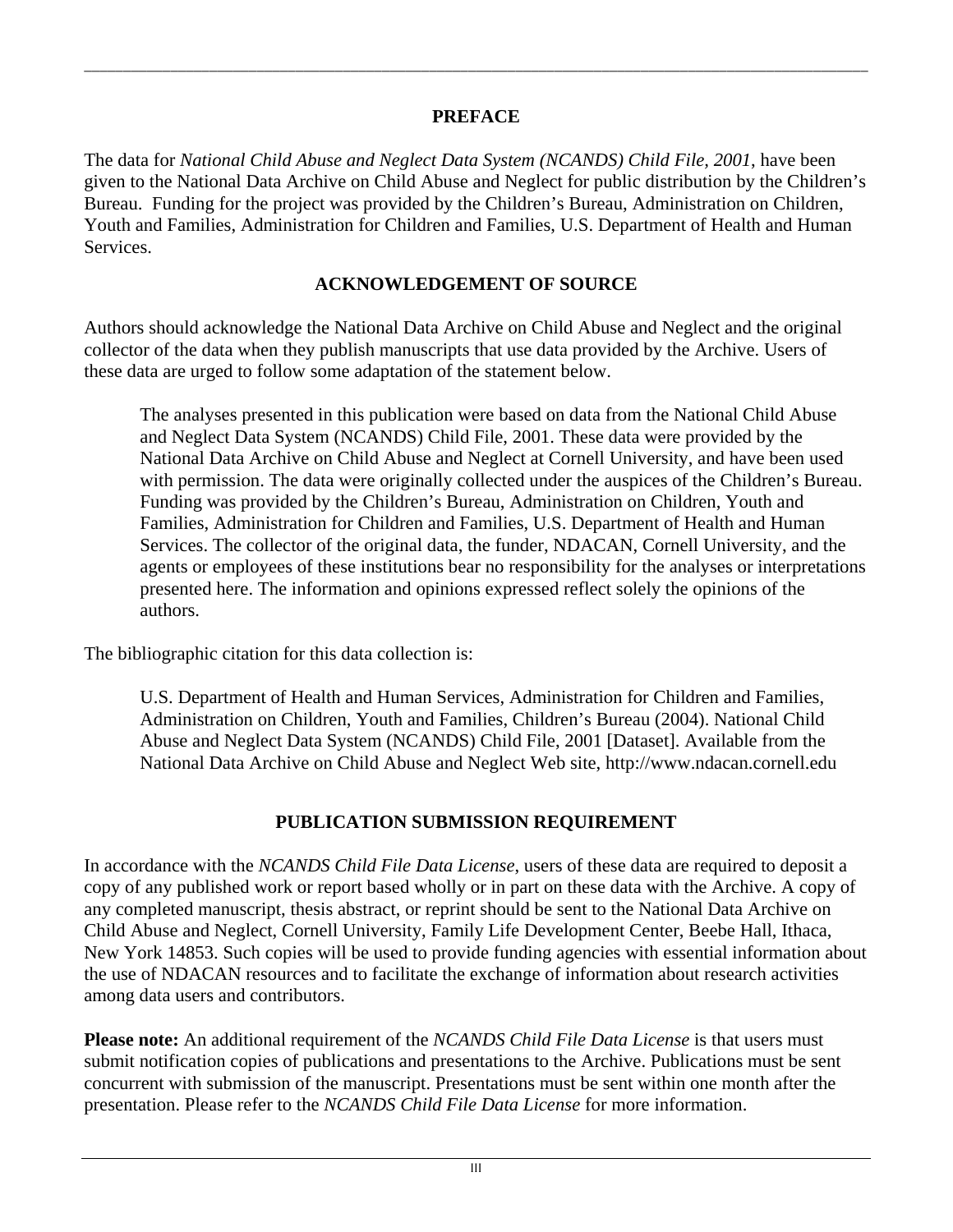### **ABSTRACT**

\_\_\_\_\_\_\_\_\_\_\_\_\_\_\_\_\_\_\_\_\_\_\_\_\_\_\_\_\_\_\_\_\_\_\_\_\_\_\_\_\_\_\_\_\_\_\_\_\_\_\_\_\_\_\_\_\_\_\_\_\_\_\_\_\_\_\_\_\_\_\_\_\_\_\_\_\_\_\_\_\_\_\_\_\_\_\_\_\_\_\_\_\_\_\_\_\_\_\_\_

The National Child Abuse and Neglect Data System (NCANDS) Child File dataset consists of childspecific data of all investigated reports of maltreatment to State child protective service agencies. The NCANDS is a federally-sponsored annual national data collection effort created for the purpose of tracking the volume and nature of child maltreatment reporting. The Child File is the case-level component of the NCANDS. There is also an NCANDS State-level component, known as the Agency File, but those data are not part of this collection. States participate on a voluntary basis and submit their data after going through a process in which the state's administrative system is mapped to the NCANDS data structure. Submitted data consist of all investigations or assessments of alleged child maltreatment that received a disposition in the reporting year. Records are provided at the level of each child on a report, also known as the report-child pair. Data elements include the demographics of children and their perpetrators, types of maltreatment, investigation or assessment dispositions, risk factors, and services provided as a result of the investigation or assessment.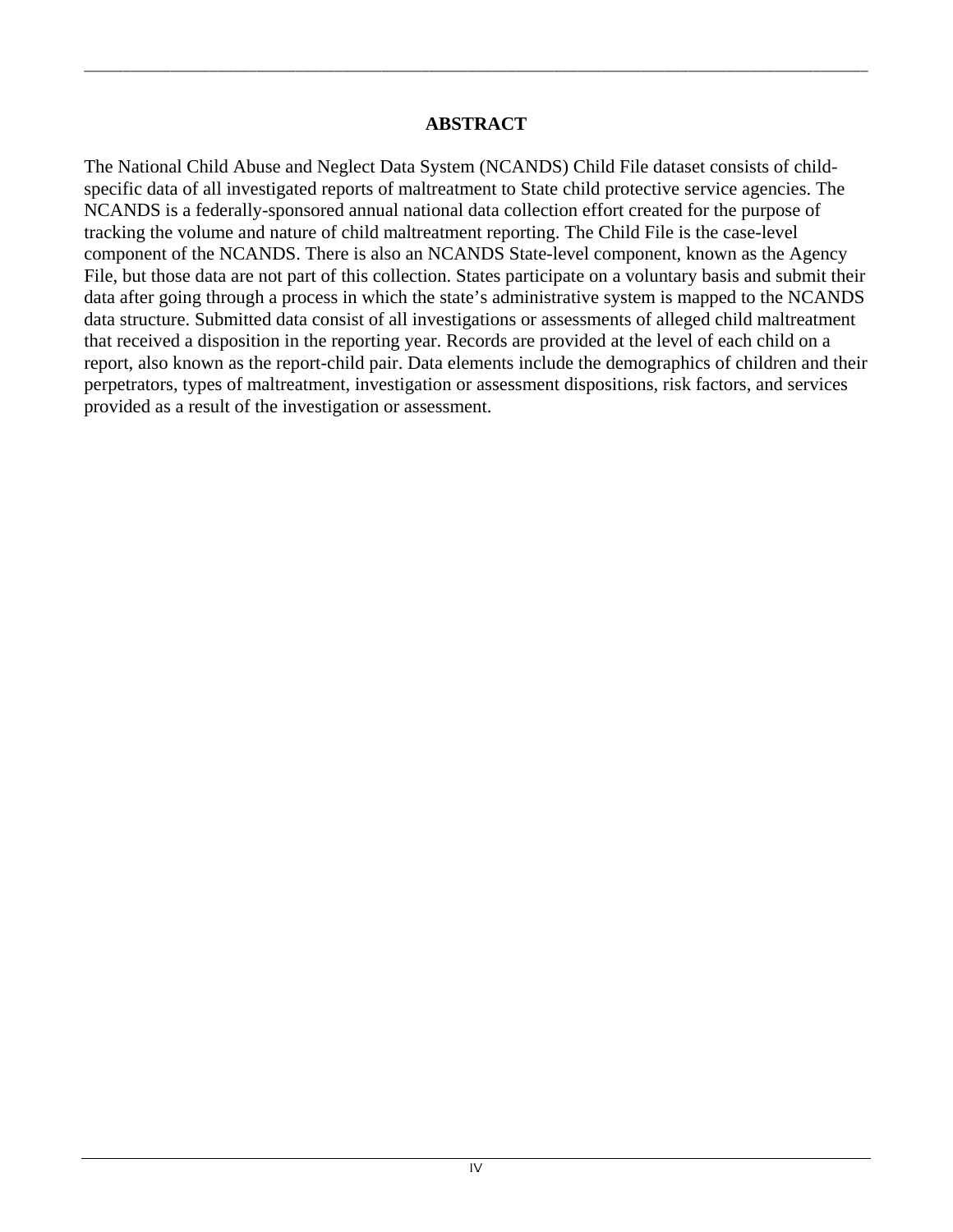## **TABLE OF CONTENTS**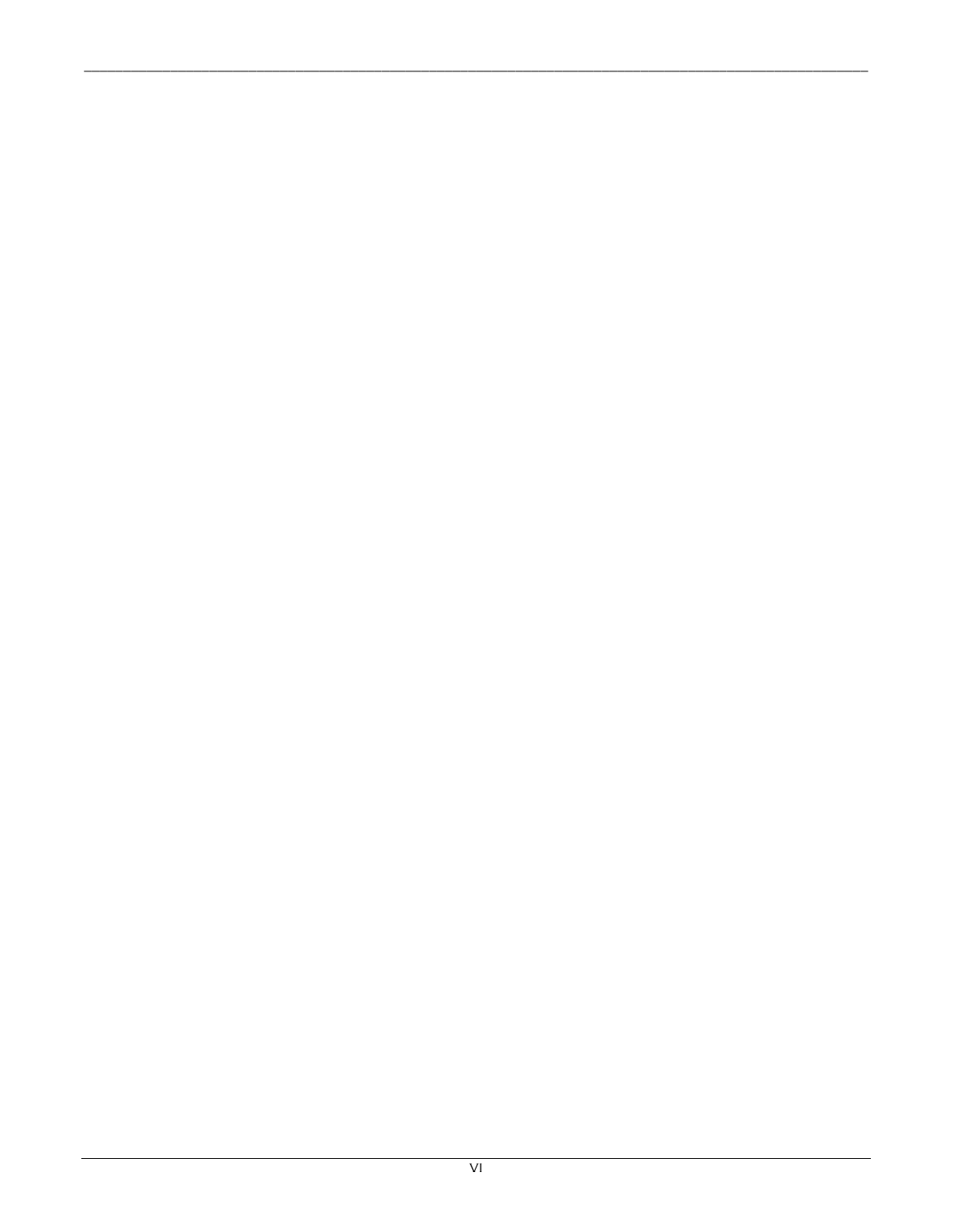#### **STUDY OVERVIEW**

<span id="page-8-0"></span>\_\_\_\_\_\_\_\_\_\_\_\_\_\_\_\_\_\_\_\_\_\_\_\_\_\_\_\_\_\_\_\_\_\_\_\_\_\_\_\_\_\_\_\_\_\_\_\_\_\_\_\_\_\_\_\_\_\_\_\_\_\_\_\_\_\_\_\_\_\_\_\_\_\_\_\_\_\_\_\_\_\_\_\_\_\_\_\_\_\_\_\_\_\_\_\_\_\_\_\_

#### Study Identification

*National Child Abuse and Neglect Data System (NCANDS) Child File, 2001* 

#### **Principal Investigator(s):**

Children's Bureau Administration on Children, Youth and Families

#### **Funding Agency:**

Children's Bureau, Administration on Children, Youth and Families, Administration for Children and Families, U.S. Department of Health and Human Services

#### Purpose of the Study

The NCANDS is a child abuse and neglect reporting program based on state participation. The NCANDS was designed in response to the Child Abuse Prevention, Adoption and Family Services Act of 1988 which created Section 6 of the Child Abuse Prevention and Treatment Act (CAPTA), and required the National Center on Child Abuse and Neglect (NCCAN) to establish a national data collection and analysis program on child maltreatment. The Act stated in part that:

"The Secretary shall, through the Center--(1) as a part of research activities, establish a national data collection and analysis program which, to the extent practical, coordinates existing State child abuse and neglect reports and which shall include---(A) standardized data on false, unfounded, or unsubstantiated reports; and (B) information on the number of deaths due to child abuse and neglect."

CAPTA as amended in May 1992 retained these provisions and added requirements in Section 105, part 1(b) that NCCAN establish a program:

" ... which shall collect, compile, analyze and make available State child abuse and neglect reporting information which, to the extent practical, is universal and case specific, and integrated with other casebased foster care and adoption data collected by the Secretary."

As a result, NCANDS has become the primary source of national information on abused and neglected children reported to State child protective service agencies. Findings from the NCANDS data are published by the Children's Bureau each year in its Child Maltreatment report series.

#### Study Design

The NCANDS data submission protocol uses three formats. The Child File, which is released in this data collection, is the most comprehensive. It includes case-level data on all children who have received a disposition of an investigation or assessment of allegations of maltreatment during the reporting year (Calendar Year 2001 for Dataset #109). The Agency File collects aggregated, state-level, data on items that have been requested by the CAPTA legislation that are not able to be collected at the case level. States that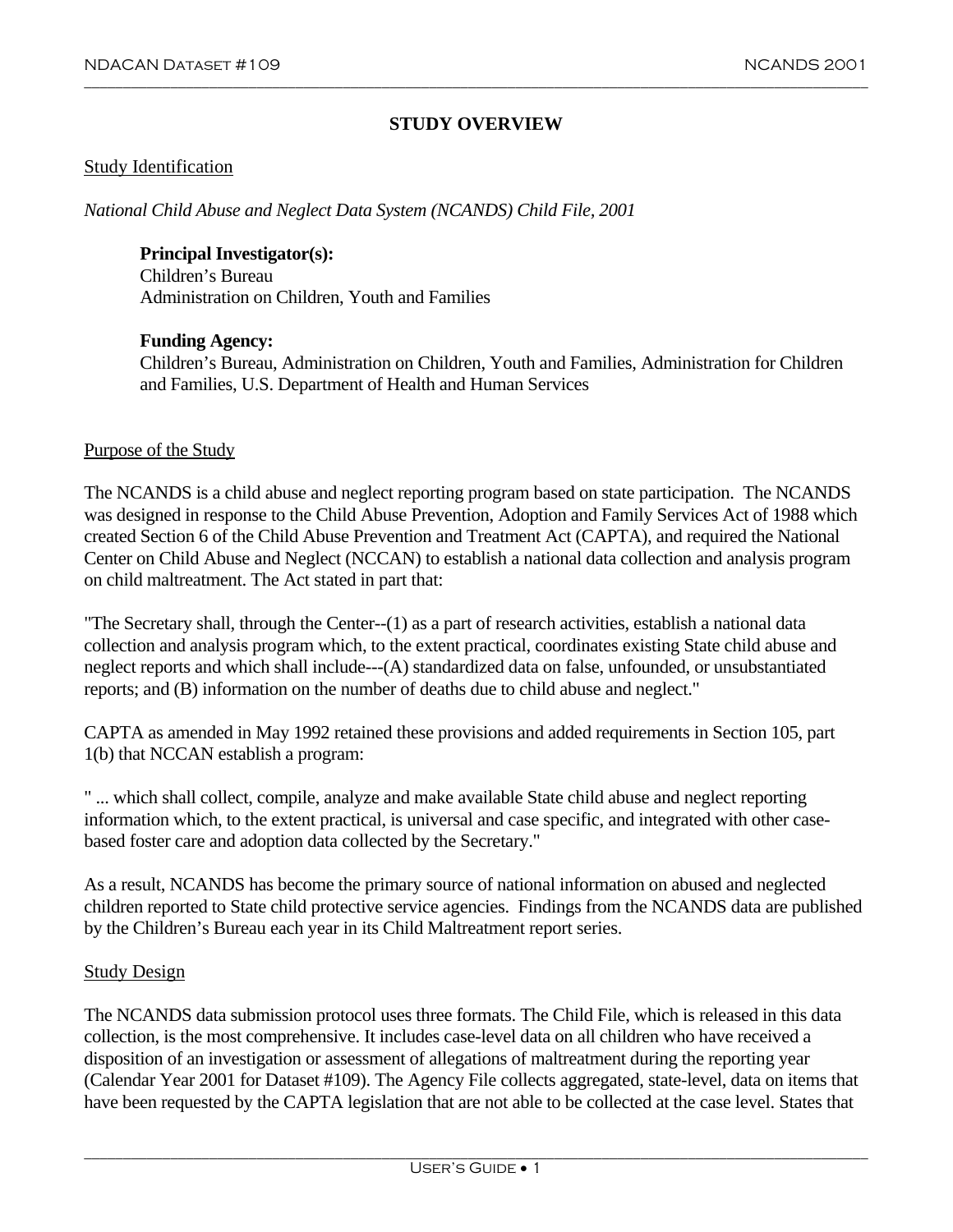submit the Child File also submit the Agency File. The Summary Data Component is used by states that are unable to submit case-level data. The Summary Data Component consists of aggregated, state-level, statistics of key items in the Child File and the Agency File. Data from the Agency File and the Summary Data Component are included in the NCANDS Combined Aggregate File (CAF), which is also distributed by NDACAN. The CAF consists of aggregated data by state and by year.

<span id="page-9-0"></span>\_\_\_\_\_\_\_\_\_\_\_\_\_\_\_\_\_\_\_\_\_\_\_\_\_\_\_\_\_\_\_\_\_\_\_\_\_\_\_\_\_\_\_\_\_\_\_\_\_\_\_\_\_\_\_\_\_\_\_\_\_\_\_\_\_\_\_\_\_\_\_\_\_\_\_\_\_\_\_\_\_\_\_\_\_\_\_\_\_\_\_\_\_\_\_\_\_\_\_\_

#### Date(s) of Data Collection

Calendar year 2001

#### Geographic Area

Twenty-two states and the District of Columbia agreed to archive their NCANDS Child File data with NDACAN for 2001. The states are Arkansas, Delaware, Florida, Kansas, Kentucky, Louisiana, Massachusetts, Maine, Minnesota, Missouri, Montana, North Carolina, Nebraska, Ohio, Oklahoma, Pennsylvania, Rhode Island, Texas, Utah, Vermont, Washington, and Wyoming.

#### Unit of Observation

The unit of observation in the Child File is the report-child pair. Each child on a report gets a separate data record.

#### **Sample**

The NCANDS Child File represents a census of all child protective services investigations or assessments conducted in the states that participated in the NCANDS. Investigations or assessements that reached a disposition between January 1, 2001 and December 31, 2001 are included. For 2001, the resulting dataset consists of 1,216,626 records, or report-child pairs, from 22 states and the District of Columbia.

#### Data Collection Procedures

State participation in the detailed case data collection consists of mapping each requested data element into the Child File record layout, extracting the State data into the Child File record layout, and submitting the case level data to NCANDS.

In the first process, the State Mapping Process, the state receives the "Guidelines and Procedures for Submitting Data to NCANDS" document. States may collect data under different programmatic methodologies, formats, and coding schemes. Thus, it is necessary for each state to map (convert) data, including codes, from the state's computer system into the standard record layout of NCANDS. Using the Guidelines, the state performs this State Mapping Process for the Child File. This activity, done during the Data Mapping Meetings, help to unify the coding structures of states and to enhance data consistency across states that are submitting NCANDS data. The Technical Assistance and Map Review process is provided by the NCANDS Technical Team to assist the state in its mapping activities. The goal of technical assistance is a state annual data submission, which passes all NCANDS validation checks.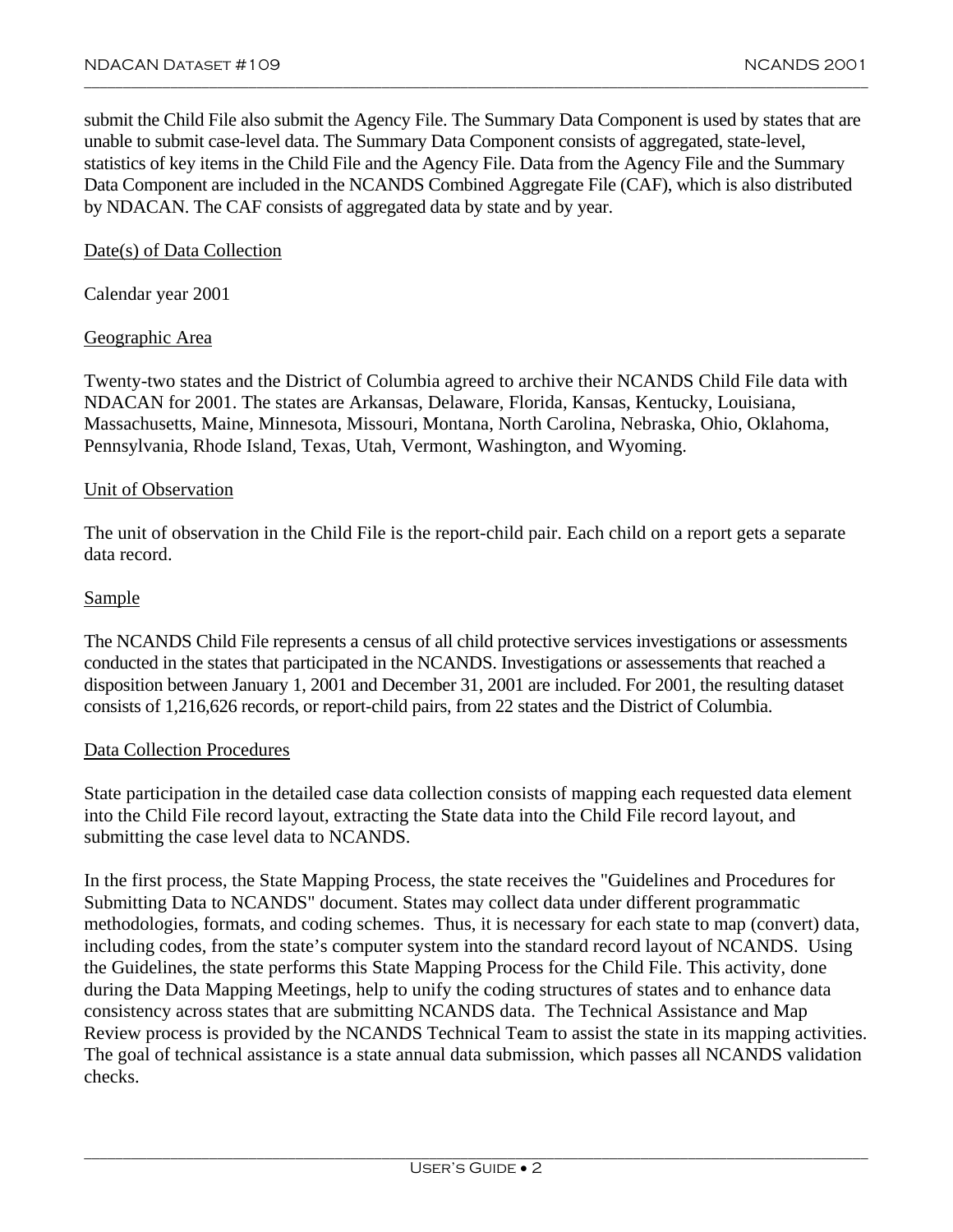Upon completion of the State Mapping Process, the state moves into the next three integrated processes: State Data Submission, NCANDS Validation of Data Submission, and the Technical Assistance Review of Data. In the State Mapping Process, the state uses the completed mapping forms as specifications and writes its data extraction computer program to transfer the data from the state's database into the Child File. The file is created by the state for the given year and is submitted to NCANDS. During the State Data Submission process, the NCANDS Technical Team continues to provide assistance to states regarding decisions about the use of unique identifiers, record construction, and quality of data, as needed.

<span id="page-10-0"></span>\_\_\_\_\_\_\_\_\_\_\_\_\_\_\_\_\_\_\_\_\_\_\_\_\_\_\_\_\_\_\_\_\_\_\_\_\_\_\_\_\_\_\_\_\_\_\_\_\_\_\_\_\_\_\_\_\_\_\_\_\_\_\_\_\_\_\_\_\_\_\_\_\_\_\_\_\_\_\_\_\_\_\_\_\_\_\_\_\_\_\_\_\_\_\_\_\_\_\_\_

When the data set is received by NCANDS, the NCANDS Validation of Data Submission and the Technical Assistance Review of Data processes begin. The NCANDS Technical Team validates and reviews the data, and provides the state with feedback about the data quality. This cycle of data submission, review, and assistance may go through several iterations before the final data set is ready.

Once the data submission and review activities are complete, the State Submission of Year's Final Data Set process occurs. The NCANDS Technical Team reviews and validates the final submission and then proceeds with the analysis activities for all of the States.

#### Response Rates

Not applicable.

#### Sources of Information

States extract case-level data from their child welfare information systems for submission to NCANDS. All reports reaching a disposition date in a given year are mapped to the NCANDS data elements and included in the submission.

#### Type of Data Collected

Extractions from state administrative records

Measures

Not applicable.

#### Related Publications & Reports **\*Users are strongly encouraged to obtain these references before doing analyses.\***

U.S. Department of Health and Human Services, Administration on Children, Youth and Families. (2003). Child Maltreatment 2001. Washington, DC: U.S. Government Printing Office.

Please note that states may have updated their data since the publication of Child Maltreatment. As a result, summaries of the Child File data in this collection may not agree with the tabular data presented in the published report.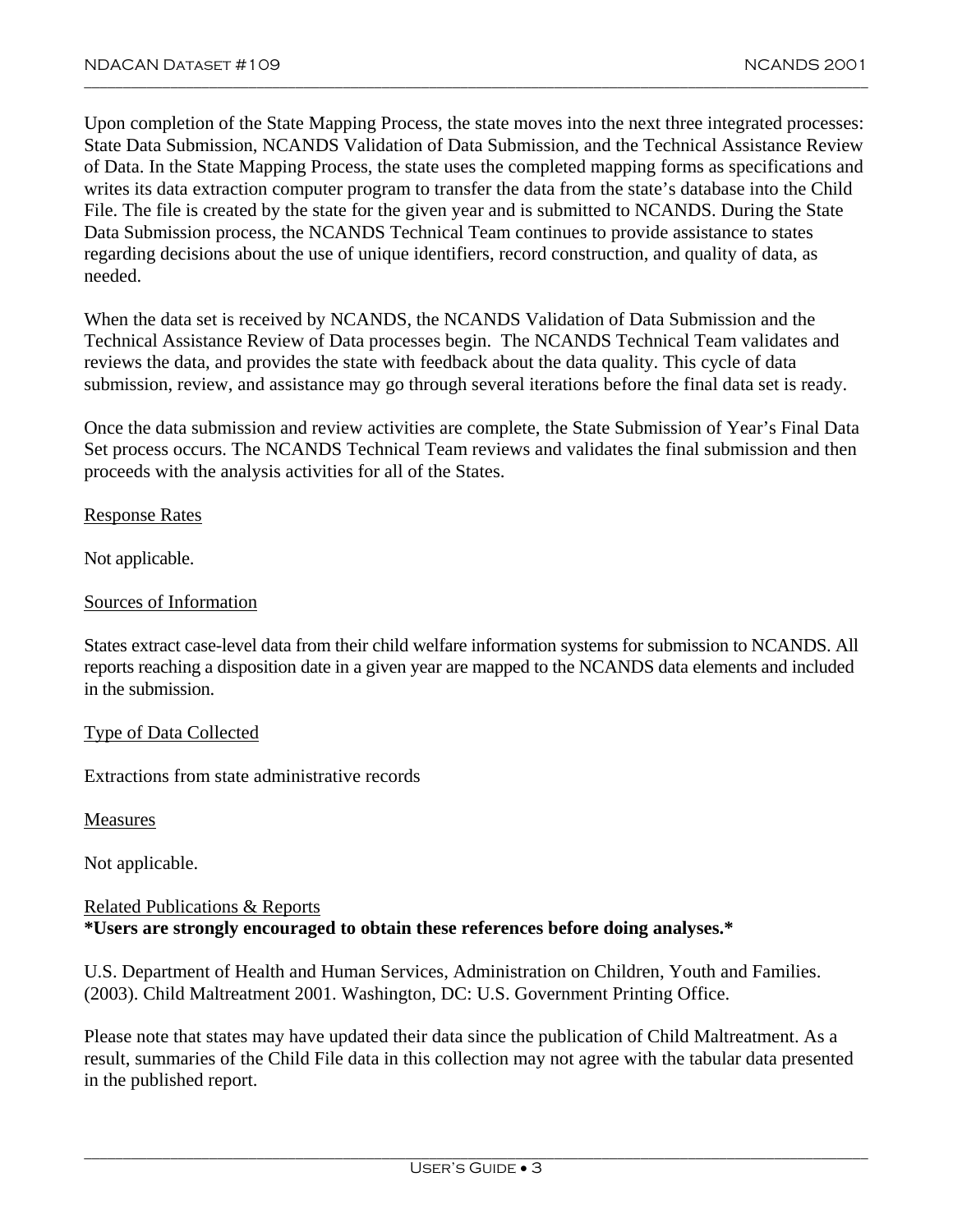#### Analytic Considerations

When conducting analyses with NCANDS data, it is important to keep in mind that state-to-state variation in child maltreatment laws and information systems may affect the interpretation of the data. Users are encouraged to refer to the state mapping documents included on the data CD for information about how the state's system codes its data.

<span id="page-11-0"></span>\_\_\_\_\_\_\_\_\_\_\_\_\_\_\_\_\_\_\_\_\_\_\_\_\_\_\_\_\_\_\_\_\_\_\_\_\_\_\_\_\_\_\_\_\_\_\_\_\_\_\_\_\_\_\_\_\_\_\_\_\_\_\_\_\_\_\_\_\_\_\_\_\_\_\_\_\_\_\_\_\_\_\_\_\_\_\_\_\_\_\_\_\_\_\_\_\_\_\_\_

#### REPORT AND CHILD IDENTIFICATION CODES

Records in the Child File are often referred to as report-child pairs, because each individual record in a state's Child File can be identified through reference to two identification variables, the report ID (RPTID) and the child ID (CHID). When there are multiple children in a report, each child in the report is assigned the same unique Report ID. Similarly, if a child appears in multiple reports, each report for that child contains the same unique Child ID.

There are, however, a few caveats to consider when using the child ID to match different reports within the Child file. A state's laws and data processing capabilities may sometimes limit the ability to match children to previous reports. This limitation is most commonly observed in unsubstantiated reports where a state's laws may prohibit the archiving of data that identifies these children or families. As a result, the use of the child ID to identify children in multiple reports should be limited to reports where the maltreatment was substantiated or indicated. The inability to identify the same child in multiple reports might also occur in states with county-based data collection systems if records cannot be referenced across counties.

#### AGGREGATING THE DATA BY REPORT OR CHILD

Although the data may include multiple entries for a given report or child, these data can be aggregated into a file that contains only one entry per report or one entry per child. For example, a file of unique reports that describe characteristics of the children in the reports can be created. Such characteristics might include the total number of children referenced in a report or the age of the youngest and oldest children. Conversely, a file of unique children can be created that contains a count of the number of reports in which a child was included or the type(s) of maltreatment associated with the respective reports. Please refer to the sample syntax on the CD for examples of how to aggregate the data.

#### STATE CLASSIFICATION OF THE DISPOSITION OF INVESTIGATIONS

The disposition of each investigation depends on the classification system used by the participating state. Most states use a two-tier system that categorizes an allegation as substantiated or unsubstantiated. Some states use a three-tier system that includes a third category, indicated. In these states, maltreatment is indicated if there is sufficient reason to suspect that the child may have been maltreated or is at risk of maltreatment, but the level of evidence required by state law to substantiate an allegation does not exist.

A small number of states have diversified systems that do not fit into the traditional two and three tier disposition categories. To accommodate these states, NCANDS uses two additional disposition codes, known as Alternative Response-Victim and Alternative Response-Nonvictim. Only states with a diversified system use these codes.

For analytic purposes, NCANDS considers children who have been assigned the Substantiated, Indicated, or Alternative Response-Victim codes to be victims of maltreatment.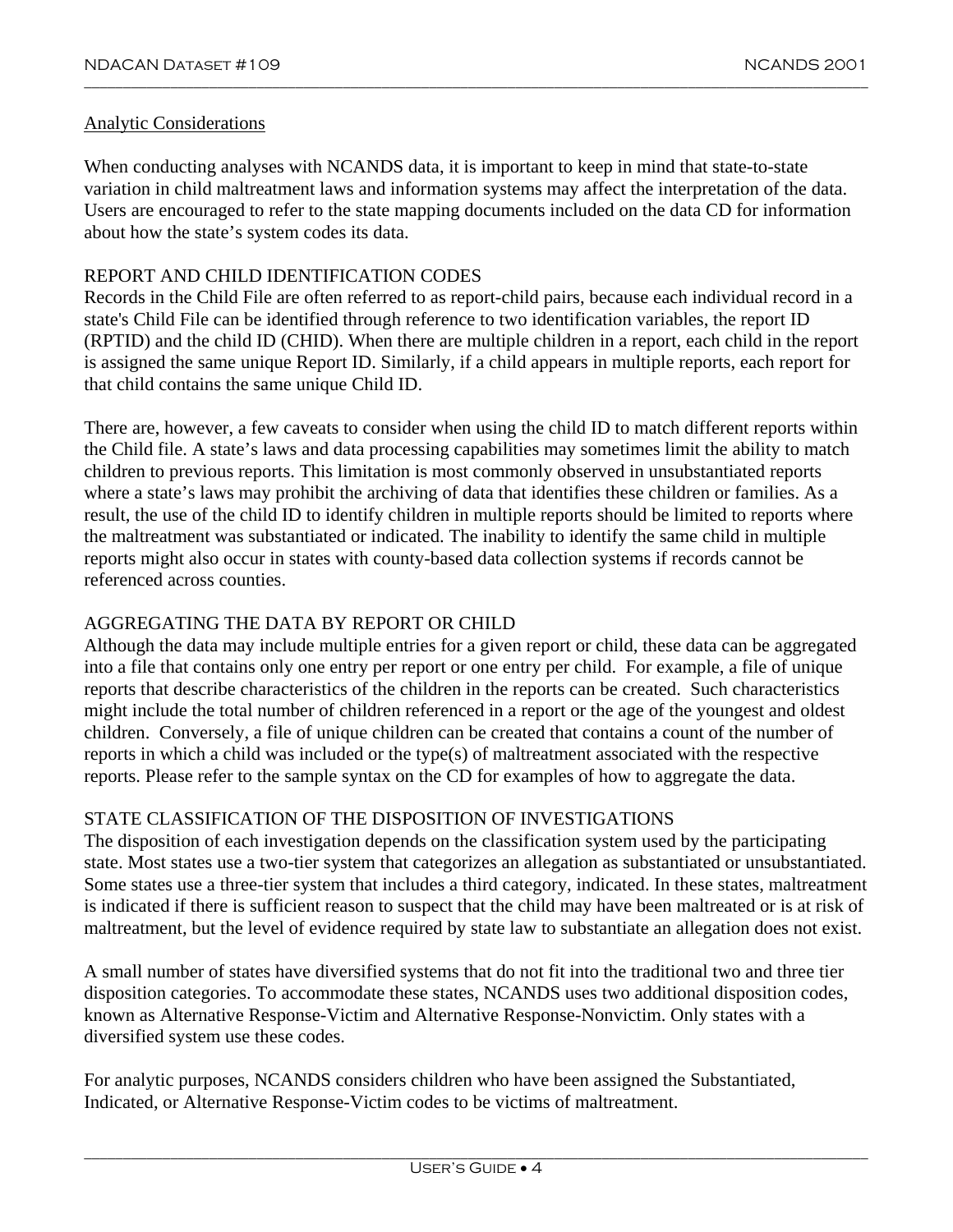#### <span id="page-12-0"></span>MALTREATMENT DISPOSITION AND OVERALL REPORT DISPOSITION

On a Child File record, dispositions of substantiated, indicated, unsubstantiated, etc. can be assigned for up to four different allegations of maltreatment. For example, if physical abuse and neglect are alleged, either one, both, or neither one may substantiated.

An overall disposition for the report is also assigned and applies to all children on the report, regardless of the disposition of the individual child's allegations. The disposition of a report will correspond to the highest level of any of the allegations for any of the children on the report. For example, if a report has three children, and only one allegation for one child was substantiated, then the report disposition is substantiated for all three children. If all the allegations for all the children on the report are unsubstantiated, the report disposition is unsubstantiated.

#### MALTREATMENT CODING

As mentioned above, up to four sets of maltreatment allegations and disposition levels can be assigned for each child on a report. There is no prescribed order in which the maltreatment elements appear on the data record and any maltreatment type can fall in any of the four sets. However, no maltreatment type can be repeated within a given record.

#### Confidentiality Protection

All ID variables submitted to the NCANDS have been encrypted by the states to prevent tracing a Child File record back to the record in the state's child welfare information system.

To further protect the confidentiality of the individuals in the Child File, the following targeted modifications were made to the data:

1. Four variables, the child's date of birth, the child's county of residence, Worker ID, and Supervisor ID, are dropped from the distributable Child File and are not available to the research community.

2. For records involving a fatality (MALDEATH  $= 1$ ), the records are kept in the distributable file, but the values for state (STATERR), county of report (RPTCNTY), and the ID variables for the report (RPTID), the child (CHID), and the perpetrators (PER1ID, PER2ID, PER3ID) are recoded to mask the information.

3. If there are fewer than 1,000 records for a given county of report (RPTCNTY), the county code is recoded to mask the information.

4. The report date (RPTDT) variable has been rounded so that days 1-15 round to the 8th of the month and days 16-31 round to the 23rd. As a result, the dates in RPTDT all fall on either Day 8 or Day 23 of the month.

5. All other dates (INVDATE, RPDISPDT, SERVDATE, RMVDATE, and PETDATE) in the distributable Child File have been adjusted so that the interval between that date and the report date is preserved even after the report date has been rounded to either the 8th or the 23rd of the month, as described in item #4 above.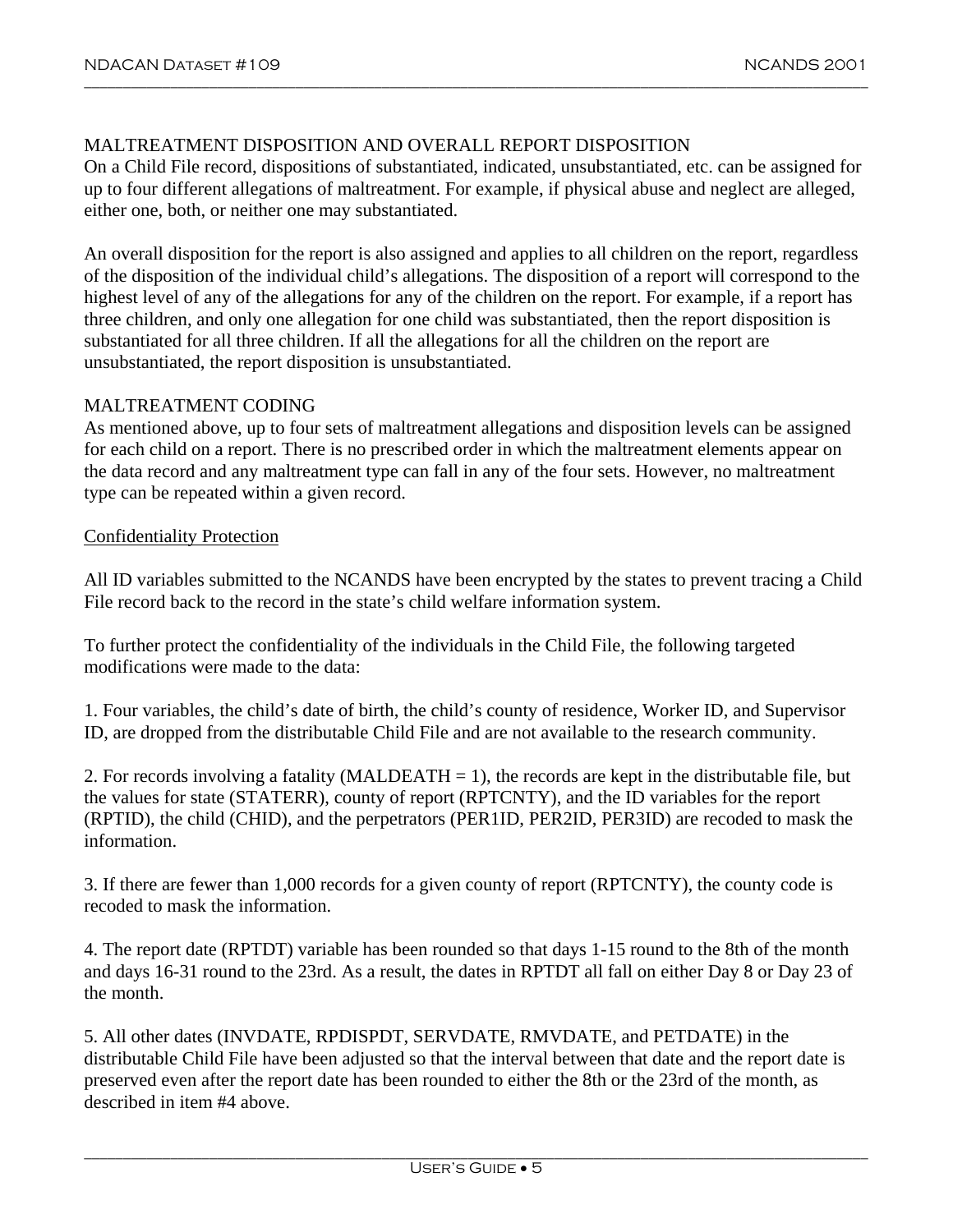6. The child's age (CHAGE) is top-coded so that any value greater than or equal to 18 is assigned to an "18 or older" code. Similarly, perpetrator age (PER1AGE, PER2AGE, PER3AGE) is top-coded to "70 or older" and bottom-coded to "under 18."

<span id="page-13-0"></span>\_\_\_\_\_\_\_\_\_\_\_\_\_\_\_\_\_\_\_\_\_\_\_\_\_\_\_\_\_\_\_\_\_\_\_\_\_\_\_\_\_\_\_\_\_\_\_\_\_\_\_\_\_\_\_\_\_\_\_\_\_\_\_\_\_\_\_\_\_\_\_\_\_\_\_\_\_\_\_\_\_\_\_\_\_\_\_\_\_\_\_\_\_\_\_\_\_\_\_\_

7. If there are a very small number of records at the county level (RPTCNTY) with a particular race or Hispanic ethnicity, the race and ethnicity information for the individual is masked. For example, if there is only one Hawaiian or Pacific Islander child in Richland County, SC, all the race and ethnicity variables for that child will be recoded to Unknown.

#### Extent of Collection

This collection consists of the following items:

1. A single text data file with data import statements for SAS and SPSS

- 2. A User's Guide and Codebook produced by the Archive
- 3. The Child Maltreatment 2001 report produced by the Children's Bureau
- 4. Guidelines to the states for submitting NCANDS data, which contains valuable information for
- familiarizing oneself with the NCANDS

5. State data mapping forms, which document how states have converted the data from their information systems to conform to NCANDS data element standards (There are no maps for the District of Columbia, Delaware, Louisiana, Montana, and Ohio)

6. Sample syntax to illustrate common data management tasks that may need to be completed when working with the Child File data

#### Extent of Processing

NDACAN produced the User's Guide and Codebook and completed the modifications to the data necessary for protecting child and perpetrator confidentiality.

#### **DATA FILE INFORMATION**

#### File Specifications

| No. | <b>File Name</b> | <b>File Structure</b> | <b>Record</b><br>Count | <b>Variable</b><br>Count |
|-----|------------------|-----------------------|------------------------|--------------------------|
|     | Child2001 v1.dat | Rectangular           | 1.216.626              | 141                      |

Each record in the Child File consists of a child in a report. Therefore, if there are three children in a report, there will be three records in the data file.

#### Data File Notes

The perpetrator fields are populated for those records associated with a substantiated, indicated, or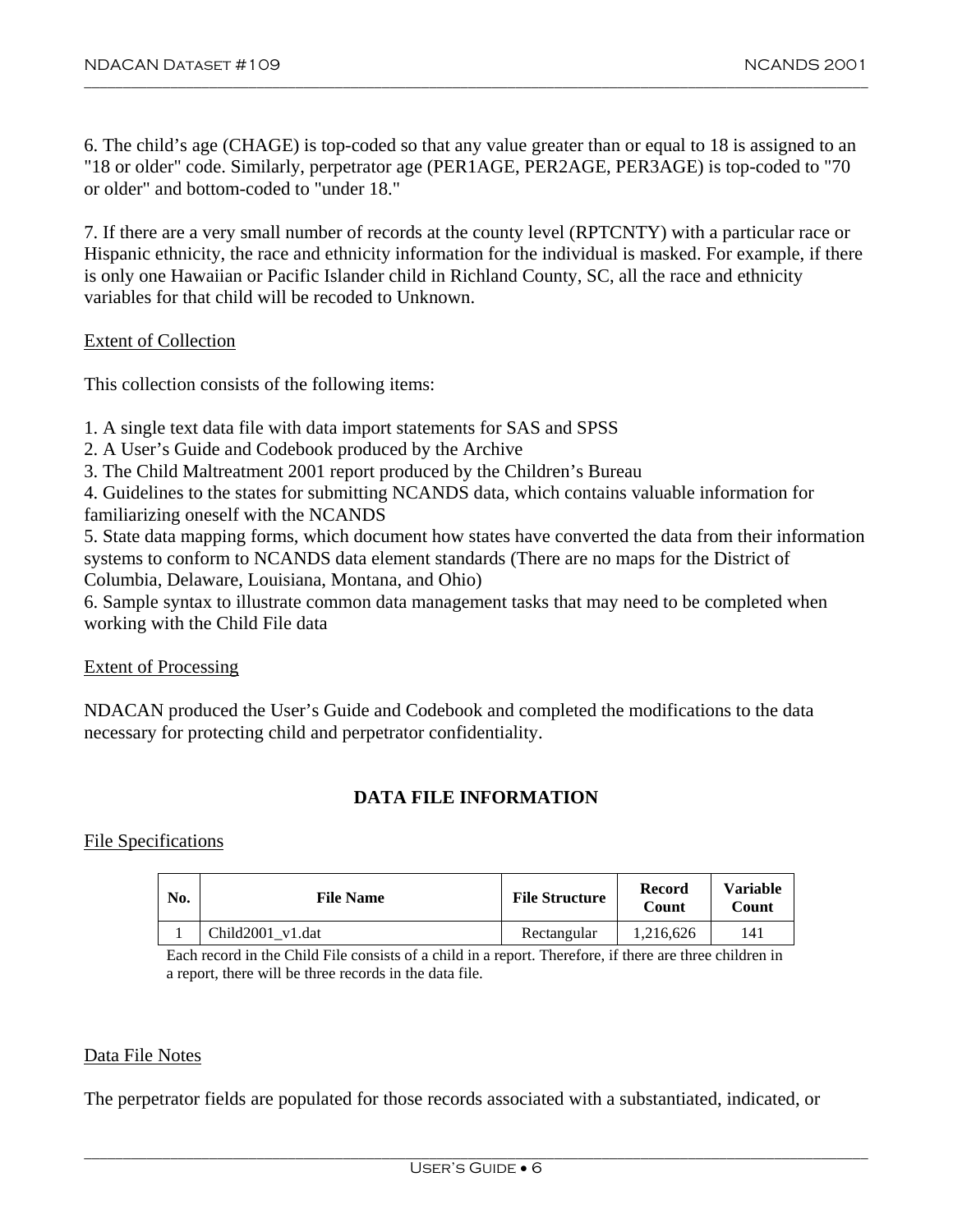alternative response-victim report. For reports where no victimization was determined, the perpetrator fields contain missing data.

Users should be aware of two important characteristics of Pennsylvania's data. First, Pennsylvania is not allowed by state law to provide any race or Hispanic ethnicity data in its NCANDS data submission. Second, the Pennsylvania reporting system is child-based, meaning that each report has only one child. In other states, children who are subjects of the same investigation share the same report ID, but in Pennsylvania, this is not the case.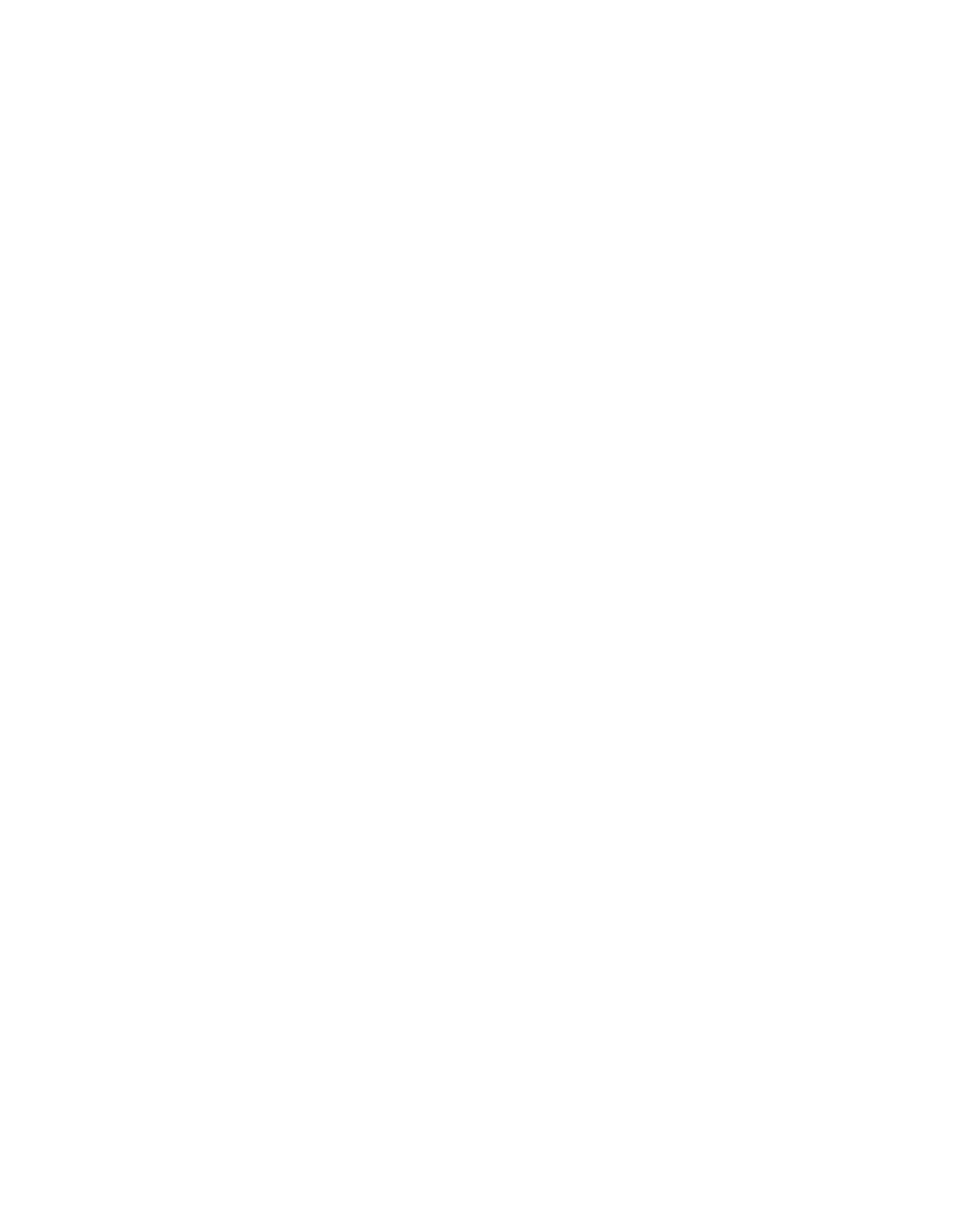#### **CODEBOOK: Dataset #109 Variable Information**

<span id="page-16-0"></span>\_\_\_\_\_\_\_\_\_\_\_\_\_\_\_\_\_\_\_\_\_\_\_\_\_\_\_\_\_\_\_\_\_\_\_\_\_\_\_\_\_\_\_\_\_\_\_\_\_\_\_\_\_\_\_\_\_\_\_\_\_\_\_\_\_\_\_\_\_\_\_\_\_\_\_\_\_\_\_\_\_\_\_\_\_\_\_\_\_\_\_\_\_\_\_\_\_\_\_\_

The Codebook consists of three sections. The first two sections list the variables in the file, first in the order in which they appear in the data file followed by an alphabetic listing. The third section contains a detailed description of the variables arranged in the order in which they appear in the file.

In the descriptive section the file's variable names, variable labels, and variable formats are provided on the first line. Variable definitions and notes are also provided. When appropriate, variable values and their corresponding labels are listed.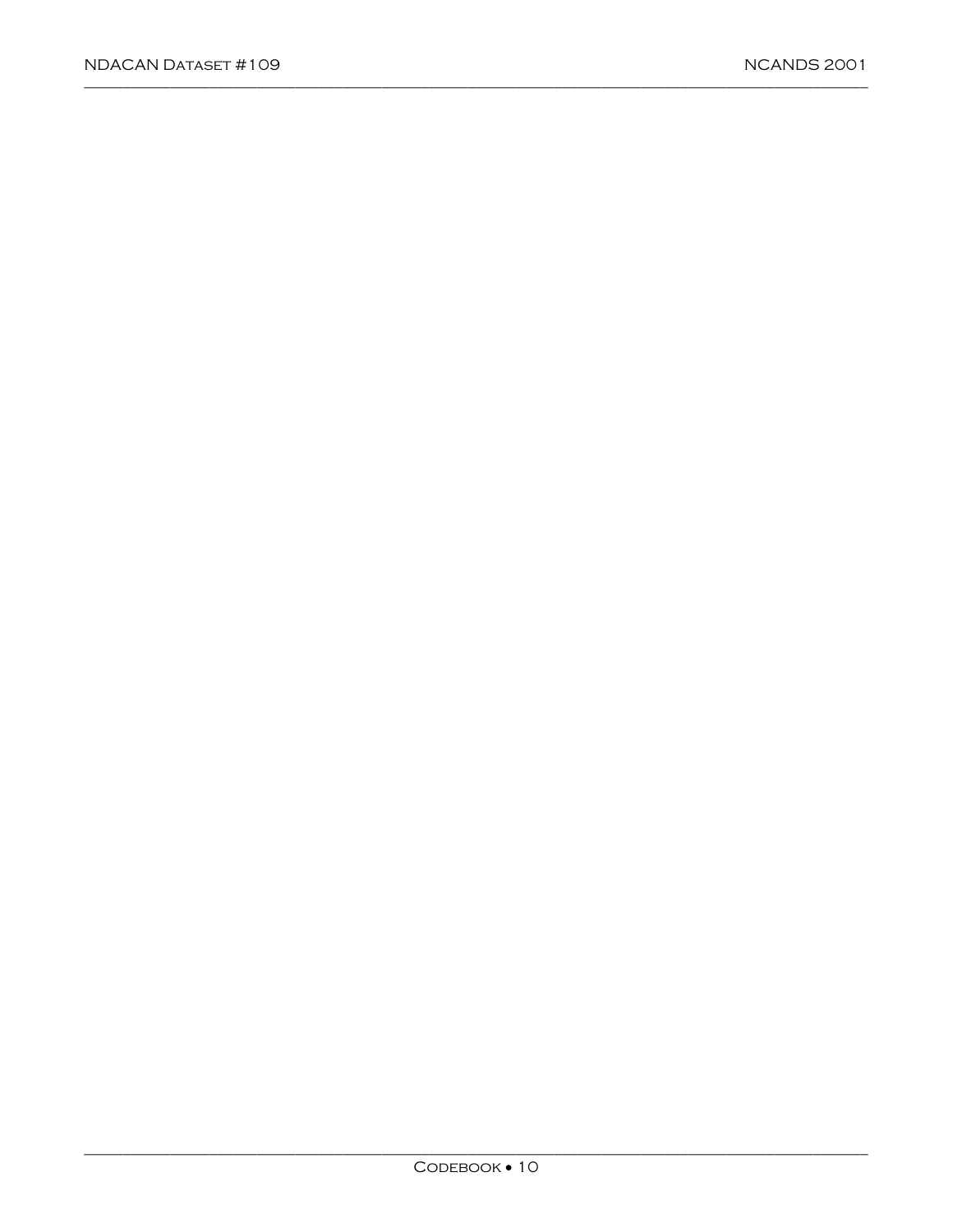# Variable List by Position

| <b>Position</b> | <b>Variable Name</b> | <b>Variable Label</b>                    | Group                     |
|-----------------|----------------------|------------------------------------------|---------------------------|
| 1               | DataSrc              | Data Source                              | Unassigned                |
| $\overline{2}$  | SubYr                | Submission Year                          | <b>Report Data</b>        |
| 3               | <b>StaTerr</b>       | <b>State or Territory</b>                | <b>Report Data</b>        |
| 4               | RptID                | Report ID                                | <b>Report Data</b>        |
| 5               | ChID                 | Child ID                                 | <b>Report Data</b>        |
| 6               | <b>RptCnty</b>       | FIPS Code for State and County of Report | <b>Report Data</b>        |
| $\overline{7}$  | RptDt                | <b>Report Date</b>                       | <b>Report Data</b>        |
| 8               | InvDate              | <b>Investigation Start Date</b>          | <b>Report Data</b>        |
| 9               | <b>RptSrc</b>        | <b>Report Source</b>                     | <b>Report Data</b>        |
| 10              | <b>RptDisp</b>       | <b>Report Disposition</b>                | <b>Report Data</b>        |
| 11              | RpDispDt             | <b>Report Disposition Date</b>           | <b>Report Data</b>        |
| 12              | <b>Notifs</b>        | <b>Notifications</b>                     | <b>Report Data</b>        |
| 13              | ChAge                | Child Age At Report                      | Child Data                |
| 14              | ChSex                | Child Sex                                | Child Data                |
| 15              | ChRacAl              | Child Race Amer Indian or Alaska Native  | Child Data                |
| 16              | ChRacAs              | Child Race Asian                         | Child Data                |
| 17              | ChRacBI              | Child Race Black or African American     | Child Data                |
| 18              | ChRacNH              | Child Race Pacific Islander              | Child Data                |
| 19              | ChRacWh              | <b>Child Race White</b>                  | Child Data                |
| 20              | ChRacUd              | <b>Child Race Undetermined</b>           | Child Data                |
| 21              | <b>CEthn</b>         | <b>Child Hispanic Ethnicity</b>          | Child Data                |
| 22              | ChLvng               | Living Arrangement                       | Child Data                |
| 23              | ChMil                | <b>Military Family Member</b>            | Child Data                |
| 24              | ChPrior              | <b>Prior Victim</b>                      | Child Data                |
| 25              | ChMal1               | Maltreatment-1 Type                      | Child Data                |
| 26              | Mal1Lev              | Maltreatment-1 Disposition Level         | Child Data                |
| 27              | ChMal2               | Maltreatment-2 Type                      | Child Data                |
| 28              | Mal2Lev              | Maltreatment-2 Disposition Level         | Child Data                |
| 29              | ChMal3               | Maltreatment-3 Type                      | Child Data                |
| 30              | Mal3Lev              | Maltreatment-3 Disposition Level         | Child Data                |
| 31              | ChMal4               | Maltreatment-4 Type                      | Child Data                |
| 32              | Mal4Lev              | Maltreatment-4 Disposition Level         | Child Data                |
| 33              | MalDeath             | <b>Maltreatment Death</b>                | Child Data                |
| 34              | CdAlc                | <b>Alcohol Abuse-Child</b>               | <b>Child Risk Factors</b> |
| 35              | CdDrug               | Drug Abuse-Child                         | <b>Child Risk Factors</b> |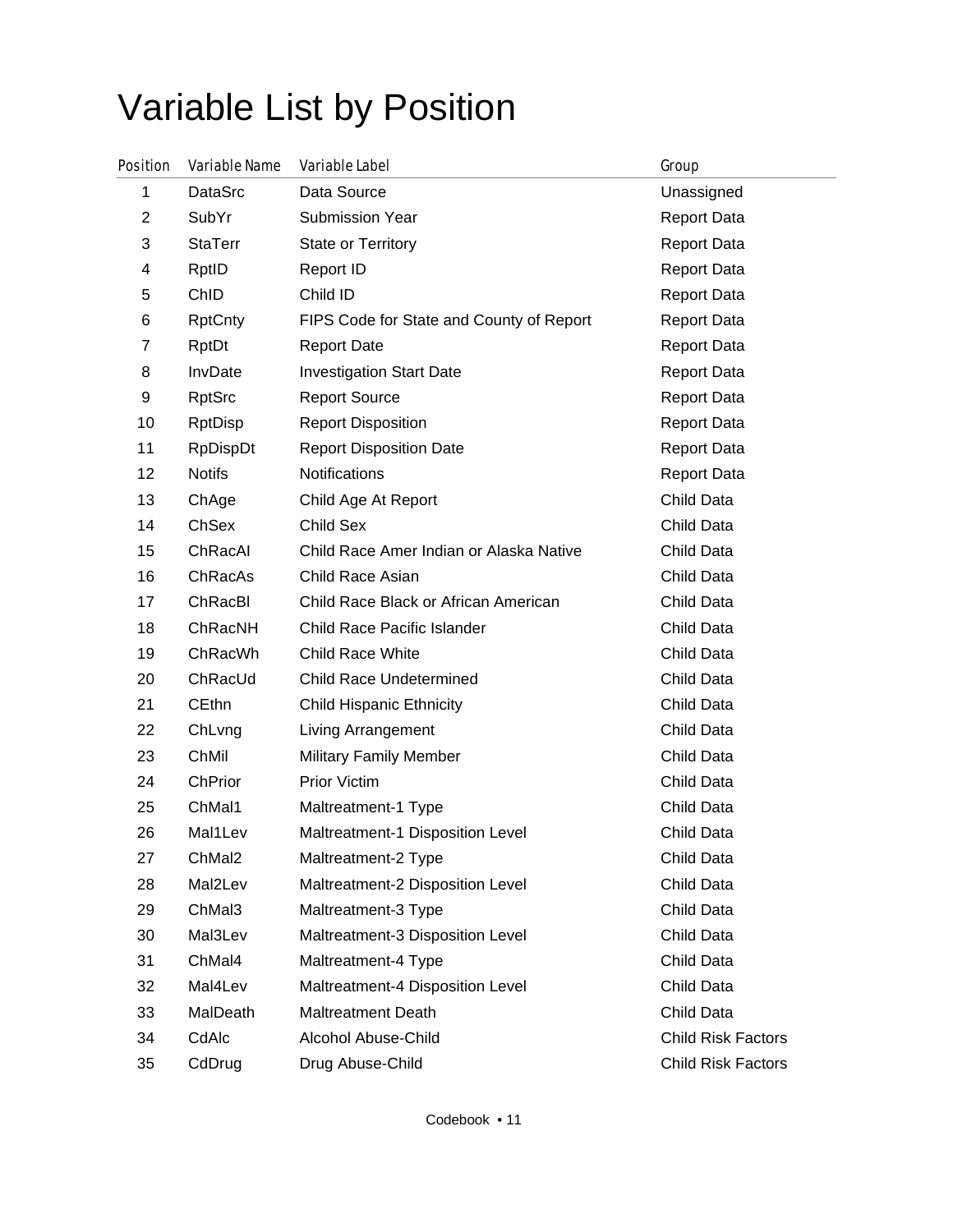| <b>Position</b> | <b>Variable Name</b> | <b>Variable Label</b>                       | Group                         |
|-----------------|----------------------|---------------------------------------------|-------------------------------|
| 36              | CdRtrd               | <b>Mental Retardation-Child</b>             | <b>Child Risk Factors</b>     |
| 37              | CdEmotnl             | <b>Emotionally Disturbed-Child</b>          | <b>Child Risk Factors</b>     |
| 38              | CdVisual             | Visually Or Hearing Impaired-Child          | <b>Child Risk Factors</b>     |
| 39              | CdLearn              | Learning Disability-Child                   | <b>Child Risk Factors</b>     |
| 40              | CdPhys               | Physically Disabled-Child                   | <b>Child Risk Factors</b>     |
| 41              | CdBehav              | <b>Behavior Problem-Child</b>               | <b>Child Risk Factors</b>     |
| 42              | CdMedicl             | <b>Other Medical Condition-Child</b>        | <b>Child Risk Factors</b>     |
| 43              | FcAlc                | Alcohol Abuse-Caretaker(s)                  | <b>Caretaker Risk Factors</b> |
| 44              | FcDrug               | Drug Abuse-Caretaker(s)                     | <b>Caretaker Risk Factors</b> |
| 45              | FcRtrd               | Mental Retardation-Caretaker(s)             | <b>Caretaker Risk Factors</b> |
| 46              | FcEmotnl             | Emotionally Disturbed-Caretaker(s)          | <b>Caretaker Risk Factors</b> |
| 47              | FcVisual             | Visually or Hearing Impaired-Caretakers     | <b>Caretaker Risk Factors</b> |
| 48              | FcLearn              | Learning Disability-Caretaker(s)            | <b>Caretaker Risk Factors</b> |
| 49              | FcPhys               | Physically Disabled-Caretaker(s)            | <b>Caretaker Risk Factors</b> |
| 50              | FcMedicl             | Other Medical Condition-Caretaker(s)        | <b>Caretaker Risk Factors</b> |
| 51              | FcViol               | <b>Domestic Violence</b>                    | <b>Caretaker Risk Factors</b> |
| 52              | FcHouse              | Inadequate Housing                          | <b>Caretaker Risk Factors</b> |
| 53              | FcMoney              | <b>Financial Problem</b>                    | <b>Caretaker Risk Factors</b> |
| 54              | FcPublic             | <b>Public Assistance</b>                    | <b>Caretaker Risk Factors</b> |
| 55              | PostServ             | <b>Post Investigation Services</b>          | <b>Services Provided</b>      |
| 56              | ServDate             | Service Date                                | <b>Services Provided</b>      |
| 57              | FamSup               | <b>Family Support Services</b>              | <b>Services Provided</b>      |
| 58              | FamPres              | <b>Family Preservation Services</b>         | <b>Services Provided</b>      |
| 59              | FosterCr             | <b>Foster Care Services</b>                 | <b>Services Provided</b>      |
| 60              | RmvDate              | <b>Removal Date</b>                         | <b>Services Provided</b>      |
| 61              | <b>JuvPet</b>        | Juvenile Court Petition                     | Services Provided             |
| 62              | PetDate              | <b>Petition Date</b>                        | Services Provided             |
| 63              | CoChRep              | <b>Court-Appointed Child Representative</b> | <b>Services Provided</b>      |
| 64              | Adopt                | <b>Adoption Services</b>                    | <b>Services Provided</b>      |
| 65              | CaseMang             | <b>Case Management Services</b>             | Services Provided             |
| 66              | Counsel              | <b>Counseling Services</b>                  | <b>Services Provided</b>      |
| 67              | DayCare              | Day Care Services-Child                     | Services Provided             |
| 68              | Educatn              | <b>Educational and Training Services</b>    | Services Provided             |
| 69              | Employ               | <b>Employment Services</b>                  | <b>Services Provided</b>      |
| 70              | FamPlan              | <b>Family Planning Services</b>             | Services Provided             |
| 71              | Health               | Health-Related and Home Health Services     | Services Provided             |
| 72              | HomeBase             | <b>Home-Based Services</b>                  | <b>Services Provided</b>      |
| 73              | Housing              | <b>Housing Services</b>                     | Services Provided             |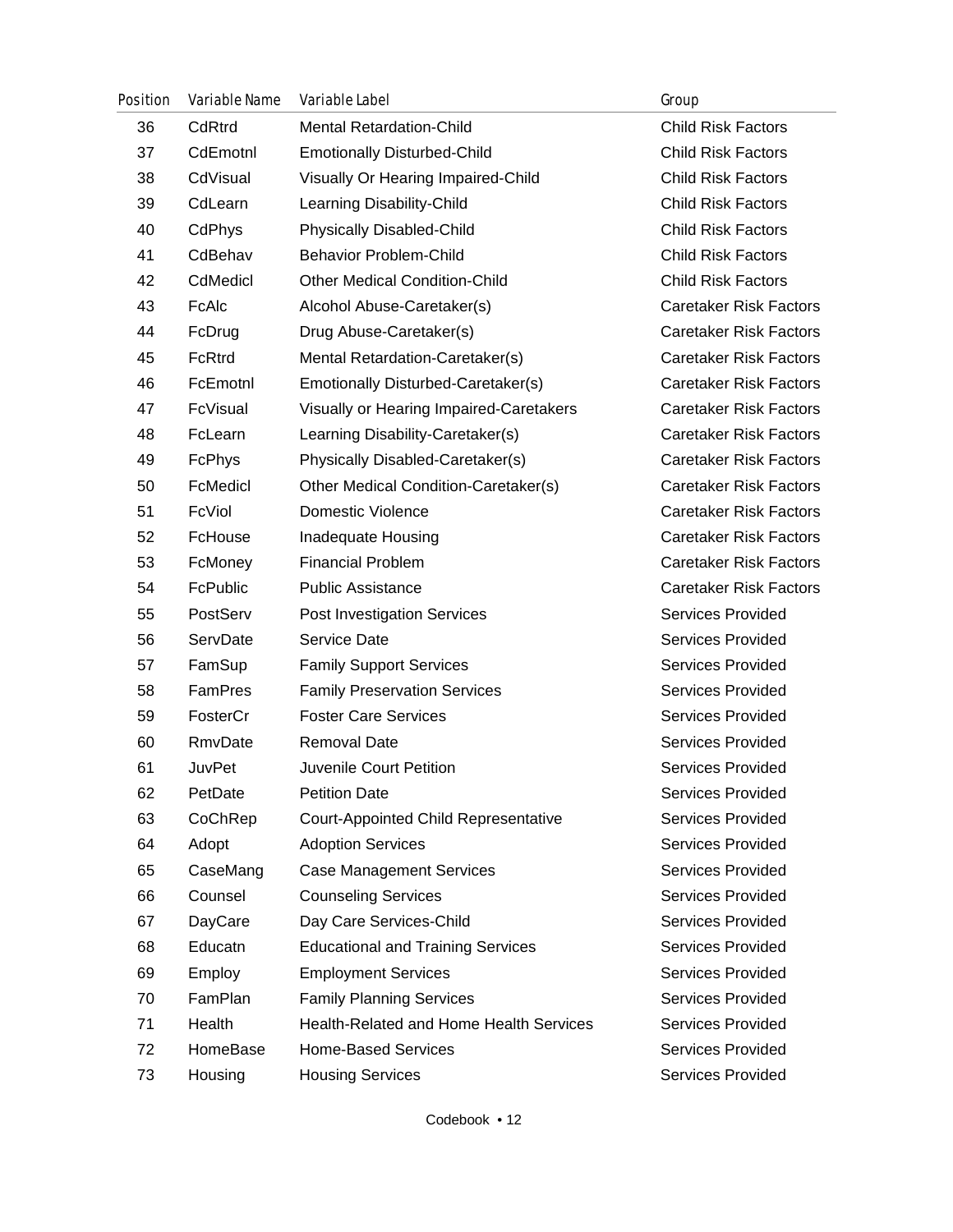| <b>Position</b> | <b>Variable Name</b> | <b>Variable Label</b>                    | Group                    |
|-----------------|----------------------|------------------------------------------|--------------------------|
| 74              | TransLiv             | Independent and Transitional Living Serv | Services Provided        |
| 75              | InfoRef              | <b>Information and Referral Services</b> | Services Provided        |
| 76              | Legal                | <b>Legal Services</b>                    | <b>Services Provided</b> |
| 77              | MentHith             | <b>Mental Health Services</b>            | <b>Services Provided</b> |
| 78              | PregPar              | <b>Pregnancy and Parenting Services</b>  | Services Provided        |
| 79              | Respite              | <b>Respite Care Services</b>             | Services Provided        |
| 80              | SSDisabl             | Special Services-Disabled                | <b>Services Provided</b> |
| 81              | SSDeling             | Special Services-Juvenile Delinquent     | Services Provided        |
| 82              | SubAbuse             | <b>Substance Abuse Services</b>          | Services Provided        |
| 83              | Transprt             | <b>Transportation Services</b>           | Services Provided        |
| 84              | OtherSv              | <b>Other Services</b>                    | <b>Services Provided</b> |
| 85              | Per1ID               | Perpetrator-1 ID                         | Perpetrators Data        |
| 86              | Per1Rel              | Perpetrator-1 Relationship               | Perpetrators Data        |
| 87              | Per1Prnt             | Perpetrator-1 As A Parent                | Perpetrators Data        |
| 88              | Per1Cr               | Perpetrator-1 As A Caretaker             | Perpetrators Data        |
| 89              | Per1Age              | Perpetrator-1 Age at Report              | Perpetrators Data        |
| 90              | Per1Sex              | Perpetrator-1 Sex                        | Perpetrators Data        |
| 91              | P1RacAl              | Perp-1 Race Amer Indian or Alaska Native | Perpetrators Data        |
| 92              | P1RacAs              | Perpetrator-1 Race Asian                 | Perpetrators Data        |
| 93              | P1RacBl              | Perp-1 Race Black or African American    | Perpetrators Data        |
| 94              | P1RacNH              | Perp-1 Race Pacific Islander             | Perpetrators Data        |
| 95              | P1RacWh              | Perpetrator-1 Race White                 | Perpetrators Data        |
| 96              | P1RacUd              | Perpetrator-1 Race Undetermined          | Perpetrators Data        |
| 97              | Per1Ethn             | Perpetrator-1 Hispanic Ethnicity         | Perpetrators Data        |
| 98              | Per1Mil              | Perpetrator-1 Military Member            | Perpetrators Data        |
| 99              | Per1Pior             | Perpetrator-1 Prior Abuser               | Perpetrators Data        |
| 100             | Per1Mal1             | Perpetrator-1 Maltreatment-1             | Perpetrators Data        |
| 101             | Per1Mal2             | Perpetrator-1 Maltreatment-2             | Perpetrators Data        |
| 102             | Per1Mal3             | Perpetrator-1 Maltreatment-3             | Perpetrators Data        |
| 103             | Per1Mal4             | Perpetrator-1 Maltreatment-4             | Perpetrators Data        |
| 104             | Per2ID               | Perpetrator-2 ID                         | Perpetrators Data        |
| 105             | Per <sub>2Rel</sub>  | Perpetrator-2 Relationship               | Perpetrators Data        |
| 106             | Per2Prnt             | Perpetrator-2 As A Parent                | Perpetrators Data        |
| 107             | Per <sub>2Cr</sub>   | Perpetrator-2 As A Caretaker             | Perpetrators Data        |
| 108             | Per2Age              | Perpetrator-2 Age At Report              | Perpetrators Data        |
| 109             | Per2Sex              | Perpetrator-2 Sex                        | Perpetrators Data        |
| 110             | P2RacAl              | Perp-2 Race Amer Indian or Alaska Native | Perpetrators Data        |
| 111             | P2RacAs              | Perpetrator-2 Race Asian                 | Perpetrators Data        |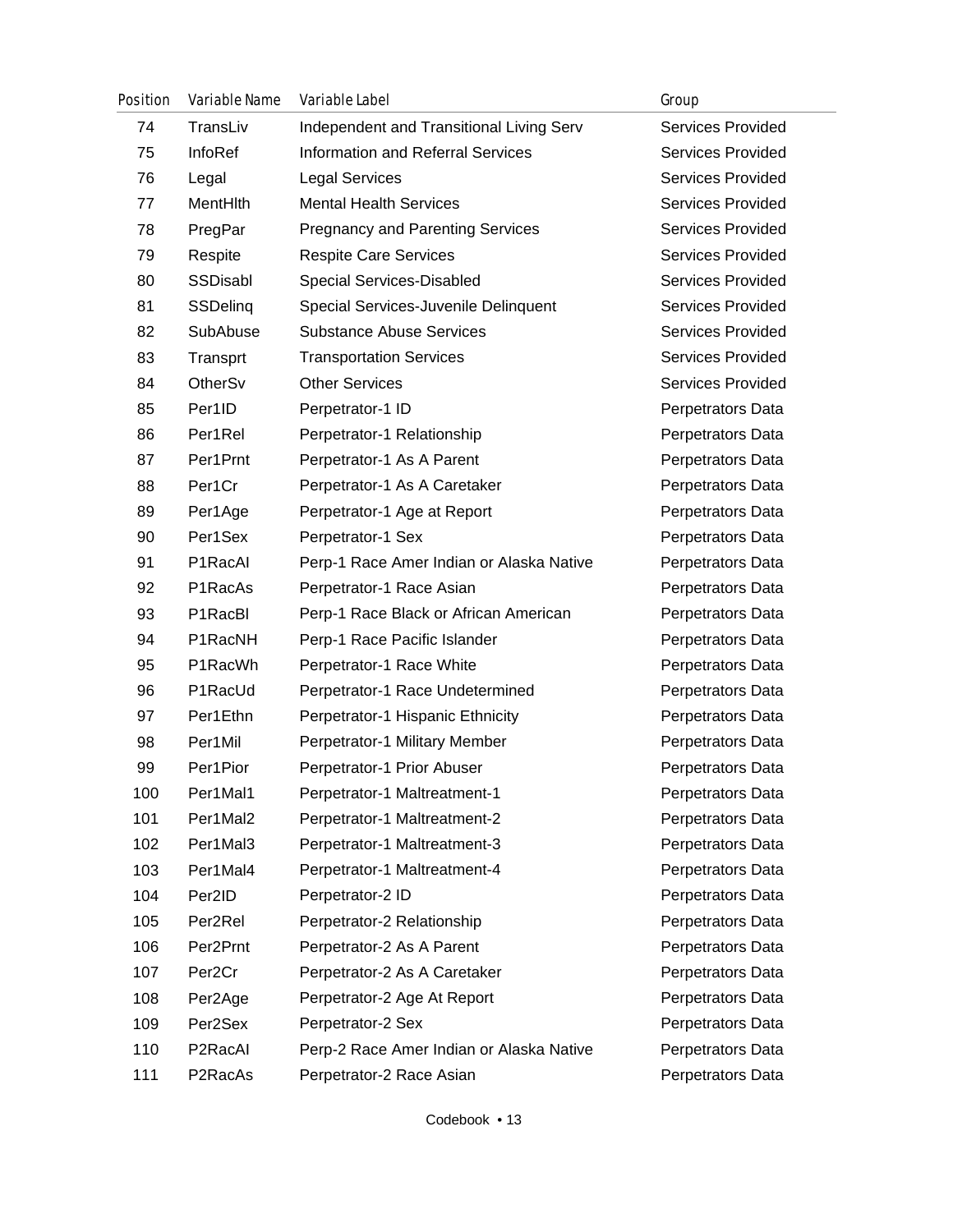| <b>Position</b> | <b>Variable Name</b> | <b>Variable Label</b>                    | Group             |
|-----------------|----------------------|------------------------------------------|-------------------|
| 112             | P2RacBl              | Perp-2 Race Black or African American    | Perpetrators Data |
| 113             | P2RacNH              | Perp-2 Race Pacific Islander             | Perpetrators Data |
| 114             | P2RacWh              | Perpetrator-2 Race White                 | Perpetrators Data |
| 115             | P2RacUd              | Perpetrator-2 Race Undetermined          | Perpetrators Data |
| 116             | Per2Ethn             | Perpetrator-2 Hispanic Ethnicity         | Perpetrators Data |
| 117             | Per2Mil              | Perpetrator-2 Military Member            | Perpetrators Data |
| 118             | Per2Pior             | Perpetrator-2 Prior Abuser               | Perpetrators Data |
| 119             | Per2Mal1             | Perpetrator-2 Maltreatment-1             | Perpetrators Data |
| 120             | Per2Mal2             | Perpetrator-2 Maltreatment-2             | Perpetrators Data |
| 121             | Per2Mal3             | Perpetrator-2 Maltreatment-3             | Perpetrators Data |
| 122             | Per2Mal4             | Perpetrator-2 Maltreatment-4             | Perpetrators Data |
| 123             | Per3ID               | Perpetrator-3 ID                         | Perpetrators Data |
| 124             | Per3Rel              | Perpetrator-3 Relationship               | Perpetrators Data |
| 125             | Per3Prnt             | Perpetrator-3 As A Parent                | Perpetrators Data |
| 126             | Per3Cr               | Perpetrator-3 As A Caretaker             | Perpetrators Data |
| 127             | Per3Age              | Perpetrator-3 Age At Report              | Perpetrators Data |
| 128             | Per3Sex              | Perpetrator-3 Sex                        | Perpetrators Data |
| 129             | P3RacAl              | Perp-3 Race Amer Indian or Alaska Native | Perpetrators Data |
| 130             | P3RacAs              | Perpetrator-3 Race Asian                 | Perpetrators Data |
| 131             | P3RacBI              | Perp-3 Race Black or African American    | Perpetrators Data |
| 132             | P3RacNH              | Perp-3 Race Pacific Islander             | Perpetrators Data |
| 133             | P3RacWh              | Perpetrator-3 Race White                 | Perpetrators Data |
| 134             | P3RacUd              | Perpetrator-3 Race Undetermined          | Perpetrators Data |
| 135             | Per3Ethn             | Perpetrator-3 Hispanic Ethnicity         | Perpetrators Data |
| 136             | Per3Mil              | Perpetrator-3 Military Member            | Perpetrators Data |
| 137             | Per3Pior             | Perpetrator-3 Prior Abuser               | Perpetrators Data |
| 138             | Per3Mal1             | Perpetrator-3 Maltreatment-1             | Perpetrators Data |
| 139             | Per3Mal2             | Perpetrator-3 Maltreatment-2             | Perpetrators Data |
| 140             | Per3Mal3             | Perpetrator-3 Maltreatment-3             | Perpetrators Data |
| 141             | Per3Mal4             | Perpetrator-3 Maltreatment-4             | Perpetrators Data |
|                 |                      |                                          |                   |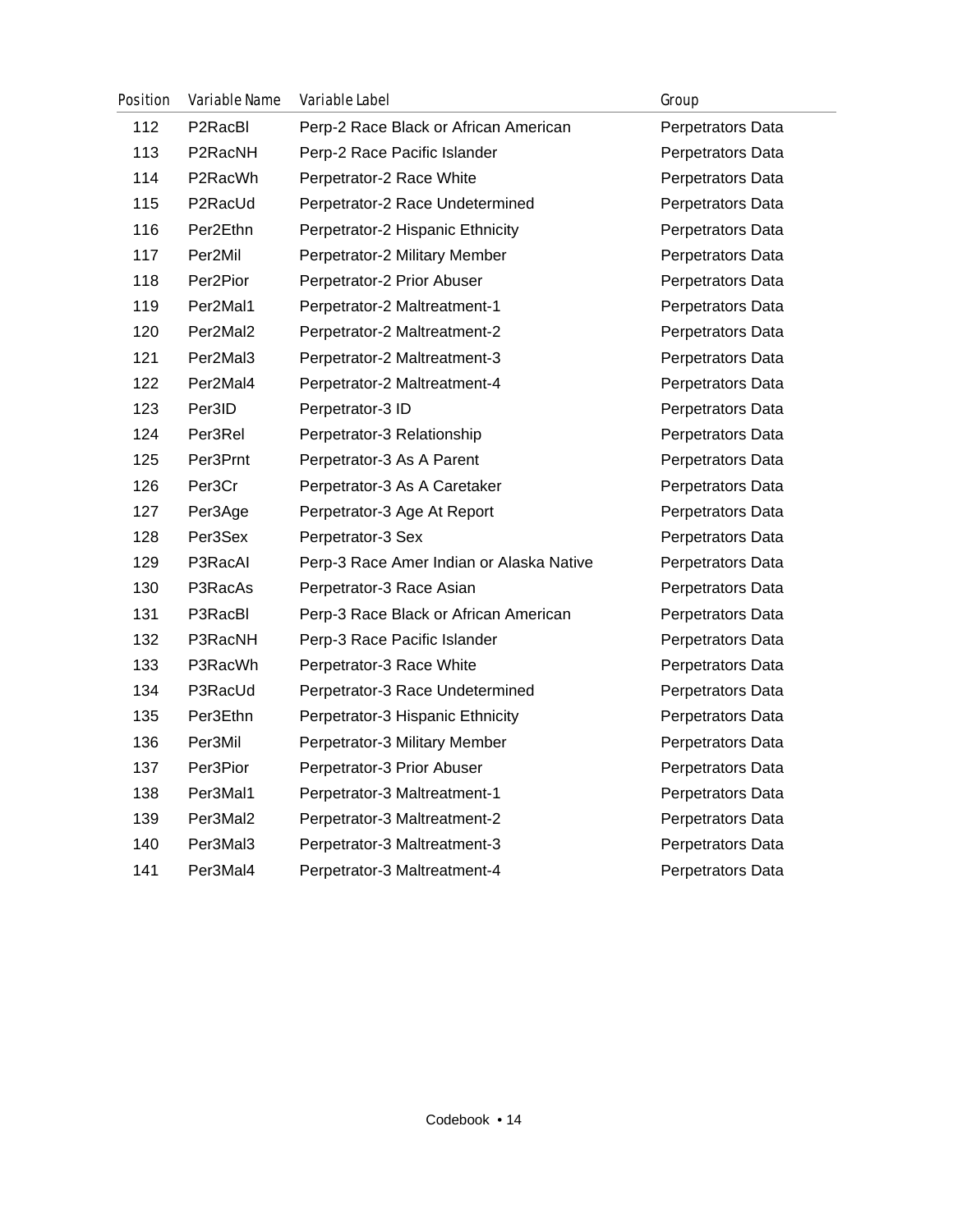# Variable List by Variable Name

| Position | <b>Variable Name</b> | <b>Variable Label</b>                       | Group                     |
|----------|----------------------|---------------------------------------------|---------------------------|
| 64       | Adopt                | <b>Adoption Services</b>                    | <b>Services Provided</b>  |
| 65       | CaseMang             | <b>Case Management Services</b>             | <b>Services Provided</b>  |
| 34       | CdAlc                | <b>Alcohol Abuse-Child</b>                  | <b>Child Risk Factors</b> |
| 41       | CdBehav              | <b>Behavior Problem-Child</b>               | <b>Child Risk Factors</b> |
| 35       | CdDrug               | Drug Abuse-Child                            | <b>Child Risk Factors</b> |
| 37       | CdEmotnl             | <b>Emotionally Disturbed-Child</b>          | <b>Child Risk Factors</b> |
| 39       | CdLearn              | Learning Disability-Child                   | <b>Child Risk Factors</b> |
| 42       | CdMedicl             | <b>Other Medical Condition-Child</b>        | <b>Child Risk Factors</b> |
| 40       | CdPhys               | <b>Physically Disabled-Child</b>            | <b>Child Risk Factors</b> |
| 36       | CdRtrd               | <b>Mental Retardation-Child</b>             | <b>Child Risk Factors</b> |
| 38       | CdVisual             | Visually Or Hearing Impaired-Child          | <b>Child Risk Factors</b> |
| 21       | <b>CEthn</b>         | <b>Child Hispanic Ethnicity</b>             | Child Data                |
| 13       | ChAge                | Child Age At Report                         | Child Data                |
| 5        | ChID                 | Child ID                                    | <b>Report Data</b>        |
| 22       | ChLvng               | Living Arrangement                          | Child Data                |
| 25       | ChMal1               | Maltreatment-1 Type                         | Child Data                |
| 27       | ChMal2               | Maltreatment-2 Type                         | Child Data                |
| 29       | ChMal3               | Maltreatment-3 Type                         | Child Data                |
| 31       | ChMal4               | Maltreatment-4 Type                         | Child Data                |
| 23       | ChMil                | <b>Military Family Member</b>               | Child Data                |
| 24       | ChPrior              | <b>Prior Victim</b>                         | Child Data                |
| 15       | ChRacAl              | Child Race Amer Indian or Alaska Native     | Child Data                |
| 16       | ChRacAs              | Child Race Asian                            | Child Data                |
| 17       | ChRacBI              | Child Race Black or African American        | Child Data                |
| 18       | ChRacNH              | Child Race Pacific Islander                 | Child Data                |
| 20       | ChRacUd              | <b>Child Race Undetermined</b>              | Child Data                |
| 19       | ChRacWh              | Child Race White                            | Child Data                |
| 14       | ChSex                | Child Sex                                   | Child Data                |
| 63       | CoChRep              | <b>Court-Appointed Child Representative</b> | Services Provided         |
| 66       | Counsel              | <b>Counseling Services</b>                  | Services Provided         |
| 1        | DataSrc              | Data Source                                 | Unassigned                |
| 67       | DayCare              | Day Care Services-Child                     | <b>Services Provided</b>  |
| 68       | Educatn              | <b>Educational and Training Services</b>    | <b>Services Provided</b>  |
| 69       | Employ               | <b>Employment Services</b>                  | Services Provided         |
| 70       | FamPlan              | <b>Family Planning Services</b>             | Services Provided         |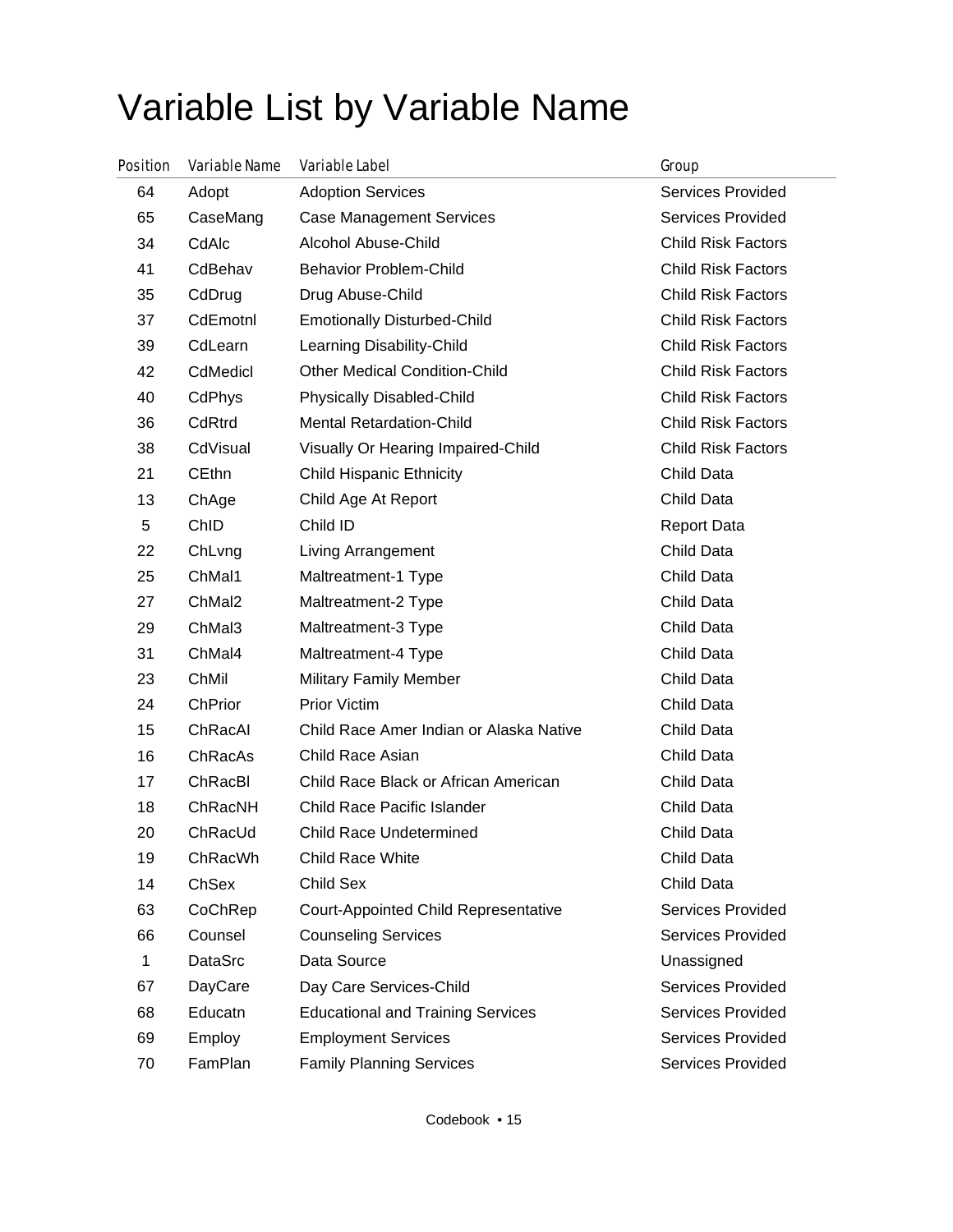| <b>Position</b> | <b>Variable Name</b> | <b>Variable Label</b>                    | Group                         |
|-----------------|----------------------|------------------------------------------|-------------------------------|
| 58              | FamPres              | <b>Family Preservation Services</b>      | <b>Services Provided</b>      |
| 57              | FamSup               | <b>Family Support Services</b>           | Services Provided             |
| 43              | FcAlc                | Alcohol Abuse-Caretaker(s)               | <b>Caretaker Risk Factors</b> |
| 44              | FcDrug               | Drug Abuse-Caretaker(s)                  | <b>Caretaker Risk Factors</b> |
| 46              | FcEmotnl             | Emotionally Disturbed-Caretaker(s)       | <b>Caretaker Risk Factors</b> |
| 52              | FcHouse              | Inadequate Housing                       | <b>Caretaker Risk Factors</b> |
| 48              | FcLearn              | Learning Disability-Caretaker(s)         | <b>Caretaker Risk Factors</b> |
| 50              | FcMedicl             | Other Medical Condition-Caretaker(s)     | <b>Caretaker Risk Factors</b> |
| 53              | FcMoney              | <b>Financial Problem</b>                 | <b>Caretaker Risk Factors</b> |
| 49              | FcPhys               | Physically Disabled-Caretaker(s)         | <b>Caretaker Risk Factors</b> |
| 54              | FcPublic             | <b>Public Assistance</b>                 | <b>Caretaker Risk Factors</b> |
| 45              | FcRtrd               | Mental Retardation-Caretaker(s)          | <b>Caretaker Risk Factors</b> |
| 51              | FcViol               | <b>Domestic Violence</b>                 | <b>Caretaker Risk Factors</b> |
| 47              | FcVisual             | Visually or Hearing Impaired-Caretakers  | <b>Caretaker Risk Factors</b> |
| 59              | FosterCr             | <b>Foster Care Services</b>              | Services Provided             |
| 71              | Health               | Health-Related and Home Health Services  | <b>Services Provided</b>      |
| 72              | HomeBase             | <b>Home-Based Services</b>               | Services Provided             |
| 73              | Housing              | <b>Housing Services</b>                  | Services Provided             |
| 75              | InfoRef              | <b>Information and Referral Services</b> | <b>Services Provided</b>      |
| 8               | InvDate              | <b>Investigation Start Date</b>          | <b>Report Data</b>            |
| 61              | JuvPet               | Juvenile Court Petition                  | Services Provided             |
| 76              | Legal                | <b>Legal Services</b>                    | Services Provided             |
| 26              | Mal1Lev              | Maltreatment-1 Disposition Level         | Child Data                    |
| 28              | Mal2Lev              | Maltreatment-2 Disposition Level         | Child Data                    |
| 30              | Mal3Lev              | Maltreatment-3 Disposition Level         | Child Data                    |
| 32              | Mal4Lev              | Maltreatment-4 Disposition Level         | Child Data                    |
| 33              | MalDeath             | <b>Maltreatment Death</b>                | Child Data                    |
| 77              | MentHith             | <b>Mental Health Services</b>            | Services Provided             |
| 12              | <b>Notifs</b>        | Notifications                            | <b>Report Data</b>            |
| 84              | OtherSv              | <b>Other Services</b>                    | <b>Services Provided</b>      |
| 91              | P1RacAl              | Perp-1 Race Amer Indian or Alaska Native | Perpetrators Data             |
| 92              | P1RacAs              | Perpetrator-1 Race Asian                 | Perpetrators Data             |
| 93              | P1RacBl              | Perp-1 Race Black or African American    | Perpetrators Data             |
| 94              | P1RacNH              | Perp-1 Race Pacific Islander             | Perpetrators Data             |
| 96              | P1RacUd              | Perpetrator-1 Race Undetermined          | Perpetrators Data             |
| 95              | P1RacWh              | Perpetrator-1 Race White                 | Perpetrators Data             |
| 110             | P2RacAl              | Perp-2 Race Amer Indian or Alaska Native | Perpetrators Data             |
| 111             | P2RacAs              | Perpetrator-2 Race Asian                 | Perpetrators Data             |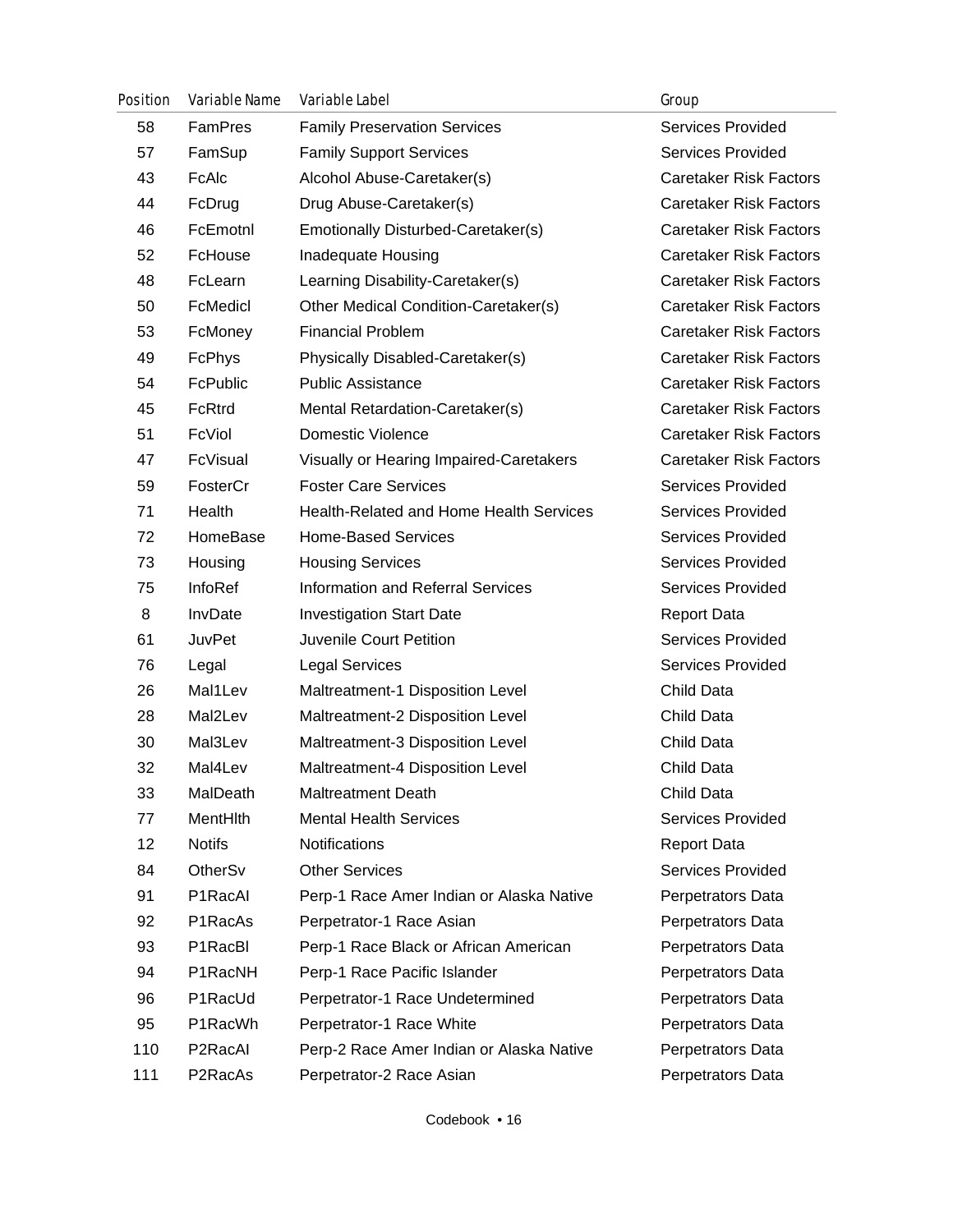| <b>Position</b> | <b>Variable Name</b> | <b>Variable Label</b>                    | Group             |
|-----------------|----------------------|------------------------------------------|-------------------|
| 112             | P2RacBl              | Perp-2 Race Black or African American    | Perpetrators Data |
| 113             | P2RacNH              | Perp-2 Race Pacific Islander             | Perpetrators Data |
| 115             | P2RacUd              | Perpetrator-2 Race Undetermined          | Perpetrators Data |
| 114             | P2RacWh              | Perpetrator-2 Race White                 | Perpetrators Data |
| 129             | P3RacAl              | Perp-3 Race Amer Indian or Alaska Native | Perpetrators Data |
| 130             | P3RacAs              | Perpetrator-3 Race Asian                 | Perpetrators Data |
| 131             | P3RacBl              | Perp-3 Race Black or African American    | Perpetrators Data |
| 132             | P3RacNH              | Perp-3 Race Pacific Islander             | Perpetrators Data |
| 134             | P3RacUd              | Perpetrator-3 Race Undetermined          | Perpetrators Data |
| 133             | P3RacWh              | Perpetrator-3 Race White                 | Perpetrators Data |
| 89              | Per1Age              | Perpetrator-1 Age at Report              | Perpetrators Data |
| 88              | Per1Cr               | Perpetrator-1 As A Caretaker             | Perpetrators Data |
| 97              | Per1Ethn             | Perpetrator-1 Hispanic Ethnicity         | Perpetrators Data |
| 85              | Per1ID               | Perpetrator-1 ID                         | Perpetrators Data |
| 100             | Per1Mal1             | Perpetrator-1 Maltreatment-1             | Perpetrators Data |
| 101             | Per1Mal2             | Perpetrator-1 Maltreatment-2             | Perpetrators Data |
| 102             | Per1Mal3             | Perpetrator-1 Maltreatment-3             | Perpetrators Data |
| 103             | Per1Mal4             | Perpetrator-1 Maltreatment-4             | Perpetrators Data |
| 98              | Per1Mil              | Perpetrator-1 Military Member            | Perpetrators Data |
| 99              | Per1Pior             | Perpetrator-1 Prior Abuser               | Perpetrators Data |
| 87              | Per1Prnt             | Perpetrator-1 As A Parent                | Perpetrators Data |
| 86              | Per1Rel              | Perpetrator-1 Relationship               | Perpetrators Data |
| 90              | Per1Sex              | Perpetrator-1 Sex                        | Perpetrators Data |
| 108             | Per2Age              | Perpetrator-2 Age At Report              | Perpetrators Data |
| 107             | Per <sub>2Cr</sub>   | Perpetrator-2 As A Caretaker             | Perpetrators Data |
| 116             | Per2Ethn             | Perpetrator-2 Hispanic Ethnicity         | Perpetrators Data |
| 104             | Per2ID               | Perpetrator-2 ID                         | Perpetrators Data |
| 119             | Per2Mal1             | Perpetrator-2 Maltreatment-1             | Perpetrators Data |
| 120             | Per2Mal2             | Perpetrator-2 Maltreatment-2             | Perpetrators Data |
| 121             | Per2Mal3             | Perpetrator-2 Maltreatment-3             | Perpetrators Data |
| 122             | Per2Mal4             | Perpetrator-2 Maltreatment-4             | Perpetrators Data |
| 117             | Per2Mil              | Perpetrator-2 Military Member            | Perpetrators Data |
| 118             | Per2Pior             | Perpetrator-2 Prior Abuser               | Perpetrators Data |
| 106             | Per2Prnt             | Perpetrator-2 As A Parent                | Perpetrators Data |
| 105             | Per <sub>2Rel</sub>  | Perpetrator-2 Relationship               | Perpetrators Data |
| 109             | Per2Sex              | Perpetrator-2 Sex                        | Perpetrators Data |
| 127             | Per3Age              | Perpetrator-3 Age At Report              | Perpetrators Data |
| 126             | Per3Cr               | Perpetrator-3 As A Caretaker             | Perpetrators Data |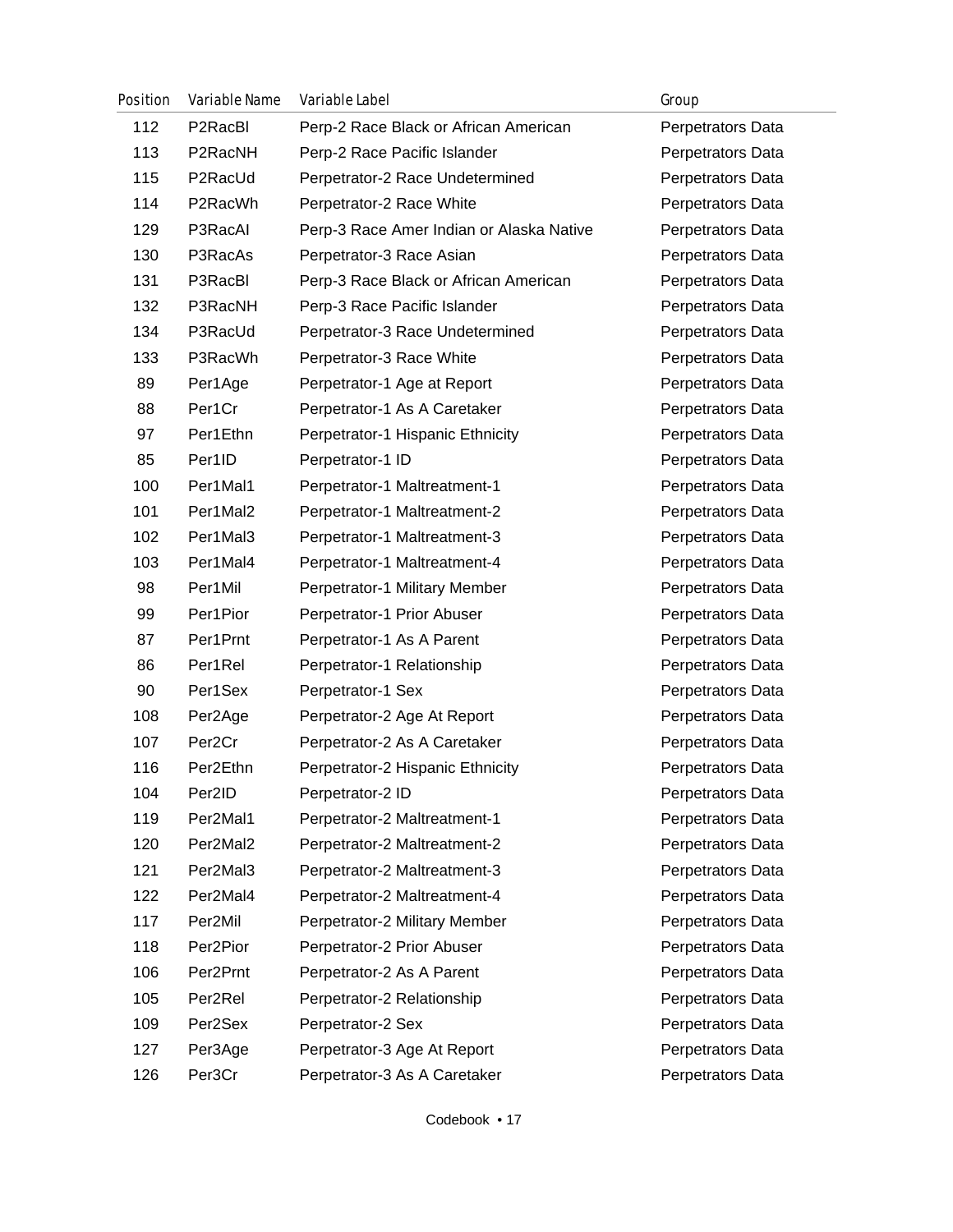| <b>Position</b> | <b>Variable Name</b> | <b>Variable Label</b>                    | Group                    |
|-----------------|----------------------|------------------------------------------|--------------------------|
| 135             | Per3Ethn             | Perpetrator-3 Hispanic Ethnicity         | Perpetrators Data        |
| 123             | Per3ID               | Perpetrator-3 ID                         | Perpetrators Data        |
| 138             | Per3Mal1             | Perpetrator-3 Maltreatment-1             | Perpetrators Data        |
| 139             | Per3Mal2             | Perpetrator-3 Maltreatment-2             | Perpetrators Data        |
| 140             | Per3Mal3             | Perpetrator-3 Maltreatment-3             | Perpetrators Data        |
| 141             | Per3Mal4             | Perpetrator-3 Maltreatment-4             | Perpetrators Data        |
| 136             | Per3Mil              | Perpetrator-3 Military Member            | Perpetrators Data        |
| 137             | Per3Pior             | Perpetrator-3 Prior Abuser               | Perpetrators Data        |
| 125             | Per3Prnt             | Perpetrator-3 As A Parent                | Perpetrators Data        |
| 124             | Per <sub>3Rel</sub>  | Perpetrator-3 Relationship               | Perpetrators Data        |
| 128             | Per3Sex              | Perpetrator-3 Sex                        | Perpetrators Data        |
| 62              | PetDate              | <b>Petition Date</b>                     | Services Provided        |
| 55              | PostServ             | Post Investigation Services              | Services Provided        |
| 78              | PregPar              | <b>Pregnancy and Parenting Services</b>  | <b>Services Provided</b> |
| 79              | Respite              | <b>Respite Care Services</b>             | <b>Services Provided</b> |
| 60              | RmvDate              | <b>Removal Date</b>                      | Services Provided        |
| 11              | <b>RpDispDt</b>      | <b>Report Disposition Date</b>           | <b>Report Data</b>       |
| 6               | <b>RptCnty</b>       | FIPS Code for State and County of Report | <b>Report Data</b>       |
| 10              | <b>RptDisp</b>       | <b>Report Disposition</b>                | <b>Report Data</b>       |
| 7               | RptDt                | <b>Report Date</b>                       | <b>Report Data</b>       |
| 4               | RptID                | <b>Report ID</b>                         | <b>Report Data</b>       |
| 9               | <b>RptSrc</b>        | <b>Report Source</b>                     | <b>Report Data</b>       |
| 56              | ServDate             | Service Date                             | Services Provided        |
| 81              | <b>SSDeling</b>      | Special Services-Juvenile Delinquent     | <b>Services Provided</b> |
| 80              | SSDisabl             | Special Services-Disabled                | <b>Services Provided</b> |
| 3               | <b>StaTerr</b>       | <b>State or Territory</b>                | <b>Report Data</b>       |
| 82              | SubAbuse             | <b>Substance Abuse Services</b>          | <b>Services Provided</b> |
| 2               | SubYr                | <b>Submission Year</b>                   | <b>Report Data</b>       |
| 74              | TransLiv             | Independent and Transitional Living Serv | <b>Services Provided</b> |
| 83              | Transprt             | <b>Transportation Services</b>           | Services Provided        |
|                 |                      |                                          |                          |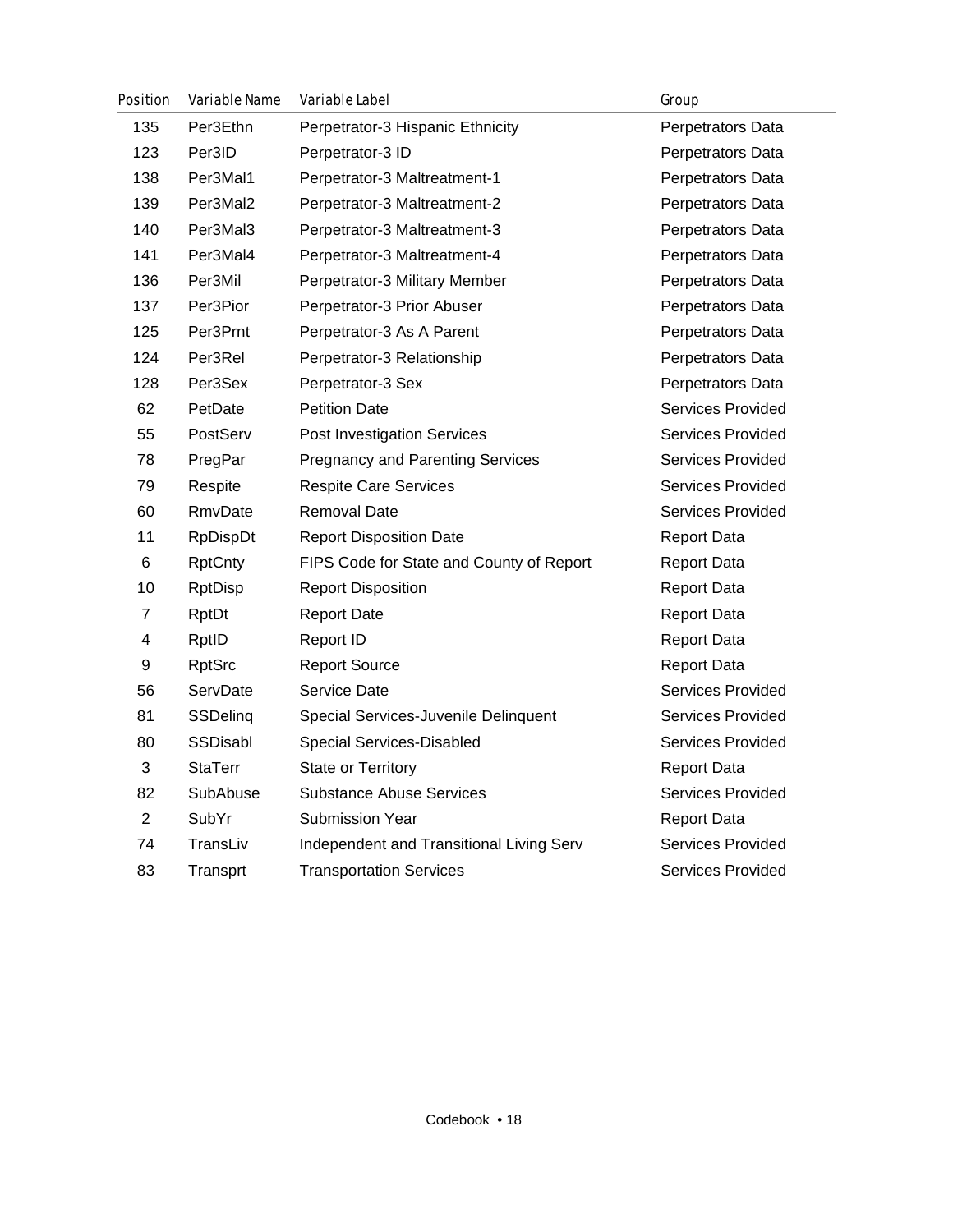# Codebook

| <b>Position Name</b> |                | Variable Label                                                                                                                                                                                                                                                                                                                                                                                                   | Group              | Format | Columns   |
|----------------------|----------------|------------------------------------------------------------------------------------------------------------------------------------------------------------------------------------------------------------------------------------------------------------------------------------------------------------------------------------------------------------------------------------------------------------------|--------------------|--------|-----------|
| 1                    | <b>DataSrc</b> | Data Source                                                                                                                                                                                                                                                                                                                                                                                                      | Unassigned         | A8     | $1 - 8$   |
|                      |                | The version number of the NCANDS mapping form that the State used to submit its<br>data.                                                                                                                                                                                                                                                                                                                         |                    |        |           |
|                      |                | Records in the Child File format, which was adopted with the 2000 data year, have<br>values of "CHILD_V4" or "CHILD_V5." Records in the pre-2000 DCDC format have the<br>value 2.00.                                                                                                                                                                                                                             |                    |        |           |
|                      |                | If MalDeath $= 1$ (Child Died), then this variable is recoded to "XXX" (Not Provided for<br><b>Confidentiality Reasons)</b>                                                                                                                                                                                                                                                                                      |                    |        |           |
| $\overline{2}$       | <b>SubYr</b>   | <b>Submission Year</b>                                                                                                                                                                                                                                                                                                                                                                                           | <b>Report Data</b> | F4     | $9 - 12$  |
|                      |                | The submission year is defined as including all reports whose dispositions occurred<br>within the specified year. Reports received, but whose dispositions did not occur during<br>the specified year, should not be included in the NCANDS data submission. Reports<br>received in a prior year, but whose disposition was made within the reporting year,<br>should be included in the NCANDS data submission. |                    |        |           |
|                      |                | * Only reports with completed investigations in the current submission year are subject<br>to inclusion. Pending investigations should not be included.                                                                                                                                                                                                                                                          |                    |        |           |
| 3                    | <b>StaTerr</b> | <b>State or Territory</b>                                                                                                                                                                                                                                                                                                                                                                                        | <b>Report Data</b> | A2     | $13 - 14$ |
|                      |                | The State/Territory submitting child abuse and neglect data for the NCANDS                                                                                                                                                                                                                                                                                                                                       |                    |        |           |
|                      |                | If MalDeath = 1 (Child Died), then this variable is recoded to "XX" (Not Provided for<br><b>Confidentiality Reasons)</b>                                                                                                                                                                                                                                                                                         |                    |        |           |
| 4                    | <b>RptID</b>   | Report ID                                                                                                                                                                                                                                                                                                                                                                                                        | <b>Report Data</b> | A10    | $15 - 24$ |
|                      |                | A unique identification assigned to each report of child maltreatment. This identification<br>is not the actual State report identification but is an encrypted identification assigned by<br>the State for the purposes of the NCANDS data collection.                                                                                                                                                          |                    |        |           |
|                      |                | If MalDeath = 1 (Child Died), then this variable is suppressed (recoded to "XXXXXXXX")                                                                                                                                                                                                                                                                                                                           |                    |        |           |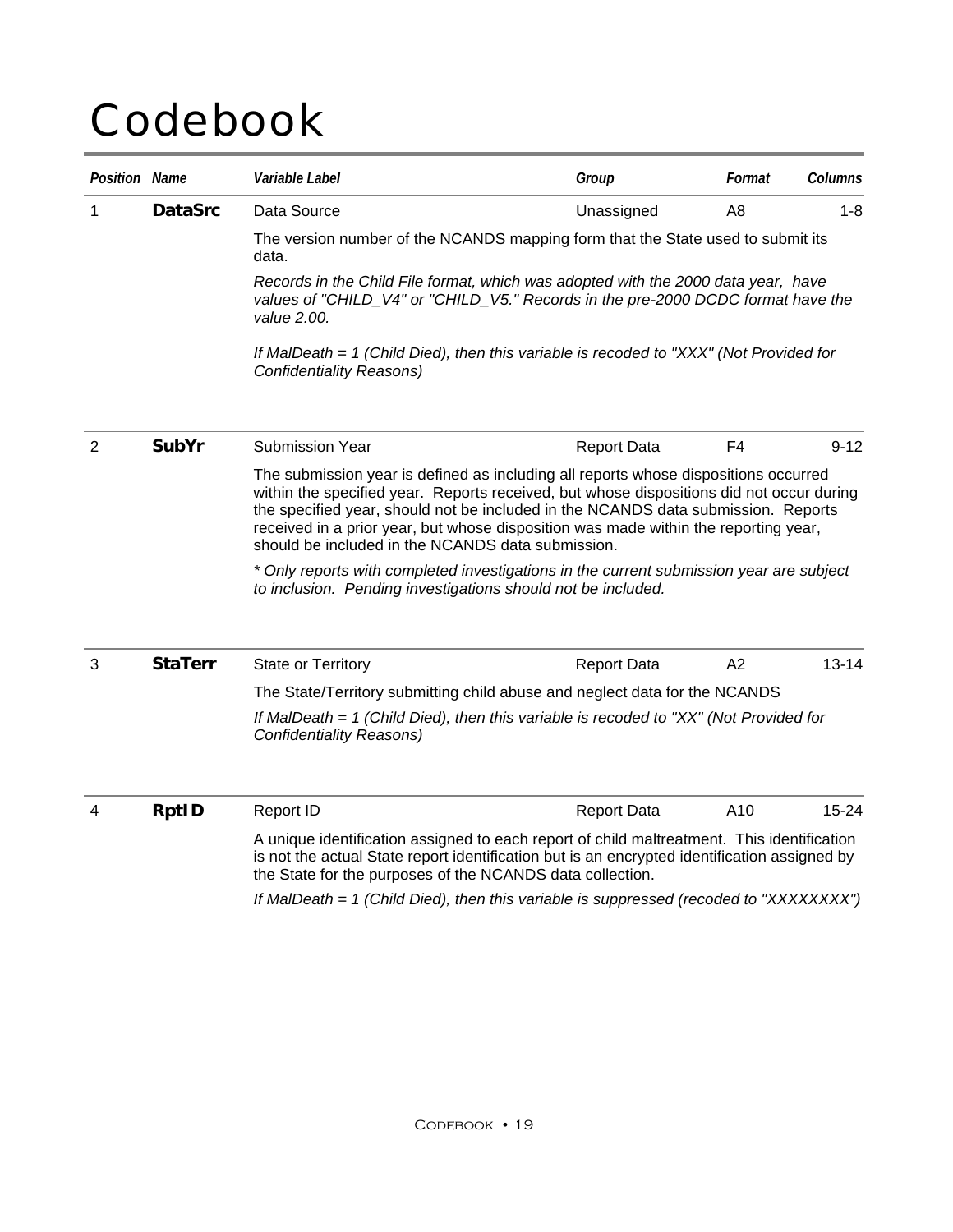| <b>Position Name</b> |                | Variable Label                                                                                                                                                                                                                                                      |                                                                                                                                                                                                                                                                                                                                                                                                                                                                                       | Group              | Format         | <b>Columns</b> |  |
|----------------------|----------------|---------------------------------------------------------------------------------------------------------------------------------------------------------------------------------------------------------------------------------------------------------------------|---------------------------------------------------------------------------------------------------------------------------------------------------------------------------------------------------------------------------------------------------------------------------------------------------------------------------------------------------------------------------------------------------------------------------------------------------------------------------------------|--------------------|----------------|----------------|--|
| 5                    | ChID           | Child ID                                                                                                                                                                                                                                                            |                                                                                                                                                                                                                                                                                                                                                                                                                                                                                       | <b>Report Data</b> | A10            | 25-34          |  |
|                      |                | A unique identification assigned to each child. This identification is not the State child<br>identification but is an encrypted identification assigned by the State for the purposes of<br>the NCANDS data collection.                                            |                                                                                                                                                                                                                                                                                                                                                                                                                                                                                       |                    |                |                |  |
|                      |                |                                                                                                                                                                                                                                                                     | If MalDeath = 1 (Child Died), then this variable is suppressed (recoded to "XXXXXXXX")                                                                                                                                                                                                                                                                                                                                                                                                |                    |                |                |  |
| 6                    | <b>RptCnty</b> |                                                                                                                                                                                                                                                                     | FIPS Code for State and County of Report                                                                                                                                                                                                                                                                                                                                                                                                                                              | <b>Report Data</b> | F <sub>5</sub> | 35-39          |  |
|                      |                |                                                                                                                                                                                                                                                                     | The geopolitical substate jurisdiction from which the report of child maltreatment<br>originated. The unique identification number assigned to the State and county under the<br>Federal Information Processing Standards (FIPS) guidelines is preferred.                                                                                                                                                                                                                             |                    |                |                |  |
|                      |                | Code.                                                                                                                                                                                                                                                               | In the contributed data, this variable has values 1-999. We add the State FIPS code to<br>the original, making a number between 1001 and 9999.<br>For counties that have fewer than 1000 cases, the code -1 is substituted for the County<br>If MalDeath $= 1$ (Child Died), then this variable is recoded to $-1$ (Not Provided for<br>Reasons of Confidentiality)                                                                                                                   |                    |                |                |  |
|                      |                | Value<br>-1<br>5007<br>5119<br>5129<br>5143<br>10001<br>10003<br>10005<br>12001<br>12005<br>12009<br>12011<br>12015<br>12017<br>12019<br>12021<br>12023<br>12025<br>12031<br>12033<br>12053<br>12055<br>12057<br>12061<br>12063<br>12069<br>12071<br>12073<br>12081 | Value Label<br>Not Provided for Confidentiality Reasons<br>Benton, AR<br>Pulaski, AR<br>Searcy, AR<br>Washington, AR<br>Kent, DE<br>New Castle, DE<br>Sussex, DE<br>Alachua, FL<br>Bay, FL<br>Brevard, FL<br>Broward, FL<br>Charlotte, FL<br>Citrus, FL<br>Clay, FL<br>Collier, FL<br>Columbia, FL<br>Dade, FL<br>Duval, FL<br>Escambia, FL<br>Hernando, FL<br>Highlands, FL<br>Hillsborough, FL<br>Indian River, FL<br>Jackson, FL<br>Lake, FL<br>Lee, FL<br>Leon, FL<br>Manatee, FL |                    |                |                |  |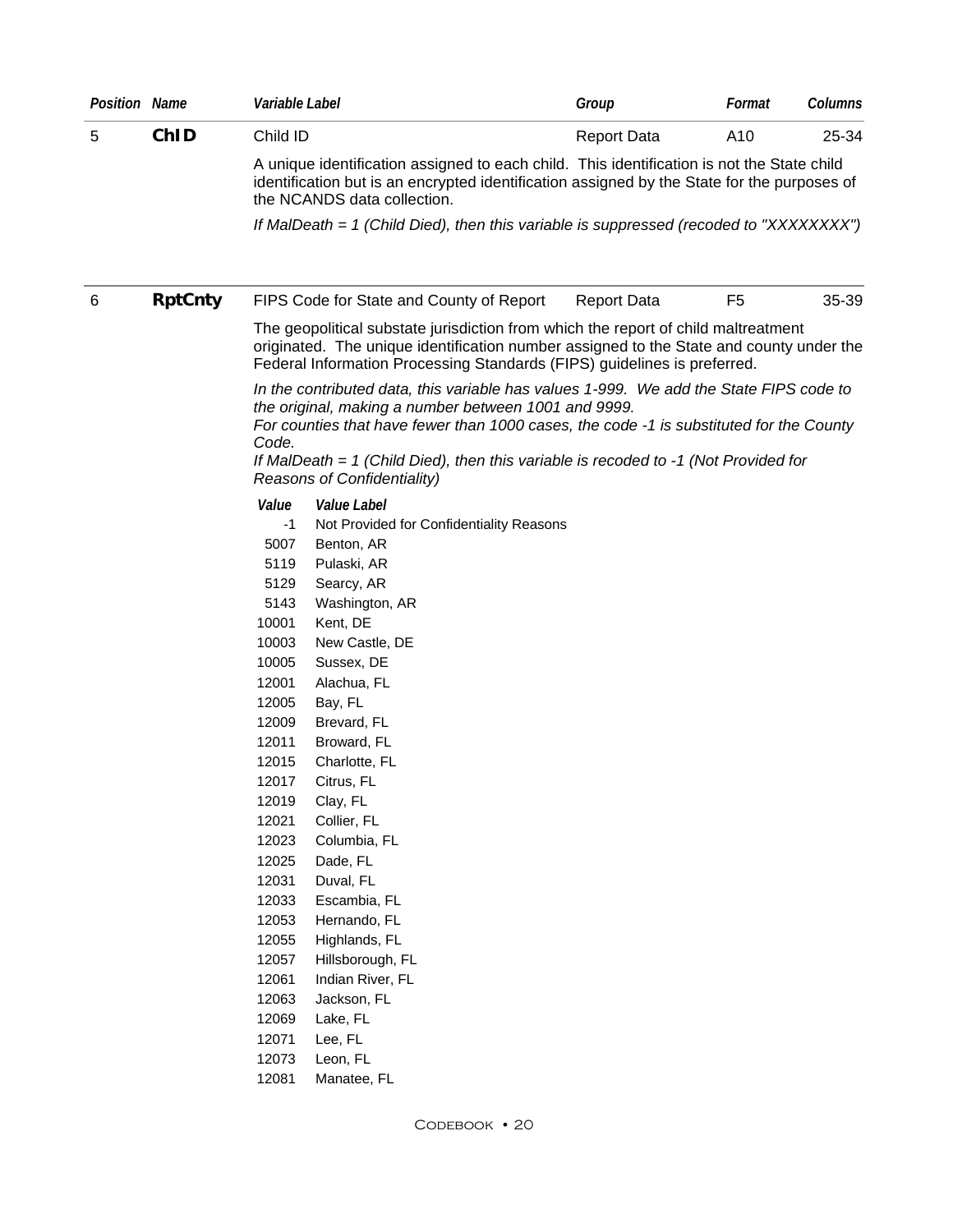| <b>Position Name</b> | Variable Label |                      | Group | Format | Columns |
|----------------------|----------------|----------------------|-------|--------|---------|
|                      | 12083          | Marion, FL           |       |        |         |
|                      | 12085          | Martin, FL           |       |        |         |
|                      | 12089          | Nassau, FL           |       |        |         |
|                      | 12091          | Okaloosa, FL         |       |        |         |
|                      | 12095          | Orange, FL           |       |        |         |
|                      | 12097          | Osceola, FL          |       |        |         |
|                      | 12099          | Palm Beach, FL       |       |        |         |
|                      | 12101          | Pasco, FL            |       |        |         |
|                      | 12103          | Pinellas, FL         |       |        |         |
|                      | 12105          | Polk, FL             |       |        |         |
|                      | 12107          | Putnam, FL           |       |        |         |
|                      | 12109          |                      |       |        |         |
|                      |                | St. Johns, FL        |       |        |         |
|                      | 12111          | St. Lucie, FL        |       |        |         |
|                      | 12113          | Santa Rosa, FL       |       |        |         |
|                      | 12115          | Sarasota, FL         |       |        |         |
|                      | 12117          | Seminole, FL         |       |        |         |
|                      | 12127          | Volusia, FL          |       |        |         |
|                      | 20173          | Sedgwick, KS         |       |        |         |
|                      | 21059          | Daviess, KY          |       |        |         |
|                      | 21067          | Fayette, KY          |       |        |         |
|                      | 21093          | Hardin, KY           |       |        |         |
|                      | 21111          | Jefferson, KY        |       |        |         |
|                      | 21117          | Kenton, KY           |       |        |         |
|                      | 21193          | Perry, KY            |       |        |         |
|                      | 21227          | Warren, KY           |       |        |         |
|                      | 22017          | Caddo, LA            |       |        |         |
|                      | 22019          | Calcasieu, LA        |       |        |         |
|                      | 22033          | East Baton Rouge, LA |       |        |         |
|                      | 22051          | Jefferson, LA        |       |        |         |
|                      | 22055          | Lafayette, LA        |       |        |         |
|                      | 22063          | Livingston, LA       |       |        |         |
|                      | 22071          | Orleans, LA          |       |        |         |
|                      | 22073          | Ouachita, LA         |       |        |         |
|                      | 22079          | Rapides, LA          |       |        |         |
|                      | 22103          | St. Tammany, LA      |       |        |         |
|                      | 22105          | Tangipahoa, LA       |       |        |         |
|                      | 23005          | Cumberland, ME       |       |        |         |
|                      | 23011          | Kennebec, ME         |       |        |         |
|                      | 23019          | Penobscot, ME        |       |        |         |
|                      | 23031          | York, ME             |       |        |         |
|                      | 25001          | Barnstable, MA       |       |        |         |
|                      | 25003          | Berkshire, MA        |       |        |         |
|                      | 25005          | Bristol, MA          |       |        |         |
|                      | 25009          | Essex, MA            |       |        |         |
|                      | 25011          | Franklin, MA         |       |        |         |
|                      | 25013          | Hampden, MA          |       |        |         |
|                      | 25017          | Middlesex, MA        |       |        |         |
|                      | 25021          | Norfolk, MA          |       |        |         |
|                      | 25023          | Plymouth, MA         |       |        |         |
|                      |                |                      |       |        |         |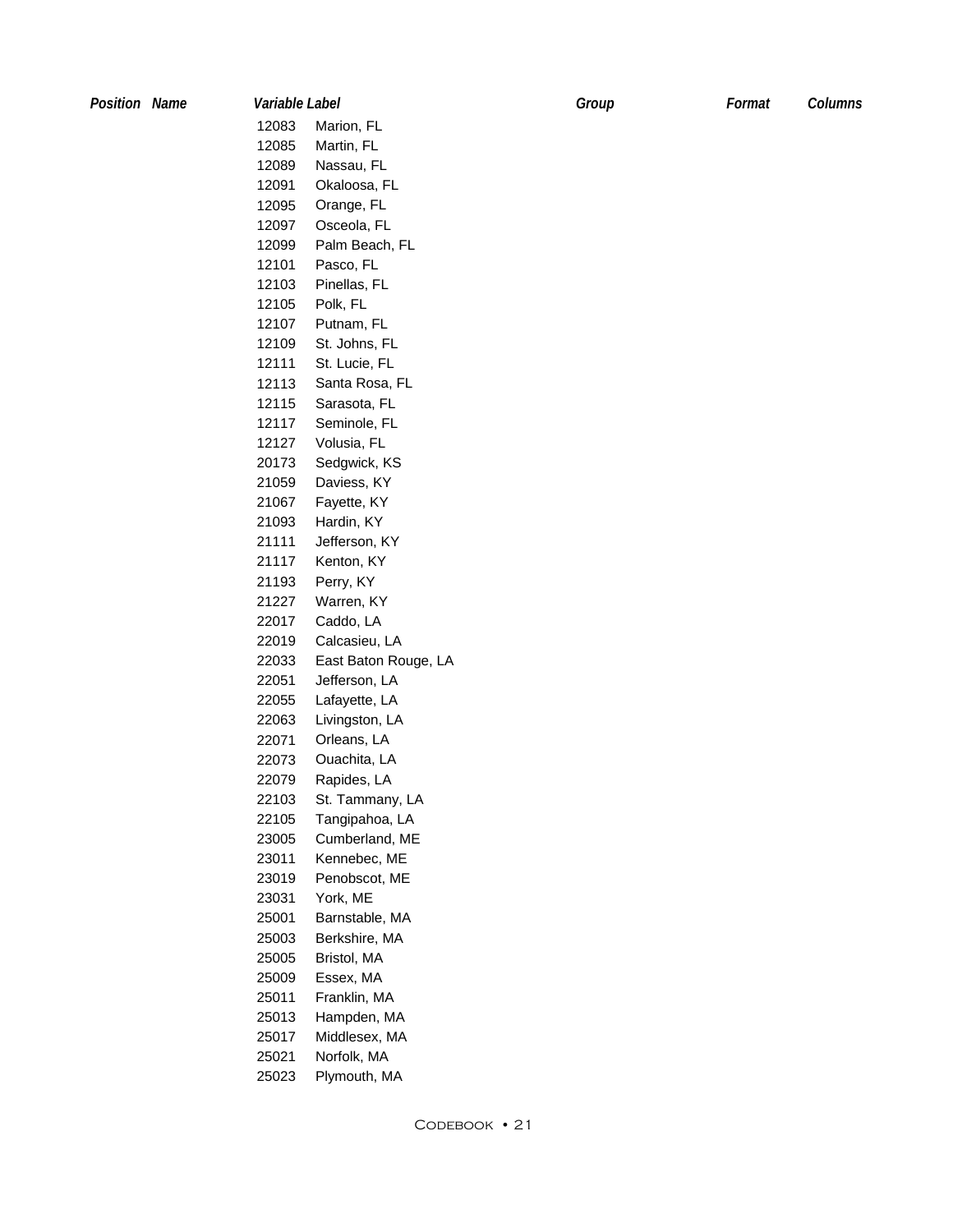*Position Name Variable Label Group Format Columns*  25025 25027 27003 27037 27053 27123 29019 29021 29047 29051 29071 29077 29095 29097 29099 29183 29187 29189 29510 30013 30029 30063 30093 30111 31055 31109 37001 37021 37023 37025 37027 37035 37045 37049 37051 37057 37063 37065 37067 37071 37081 37085 37087 37089 37097 37101 37107 37119 37125 Suffolk, MA Worcester, MA Anoka, MN Dakota, MN Hennepin, MN Ramsey, MN Boone, MO Buchanan, MO Clay, MO Cole, MO Franklin, MO Greene, MO Jackson, MO Jasper, MO Jefferson, MO St. Charles, MO St. Francois, MO St. Louis, MO St. Louis City, MO Cascade, MT Flathead, MT Missoula, MT Silver Bow, MT Yellowstone, MT Douglas, NE Lancaster, NE Alamance, NC Buncombe, NC Burke, NC Cabarrus, NC Caldwell, NC Catawba, NC Cleveland, NC Craven, NC Cumberland, NC Davidson, NC Durham, NC Edgecombe, NC Forsyth, NC Gaston, NC Guilford, NC Harnett, NC Haywood, NC Henderson, NC Iredell, NC Johnston, NC Lenoir, NC Mecklenburg, NC Moore, NC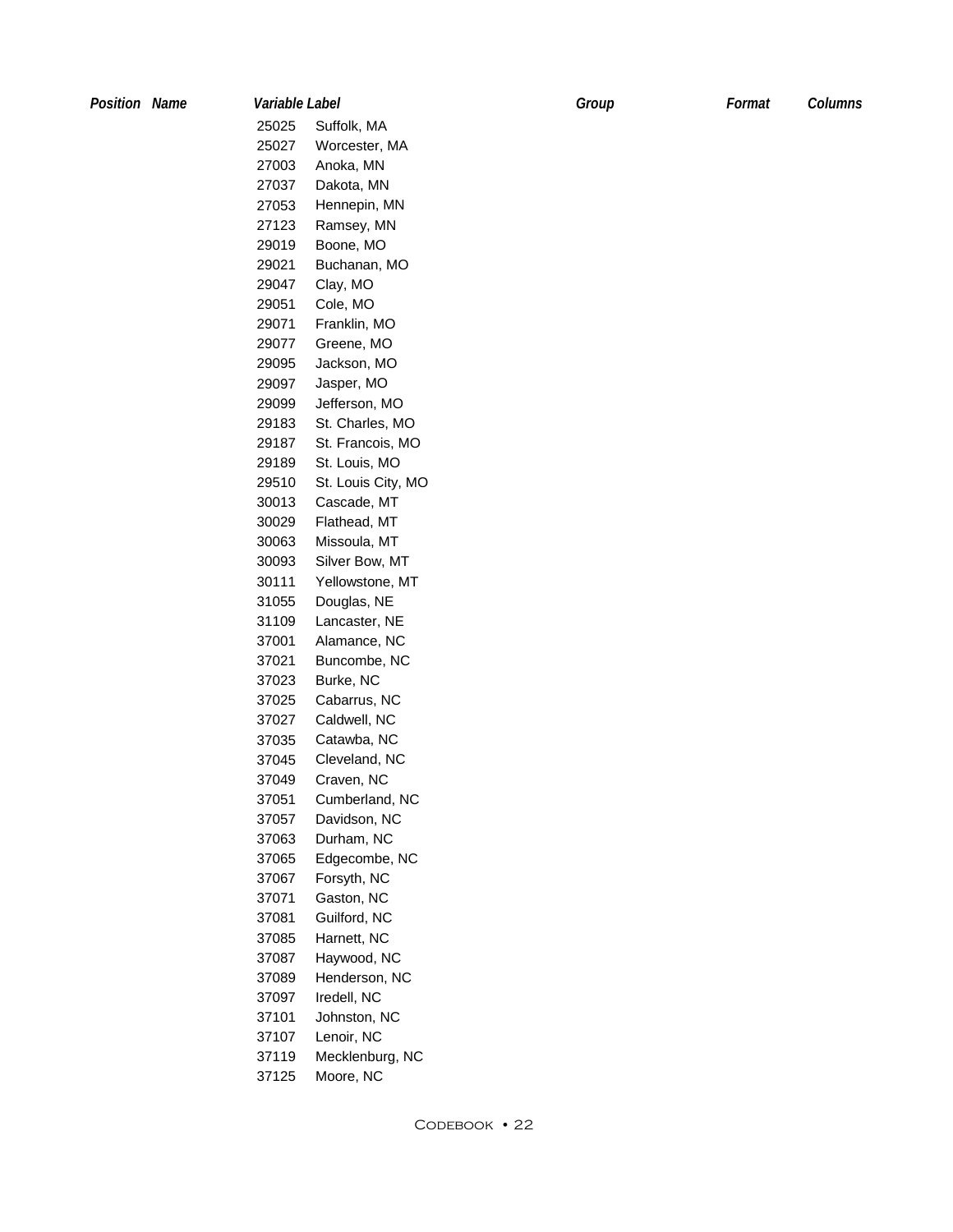*Position Name Variable Label Group Format Columns*  37127 37129 37133 37135 37147 37151 37153 37155 37157 37159 37161 37171 37179 37181 37183 37191 37193 37195 39003 39017 39025 39035 39045 39049 39057 39061 39087 39089 39093 39095 39099 39113 39119 39133 39139 39147 39151 39153 39169 40017 40021 40027 40031 40047 40071 40079 40101 40109 40111 Nash, NC New Hanover, NC Onslow, NC Orange, NC Pitt, NC Randolph, NC Richmond, NC Robeson, NC Rockingham, NC Rowan, NC Rutherford, NC Surry, NC Union, NC Vance, NC Wake, NC Wayne, NC Wilkes, NC Wilson, NC Allen, OH Butler, OH Clermont, OH Cuyahoga, OH Fairfield, OH Franklin, OH Greene, OH Hamilton, OH Lawrence, OH Licking, OH Lorain, OH Lucas, OH Mahoning, OH Montgomery, OH Muskingum, OH Portage, OH Richland, OH Seneca, OH Stark, OH Summit, OH Wayne, OH Canadian, OK Cherokee, OK Cleveland, OK Comanche, OK Garfield, OK Kay, OK Le Flore, OK Muskogee, OK Oklahoma, OK Okmulgee, OK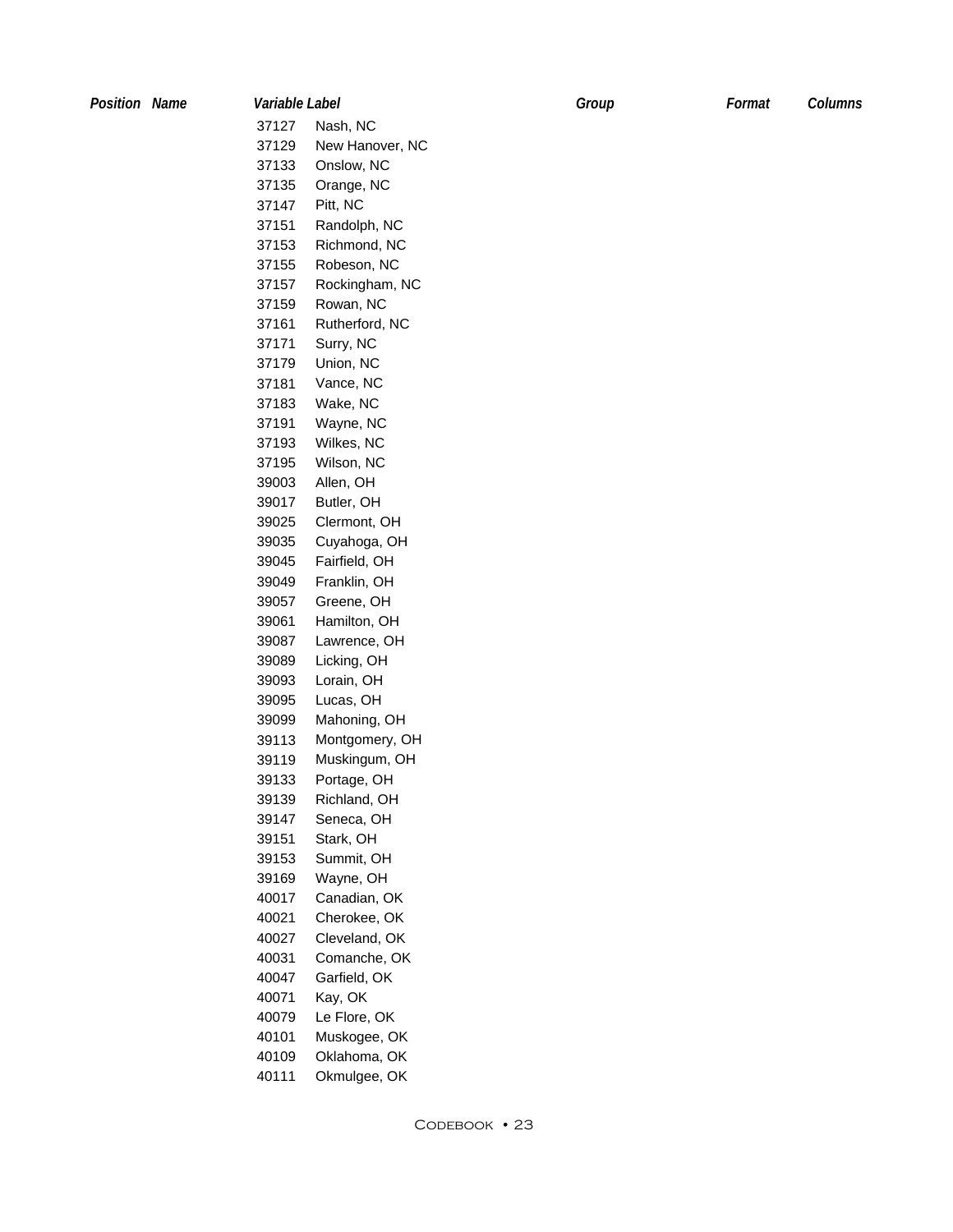| <b>Position Name</b> | Variable Label |                  | Group | Format | Columns |
|----------------------|----------------|------------------|-------|--------|---------|
|                      | 40121          | Pittsburg, OK    |       |        |         |
|                      | 40125          | Pottawatomie, OK |       |        |         |
|                      | 40131          | Rogers, OK       |       |        |         |
|                      | 40143          | Tulsa, OK        |       |        |         |
|                      | 40145          | Wagoner, OK      |       |        |         |
|                      | 42003          | Allegheny, PA    |       |        |         |
|                      | 42101          | Philadelphia, PA |       |        |         |
|                      | 44007          | Providence, RI   |       |        |         |
|                      | 48027          | Bell, TX         |       |        |         |
|                      | 48029          | Bexar, TX        |       |        |         |
|                      | 48037          | Bowie, TX        |       |        |         |
|                      | 48039          | Brazoria, TX     |       |        |         |
|                      | 48041          | Brazos, TX       |       |        |         |
|                      | 48061          | Cameron, TX      |       |        |         |
|                      | 48085          | Collin, TX       |       |        |         |
|                      | 48113          | Dallas, TX       |       |        |         |
|                      | 48121          | Denton, TX       |       |        |         |
|                      |                |                  |       |        |         |
|                      | 48135          | Ector, TX        |       |        |         |
|                      | 48141          | El Paso, TX      |       |        |         |
|                      | 48157          | Fort Bend, TX    |       |        |         |
|                      | 48167          | Galveston, TX    |       |        |         |
|                      | 48181          | Grayson, TX      |       |        |         |
|                      | 48183          | Gregg, TX        |       |        |         |
|                      | 48201          | Harris, TX       |       |        |         |
|                      | 48213          | Henderson, TX    |       |        |         |
|                      | 48215          | Hidalgo, TX      |       |        |         |
|                      | 48245          | Jefferson, TX    |       |        |         |
|                      | 48251          | Johnson, TX      |       |        |         |
|                      | 48303          | Lubbock, TX      |       |        |         |
|                      | 48309          | McLennan, TX     |       |        |         |
|                      | 48329          | Midland, TX      |       |        |         |
|                      | 48339          | Montgomery, TX   |       |        |         |
|                      | 48355          | Nueces, TX       |       |        |         |
|                      | 48361          | Orange, TX       |       |        |         |
|                      | 48375          | Potter, TX       |       |        |         |
|                      | 48409          | San Patricio, TX |       |        |         |
|                      | 48423          | Smith, TX        |       |        |         |
|                      | 48439          | Tarrant, TX      |       |        |         |
|                      | 48441          | Taylor, TX       |       |        |         |
|                      | 48451          | Tom Green, TX    |       |        |         |
|                      | 48453          | Travis, TX       |       |        |         |
|                      | 48479          | Webb, TX         |       |        |         |
|                      | 48485          | Wichita, TX      |       |        |         |
|                      | 48491          | Williamson, TX   |       |        |         |
|                      | 49011          | Davis, UT        |       |        |         |
|                      | 49035          | Salt Lake, UT    |       |        |         |
|                      | 49049          | Utah, UT         |       |        |         |
|                      | 49057          | Weber, UT        |       |        |         |
|                      | 50007          | Chittenden, VT   |       |        |         |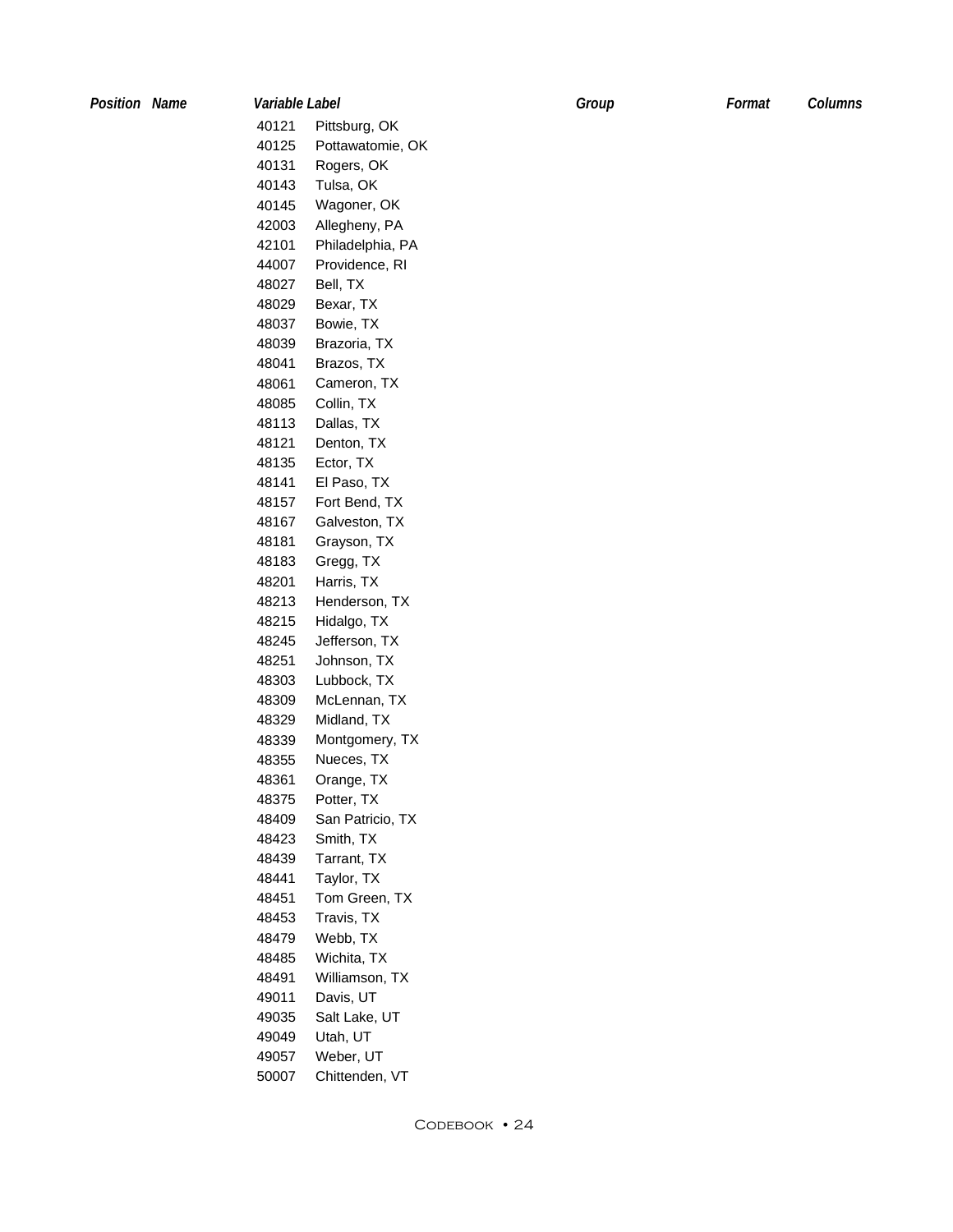| <b>Position Name</b> |                | Variable Label<br>53005<br>53015<br>53033<br>53035<br>53053<br>53061<br>53063<br>53073<br>53077 | Benton, WA<br>Cowlitz, WA<br>King, WA<br>Kitsap, WA<br>Pierce, WA<br>Snohomish, WA<br>Spokane, WA<br>Whatcom, WA<br>Yakima, WA                                                                                                                                                                                                                                                                                                                                                                      | Group              | Format             | Columns   |
|----------------------|----------------|-------------------------------------------------------------------------------------------------|-----------------------------------------------------------------------------------------------------------------------------------------------------------------------------------------------------------------------------------------------------------------------------------------------------------------------------------------------------------------------------------------------------------------------------------------------------------------------------------------------------|--------------------|--------------------|-----------|
| 7                    | <b>RptDt</b>   | <b>Report Date</b>                                                                              |                                                                                                                                                                                                                                                                                                                                                                                                                                                                                                     | <b>Report Data</b> | DATE <sub>11</sub> | 40-50     |
|                      |                |                                                                                                 | The month, day, and year that the responsible agency was notified of the suspected<br>child maltreatment.                                                                                                                                                                                                                                                                                                                                                                                           |                    |                    |           |
|                      |                |                                                                                                 | In the Contributed File, this var is continuous. On output, it is rounded to the 1st or the<br>15th in this manner:<br>Days 1-15 rounds to 8th of month<br>Days 16-31 round to 23rd<br>Code: Format(DateRounder([RptDt]),"dd-mmm-yyyy")                                                                                                                                                                                                                                                             |                    |                    |           |
| 8                    | <b>InvDate</b> |                                                                                                 | <b>Investigation Start Date</b>                                                                                                                                                                                                                                                                                                                                                                                                                                                                     | <b>Report Data</b> | DATE <sub>11</sub> | $51 - 61$ |
|                      |                | alleged victim.<br>assessment.                                                                  | The date when CPS initially contacted or attempted to have face-to-face contact with the<br>If this face-to-face contact is not possible, the date would be when CPS initially<br>contacted any party who could provide information essential to the investigation or<br>The date has been adjusted from the contributed file so that the interval in days between<br>InvDate and RptDt (Report Date) is preserved even after RptDt has been rounded to<br>either the 8th or the 23rd of the month. |                    |                    |           |
| 9                    | <b>RptSrc</b>  | <b>Report Source</b>                                                                            |                                                                                                                                                                                                                                                                                                                                                                                                                                                                                                     | <b>Report Data</b> | F <sub>2</sub>     | 62-63     |
|                      |                |                                                                                                 | The category or role of the person who makes a report of alleged maltreatment.                                                                                                                                                                                                                                                                                                                                                                                                                      |                    |                    |           |
|                      |                | Value<br>1<br>$\overline{2}$<br>3<br>4<br>5<br>6<br>7<br>8<br>9<br>10<br>11<br>12               | Value Label<br>Social Services Personnel<br><b>Medical Personnel</b><br><b>Mental Health Personnel</b><br>Legal, Law Enforcement, Criminal Justice<br><b>Education Personnel</b><br>Child Day Care Provider<br>Substitute Care Provider<br>Alleged Victim<br>Parent<br><b>Other Relative</b><br>Friends/Neighbor<br><b>Alleged Perpetrator</b>                                                                                                                                                      |                    |                    |           |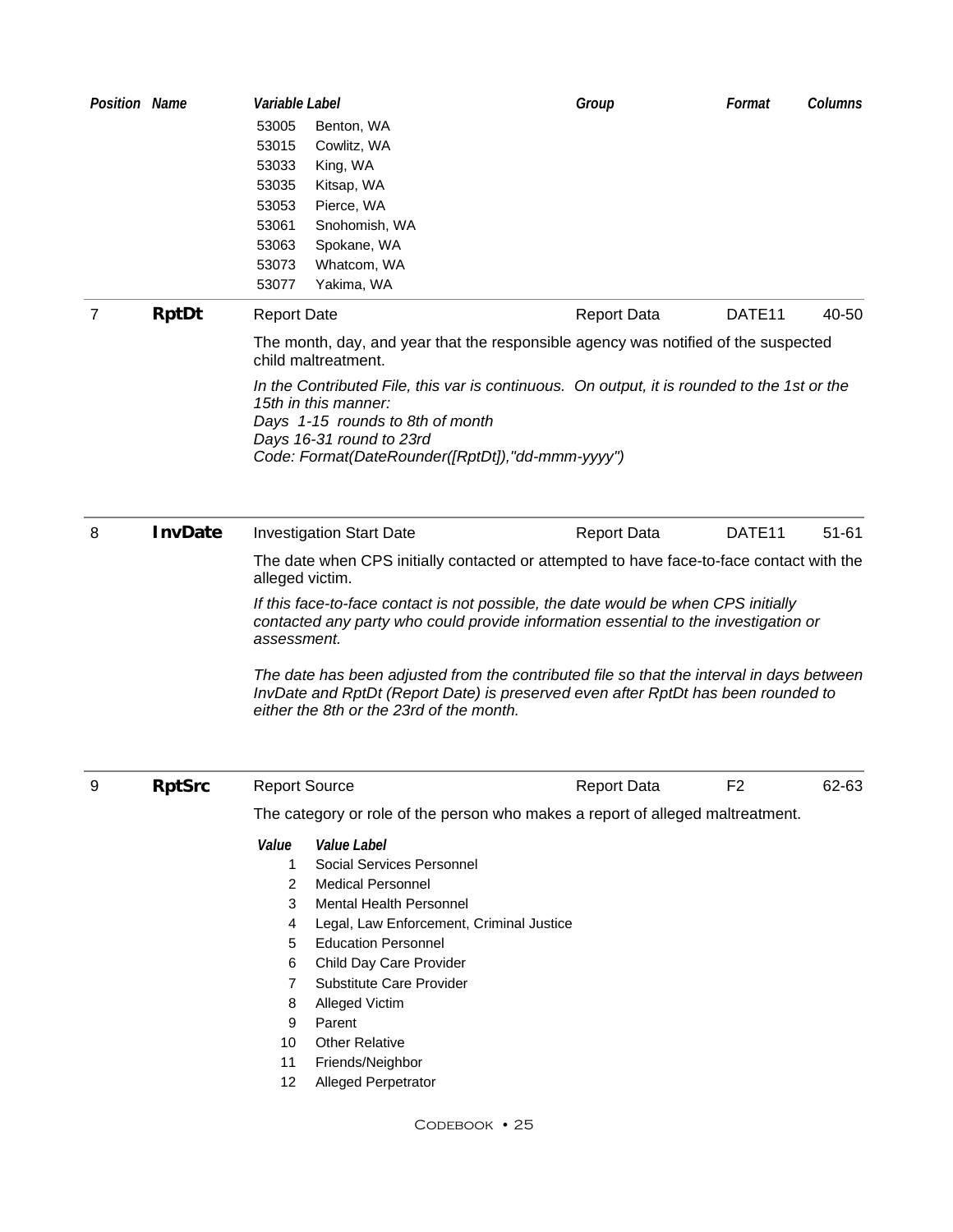| <b>Position Name</b> |                 | Variable Label                                                                                                                                                                                                                                                                               |                                                                                                                                                                                                                                                       | Group                                                                                                                                                                                                                                                                                                                                                                                                                                                      | Format             | <b>Columns</b> |
|----------------------|-----------------|----------------------------------------------------------------------------------------------------------------------------------------------------------------------------------------------------------------------------------------------------------------------------------------------|-------------------------------------------------------------------------------------------------------------------------------------------------------------------------------------------------------------------------------------------------------|------------------------------------------------------------------------------------------------------------------------------------------------------------------------------------------------------------------------------------------------------------------------------------------------------------------------------------------------------------------------------------------------------------------------------------------------------------|--------------------|----------------|
|                      |                 | 13                                                                                                                                                                                                                                                                                           | Anonymous Reporter                                                                                                                                                                                                                                    |                                                                                                                                                                                                                                                                                                                                                                                                                                                            |                    |                |
|                      |                 | 88                                                                                                                                                                                                                                                                                           | Other                                                                                                                                                                                                                                                 |                                                                                                                                                                                                                                                                                                                                                                                                                                                            |                    |                |
|                      |                 | 99                                                                                                                                                                                                                                                                                           | Unknown or Missing                                                                                                                                                                                                                                    |                                                                                                                                                                                                                                                                                                                                                                                                                                                            |                    |                |
| 10                   | <b>RptDisp</b>  |                                                                                                                                                                                                                                                                                              | <b>Report Disposition</b>                                                                                                                                                                                                                             | <b>Report Data</b>                                                                                                                                                                                                                                                                                                                                                                                                                                         | F <sub>2</sub>     | 64-65          |
|                      |                 |                                                                                                                                                                                                                                                                                              | pertaining to the child in the record.                                                                                                                                                                                                                | The conclusion reached by the responsible agency regarding the report of maltreatment                                                                                                                                                                                                                                                                                                                                                                      |                    |                |
|                      |                 |                                                                                                                                                                                                                                                                                              |                                                                                                                                                                                                                                                       | This is the final finding or disposition of the report. If at least one maltreatment for any<br>child in the report is "substantiated", all records (children) with this same Report ID<br>should have this Report Disposition set to "substantiated". If all maltreatments for all<br>children in the report are "unsubstantiated", all records (children) with this same Report<br>ID should have the Report Disposition set to "unsubstantiated".       |                    |                |
|                      |                 | Value<br>1<br>$\overline{\mathbf{c}}$<br>3<br>4<br>5<br>6<br>7<br>88                                                                                                                                                                                                                         | <i>Value Label</i><br>Substantiated<br>Indicated or Reason to Suspect<br>Alternative Response Disposition-Victim<br>Alt Response Disposition-Not a Victim<br>Unsubstantiated<br>Unsub due to Intentionally False Report<br>Closed-No Finding<br>Other |                                                                                                                                                                                                                                                                                                                                                                                                                                                            |                    |                |
|                      |                 | 99                                                                                                                                                                                                                                                                                           | Unknown or Missing                                                                                                                                                                                                                                    |                                                                                                                                                                                                                                                                                                                                                                                                                                                            |                    |                |
| 11                   | <b>RpDispDt</b> |                                                                                                                                                                                                                                                                                              | <b>Report Disposition Date</b>                                                                                                                                                                                                                        | <b>Report Data</b>                                                                                                                                                                                                                                                                                                                                                                                                                                         | DATE <sub>11</sub> | 66-76          |
|                      |                 | The month, day, and year that a decision was made by the child protective services<br>agency or court regarding the disposition of a report or investigation of alleged child<br>maltreatment.<br>This date determines if the report is to be included in the data submission for this year. |                                                                                                                                                                                                                                                       |                                                                                                                                                                                                                                                                                                                                                                                                                                                            |                    |                |
|                      |                 |                                                                                                                                                                                                                                                                                              | rounding adjustment.                                                                                                                                                                                                                                  | The date has been adjusted from the contributed file so that the interval in days between<br>RpDispDt and RptDt (Report Date) is preserved even after RptDt has been rounded to<br>either the 8th or the 23rd of the month. As a result of this adjustment, some disposition<br>dates may fall out of the legitimate range between January 1 and December 31. These<br>dates do not need to be cleaned out as errors; they are merely a consequence of the |                    |                |
| 12                   | <b>Notifs</b>   | Notifications                                                                                                                                                                                                                                                                                |                                                                                                                                                                                                                                                       | <b>Report Data</b>                                                                                                                                                                                                                                                                                                                                                                                                                                         | F <sub>1</sub>     | 77-77          |
|                      |                 |                                                                                                                                                                                                                                                                                              |                                                                                                                                                                                                                                                       | Mandated or courtesy contacting of other agencies with overlapping or potentially<br>overlapping jurisdiction concerning a report of child maltreatment.                                                                                                                                                                                                                                                                                                   |                    |                |
|                      |                 | Value<br>1<br>2<br>3<br>4<br>8<br>9                                                                                                                                                                                                                                                          | Value Label<br>None<br>Police/Prosecutor<br>Licensing Agency<br><b>Both</b><br>Other<br>Unknown or Missing                                                                                                                                            |                                                                                                                                                                                                                                                                                                                                                                                                                                                            |                    |                |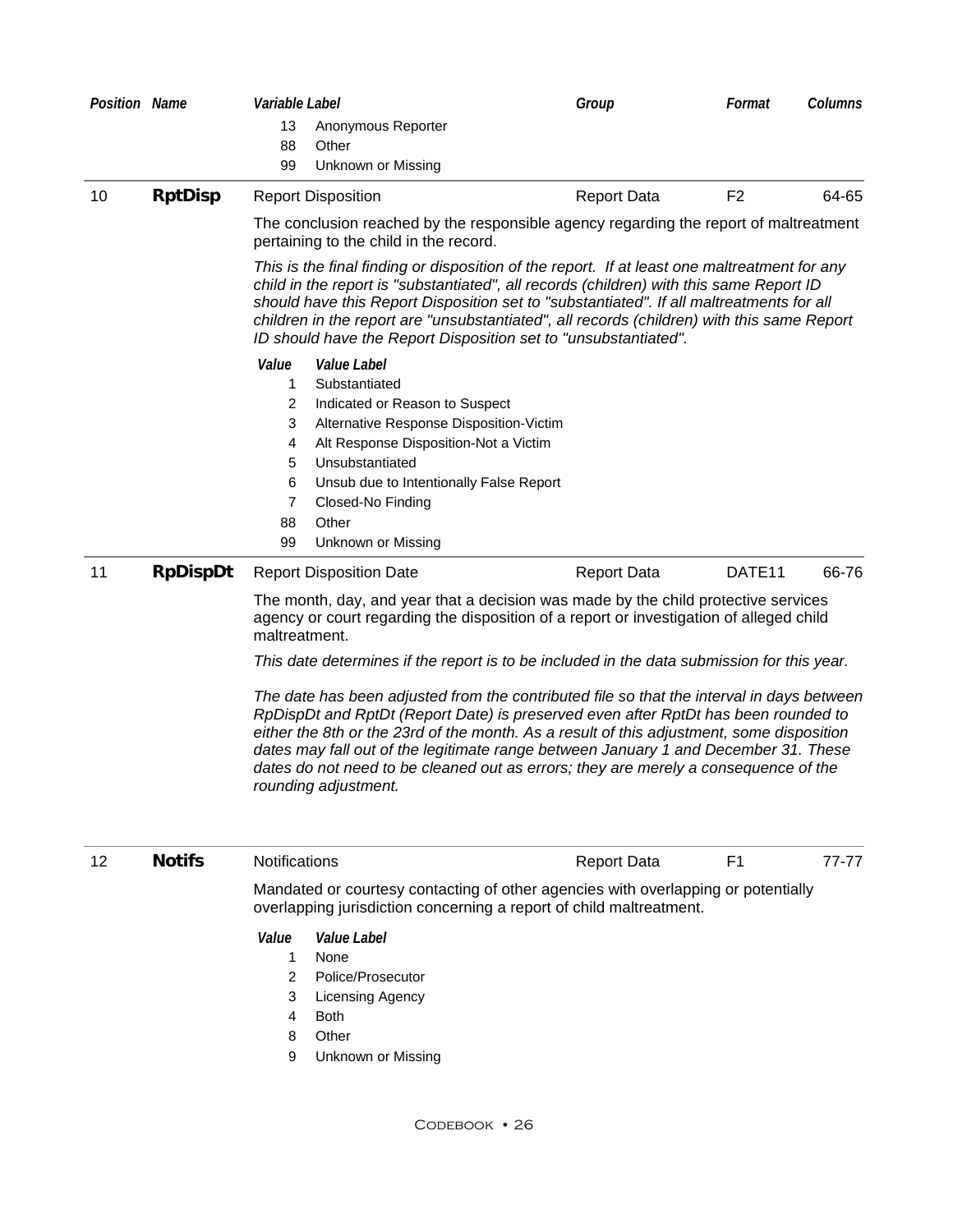| <b>Position Name</b> |                | Variable Label                                                                                                                                                                                                                                                                                                                                                                      | Group             | Format         | <b>Columns</b> |  |  |
|----------------------|----------------|-------------------------------------------------------------------------------------------------------------------------------------------------------------------------------------------------------------------------------------------------------------------------------------------------------------------------------------------------------------------------------------|-------------------|----------------|----------------|--|--|
| 13                   | ChAge          | Child Age At Report                                                                                                                                                                                                                                                                                                                                                                 | Child Data        | F <sub>2</sub> | 78-79          |  |  |
|                      |                | Age, calculated in years, as of the date of the report of alleged child maltreatment.                                                                                                                                                                                                                                                                                               |                   |                |                |  |  |
|                      |                | In the Contributed File, this var is continuous. On output, it is top-coded to "18 or older".                                                                                                                                                                                                                                                                                       |                   |                |                |  |  |
|                      |                | Value<br><i>Value Label</i><br><b>Under One Year</b><br>0<br>18 Years Old or Older<br>18<br>77<br>Unborn<br>Unknown or Missing<br>99                                                                                                                                                                                                                                                |                   |                |                |  |  |
| 14                   | <b>ChSex</b>   | Child Sex                                                                                                                                                                                                                                                                                                                                                                           | Child Data        | F1             | 80-80          |  |  |
|                      |                | The gender of the child at the time of the report.                                                                                                                                                                                                                                                                                                                                  |                   |                |                |  |  |
|                      |                | Value<br>Value Label<br>Male<br>1<br>Female<br>2<br>9<br>Unknown or Missing                                                                                                                                                                                                                                                                                                         |                   |                |                |  |  |
| 15                   | <b>ChRacAI</b> | Child Race Amer Indian or Alaska Native                                                                                                                                                                                                                                                                                                                                             | Child Data        | F <sub>1</sub> | 81-81          |  |  |
|                      |                | A child having origins in any of the original peoples of North and South America<br>(including Central America), and who maintains tribal affiliation or community<br>attachment.<br>If there are a very small number of records at the county level (RPTCNTY) with a<br>particular race or Hispanic ethnicity, the race and ethnicity information for the individual<br>is masked. |                   |                |                |  |  |
|                      |                | Value<br>Value Label                                                                                                                                                                                                                                                                                                                                                                |                   |                |                |  |  |
|                      |                | Yes<br>1                                                                                                                                                                                                                                                                                                                                                                            |                   |                |                |  |  |
|                      |                | 2<br>No<br>3<br>Unable to Determine<br>9<br>Unknown or Missing                                                                                                                                                                                                                                                                                                                      |                   |                |                |  |  |
| 16                   | <b>ChRacAs</b> | Child Race Asian                                                                                                                                                                                                                                                                                                                                                                    | <b>Child Data</b> | F <sub>1</sub> | 82-82          |  |  |
|                      |                | A child having origins in any of the original peoples of the Far East, Southeast Asia, or<br>the Indian sub continent, including, for example, Cambodia, China, India, Japan, Korea,<br>Malaysia, Pakistan, the Philippine Islands, Thailand, and Vietnam.                                                                                                                          |                   |                |                |  |  |
|                      |                | If there are a very small number of records at the county level (RPTCNTY) with a<br>particular race or Hispanic ethnicity, the race and ethnicity information for the individual<br>is masked.                                                                                                                                                                                      |                   |                |                |  |  |
|                      |                | Value<br>Value Label<br>Yes<br>1<br>2<br>No<br>3<br>Unable to Determine                                                                                                                                                                                                                                                                                                             |                   |                |                |  |  |

9 Unknown or Missing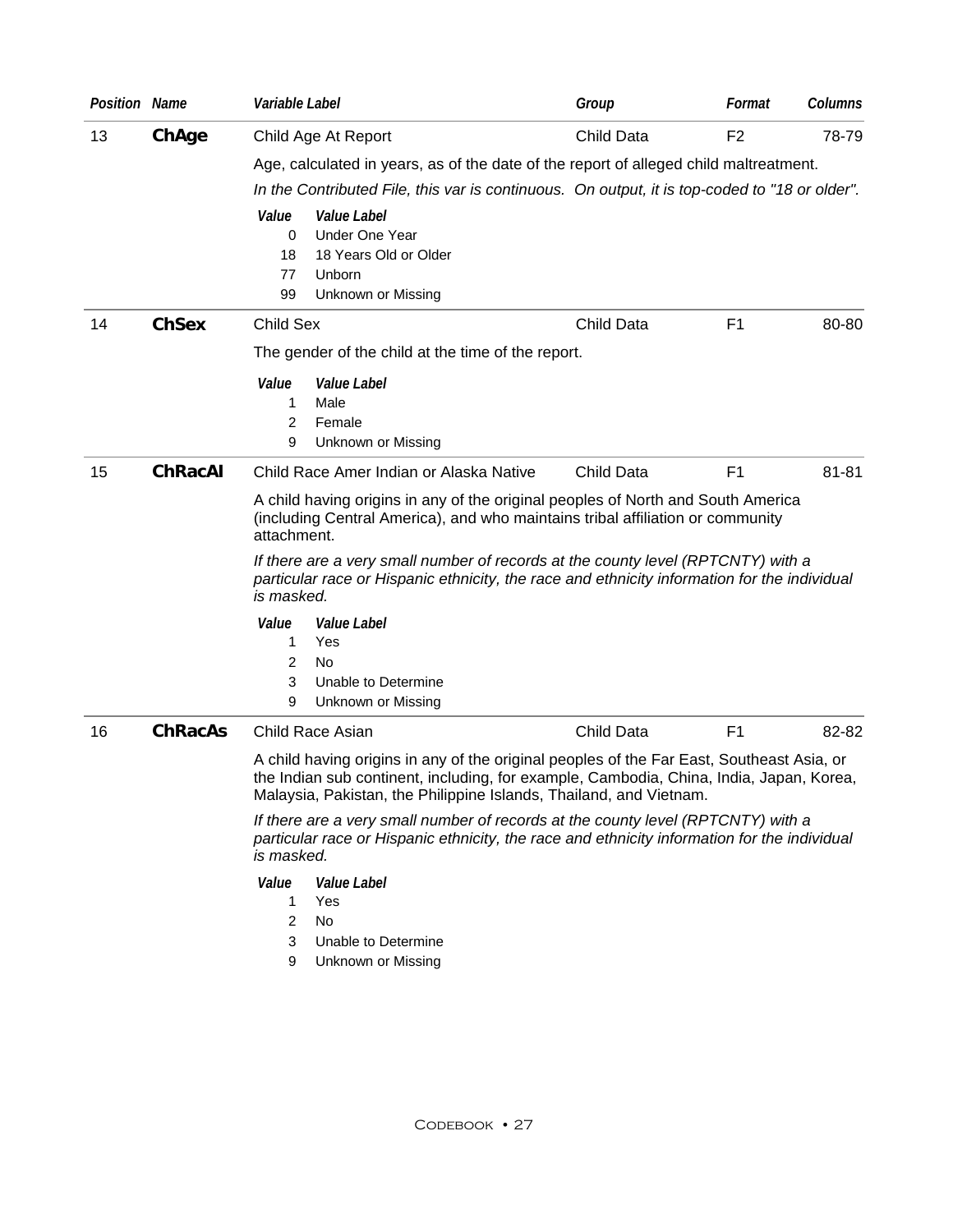| <b>Position Name</b> |                | Variable Label                                                                                                                                                                                 | Group      | Format         | Columns |
|----------------------|----------------|------------------------------------------------------------------------------------------------------------------------------------------------------------------------------------------------|------------|----------------|---------|
| 17                   | <b>ChRacBI</b> | Child Race Black or African American                                                                                                                                                           | Child Data | F <sub>1</sub> | 83-83   |
|                      |                | A child having origins in any of the black racial groups of Africa.                                                                                                                            |            |                |         |
|                      |                | If there are a very small number of records at the county level (RPTCNTY) with a<br>particular race or Hispanic ethnicity, the race and ethnicity information for the individual<br>is masked. |            |                |         |
|                      |                | Value<br>Value Label<br>1<br>Yes<br>2<br>No<br>3<br>Unable to Determine<br>9<br>Unknown or Missing                                                                                             |            |                |         |
| 18                   | <b>ChRacNH</b> | <b>Child Race Pacific Islander</b>                                                                                                                                                             | Child Data | F <sub>1</sub> | 84-84   |
|                      |                | A child having origins in any of the original peoples of Hawaii, Guam, Samoa, or other<br>Pacific Islands.                                                                                     |            |                |         |
|                      |                | If there are a very small number of records at the county level (RPTCNTY) with a<br>particular race or Hispanic ethnicity, the race and ethnicity information for the individual<br>is masked. |            |                |         |
|                      |                | Value<br>Value Label                                                                                                                                                                           |            |                |         |
|                      |                | Yes<br>1<br>2<br>No                                                                                                                                                                            |            |                |         |
|                      |                | 3<br>Unable to Determine                                                                                                                                                                       |            |                |         |
|                      |                | Unknown or Missing<br>9                                                                                                                                                                        |            |                |         |
| 19                   | <b>ChRacWh</b> | <b>Child Race White</b>                                                                                                                                                                        | Child Data | F <sub>1</sub> | 85-85   |
|                      |                | A child having origins in any of the original peoples of Europe, the Middle East, or North<br>Africa.                                                                                          |            |                |         |
|                      |                | If there are a very small number of records at the county level (RPTCNTY) with a<br>particular race or Hispanic ethnicity, the race and ethnicity information for the individual<br>is masked. |            |                |         |
|                      |                | Value<br>Value Label                                                                                                                                                                           |            |                |         |
|                      |                | Yes<br>1<br>2<br>No.                                                                                                                                                                           |            |                |         |
|                      |                | 3<br>Unable to Determine                                                                                                                                                                       |            |                |         |
|                      |                | Unknown or Missing<br>9                                                                                                                                                                        |            |                |         |
| 20                   | <b>ChRacUd</b> | <b>Child Race Undetermined</b>                                                                                                                                                                 | Child Data | F <sub>1</sub> | 86-86   |
|                      |                | The investigation has been unable to determine the race of the child.                                                                                                                          |            |                |         |
|                      |                | Value<br><i>Value Label</i><br>Yes<br>1                                                                                                                                                        |            |                |         |
|                      |                | 2<br>No                                                                                                                                                                                        |            |                |         |
|                      |                | 9<br>Unknown or Missing                                                                                                                                                                        |            |                |         |
| 21                   | <b>CEthn</b>   | <b>Child Hispanic Ethnicity</b>                                                                                                                                                                | Child Data | F <sub>1</sub> | 87-87   |
|                      |                | A child of Hispanic or Latino Ethnicity is a person of Cuban, Mexican, Puerto Rican,<br>South or Central American, or other Spanish culture or origin, regardless of race.                     |            |                |         |
|                      |                | Value<br>Value Label                                                                                                                                                                           |            |                |         |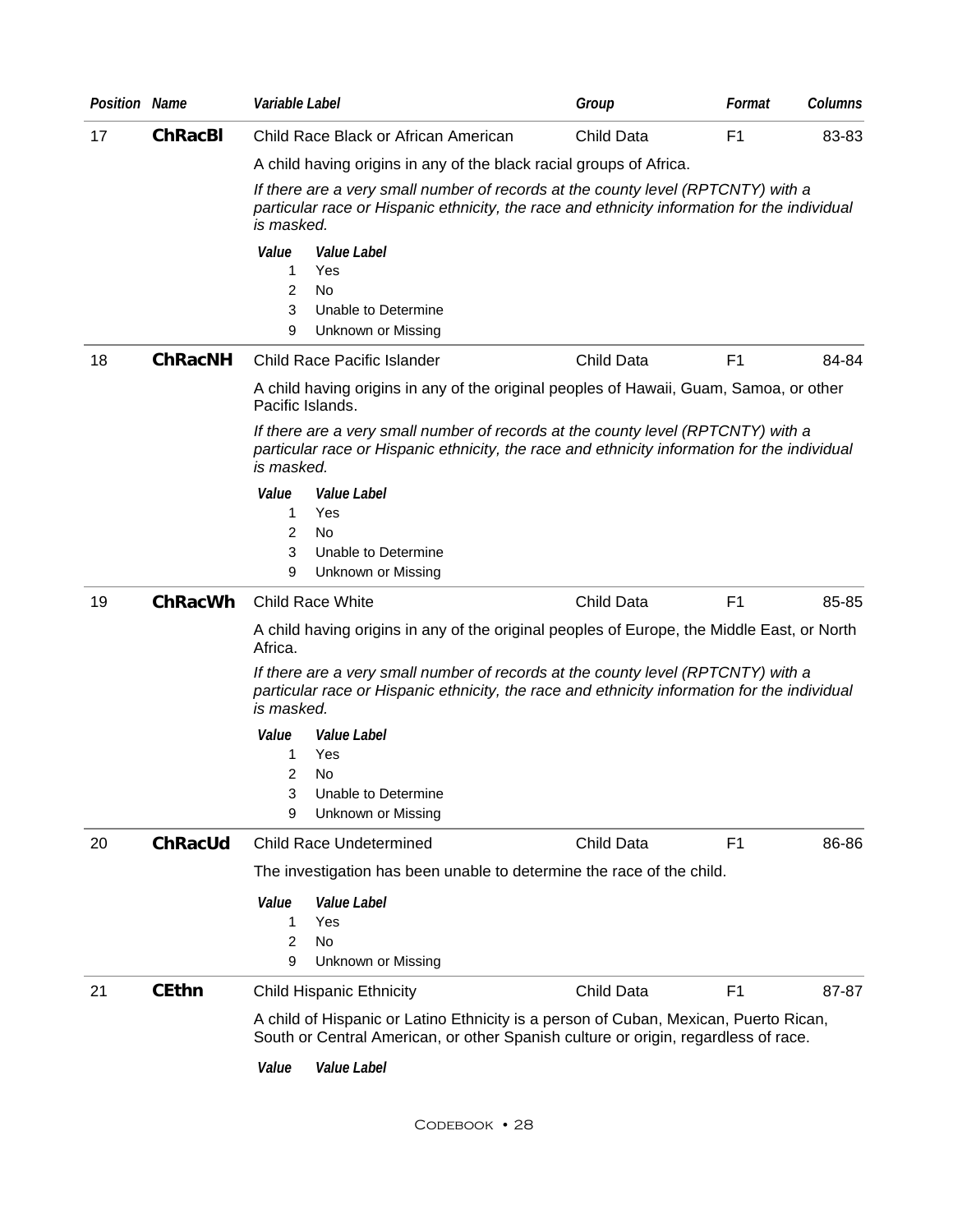| <b>Position Name</b> |                | Variable Label                                                                                                                                                                                                                                                                                     | Group             | Format         | Columns |
|----------------------|----------------|----------------------------------------------------------------------------------------------------------------------------------------------------------------------------------------------------------------------------------------------------------------------------------------------------|-------------------|----------------|---------|
|                      |                | 1.<br>Yes, Hispanic or Latino                                                                                                                                                                                                                                                                      |                   |                |         |
|                      |                | 2<br>Not Hispanic or Latino                                                                                                                                                                                                                                                                        |                   |                |         |
|                      |                | 3<br>Unable to Determine                                                                                                                                                                                                                                                                           |                   |                |         |
|                      |                | Unknown or Missing<br>9                                                                                                                                                                                                                                                                            |                   |                |         |
| 22                   | ChLvng         | Living Arrangement                                                                                                                                                                                                                                                                                 | Child Data        | F <sub>1</sub> | 88-88   |
|                      |                | The home environment, e.g., family or foster care, in which the child was residing at the<br>time of the alleged incident of maltreatment. "Other" living arrangement includes<br>substitute care homes/facilities.                                                                                |                   |                |         |
|                      |                | Value<br><i>Value Label</i><br>With Family, Not in Foster Care<br>1<br>Foster Care, Relative<br>2<br>3<br>Foster Care, Non-Relative                                                                                                                                                                |                   |                |         |
|                      |                | Group or Inst Care Under CWS Supervision<br>4                                                                                                                                                                                                                                                      |                   |                |         |
|                      |                | Non-CWS Institution<br>5                                                                                                                                                                                                                                                                           |                   |                |         |
|                      |                | Other<br>8                                                                                                                                                                                                                                                                                         |                   |                |         |
|                      |                | 9<br>Unknown or Missing                                                                                                                                                                                                                                                                            |                   |                |         |
| 23                   | <b>ChMil</b>   | <b>Military Family Member</b>                                                                                                                                                                                                                                                                      | Child Data        | F <sub>1</sub> | 89-89   |
|                      |                | A person who is the legal dependent of an individual on active duty in the Armed<br>Services of the United States.                                                                                                                                                                                 |                   |                |         |
|                      |                | Value<br><i>Value Label</i>                                                                                                                                                                                                                                                                        |                   |                |         |
|                      |                | 1<br>Yes                                                                                                                                                                                                                                                                                           |                   |                |         |
|                      |                | 2<br>No                                                                                                                                                                                                                                                                                            |                   |                |         |
|                      |                | 9<br>Unknown or Missing                                                                                                                                                                                                                                                                            |                   |                |         |
| 24                   | <b>ChPrior</b> | <b>Prior Victim</b>                                                                                                                                                                                                                                                                                | <b>Child Data</b> | F <sub>1</sub> | 90-90   |
|                      |                | The existence of previous substantiated or indicated incidents of maltreatment of the<br>child victim.                                                                                                                                                                                             |                   |                |         |
|                      |                | Value<br>Value Label                                                                                                                                                                                                                                                                               |                   |                |         |
|                      |                | Yes<br>1                                                                                                                                                                                                                                                                                           |                   |                |         |
|                      |                | 2<br>No                                                                                                                                                                                                                                                                                            |                   |                |         |
|                      |                | 9<br>Unknown or Missing                                                                                                                                                                                                                                                                            |                   |                |         |
| 25                   | ChMal1         | Maltreatment-1 Type                                                                                                                                                                                                                                                                                | Child Data        | F <sub>1</sub> | 91-91   |
|                      |                | A particular form of child maltreatment that is determined by investigation to be<br>substantiated or indicated under State law such as physical abuse, neglect or<br>deprivation of necessities, sexual abuse, psychological or emotional maltreatment, and<br>other forms included in State law. |                   |                |         |
|                      |                | This is the first type of maltreatment reported on the child victim's record. If a<br>maltreatment is reported in this field then a maltreatment level should be provided in the<br>corresponding maltreatment disposition level field.                                                            |                   |                |         |
|                      |                | Value<br>Value Label<br><b>Physical Abuse</b><br>$\mathbf{1}$<br>Neglect or Deprivation of Necessities<br>2<br>3<br><b>Medical Neglect</b><br>Sexual Abuse<br>4                                                                                                                                    |                   |                |         |

Codebook • 29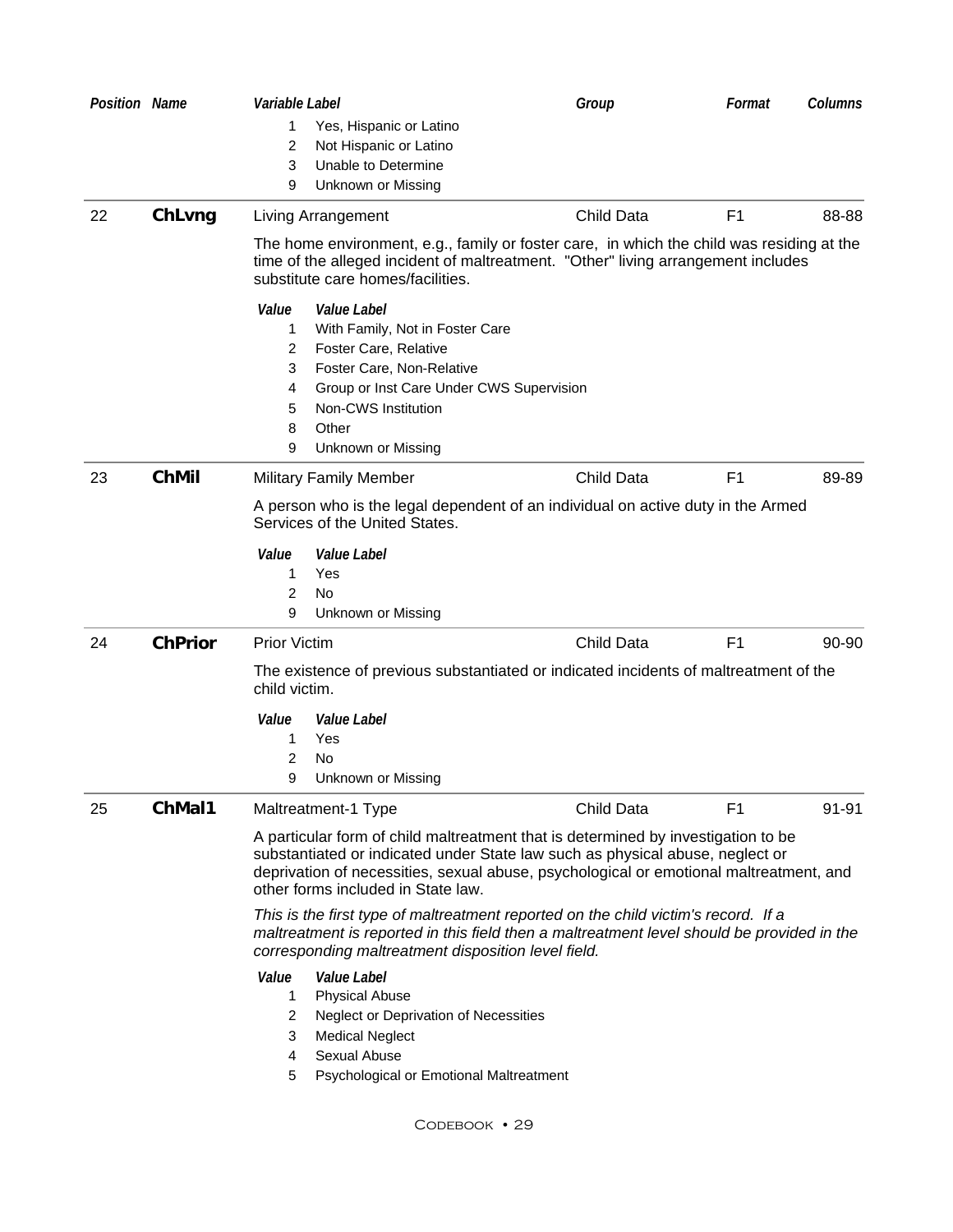| <b>Position Name</b> |         | Variable Label                                  |                                                                                                                                                                                                                                                                                                    | Group      | Format         | Columns |  |
|----------------------|---------|-------------------------------------------------|----------------------------------------------------------------------------------------------------------------------------------------------------------------------------------------------------------------------------------------------------------------------------------------------------|------------|----------------|---------|--|
|                      |         | 8                                               | Other                                                                                                                                                                                                                                                                                              |            |                |         |  |
|                      |         | 9                                               | Unknown or Missing                                                                                                                                                                                                                                                                                 |            |                |         |  |
| 26                   | Mal1Lev |                                                 | Maltreatment-1 Disposition Level                                                                                                                                                                                                                                                                   | Child Data | F <sub>2</sub> | 92-93   |  |
|                      |         | The disposition of alleged Maltreatment-1 Type. |                                                                                                                                                                                                                                                                                                    |            |                |         |  |
|                      |         | Value<br>1<br>2                                 | Value Label<br>Substantiated<br>Indicated or Reason to Suspect                                                                                                                                                                                                                                     |            |                |         |  |
|                      |         | 3<br>4                                          | Alternative Response Disposition-Victim<br>Alt Response Disposition-Not a Victim                                                                                                                                                                                                                   |            |                |         |  |
|                      |         | 5                                               | Unsubstantiated                                                                                                                                                                                                                                                                                    |            |                |         |  |
|                      |         | 6                                               | Unsub due to Intentionally False Report                                                                                                                                                                                                                                                            |            |                |         |  |
|                      |         | 7                                               | Closed-No Finding                                                                                                                                                                                                                                                                                  |            |                |         |  |
|                      |         | 88                                              | Other                                                                                                                                                                                                                                                                                              |            |                |         |  |
|                      |         | 99                                              | Unknown or Missing                                                                                                                                                                                                                                                                                 |            |                |         |  |
| 27                   | ChMal2  |                                                 | Maltreatment-2 Type                                                                                                                                                                                                                                                                                | Child Data | F <sub>1</sub> | 94-94   |  |
|                      |         |                                                 | A particular form of child maltreatment that is determined by investigation to be<br>substantiated or indicated under State law such as physical abuse, neglect or<br>deprivation of necessities, sexual abuse, psychological or emotional maltreatment, and<br>other forms included in State law. |            |                |         |  |
|                      |         | Value                                           | <i>Value Label</i>                                                                                                                                                                                                                                                                                 |            |                |         |  |
|                      |         | 1                                               | <b>Physical Abuse</b>                                                                                                                                                                                                                                                                              |            |                |         |  |
|                      |         | 2                                               | Neglect or Deprivation of Necessities                                                                                                                                                                                                                                                              |            |                |         |  |
|                      |         | 3                                               | <b>Medical Neglect</b>                                                                                                                                                                                                                                                                             |            |                |         |  |
|                      |         | 4                                               | Sexual Abuse                                                                                                                                                                                                                                                                                       |            |                |         |  |
|                      |         | 5                                               | Psychological or Emotional Maltreatment                                                                                                                                                                                                                                                            |            |                |         |  |
|                      |         | 8<br>9                                          | Other<br>Unknown or Missing                                                                                                                                                                                                                                                                        |            |                |         |  |
|                      |         |                                                 |                                                                                                                                                                                                                                                                                                    |            |                |         |  |
| 28                   | Mal2Lev |                                                 | Maltreatment-2 Disposition Level                                                                                                                                                                                                                                                                   | Child Data | F <sub>2</sub> | 95-96   |  |
|                      |         |                                                 | The disposition of alleged Maltreatment-2 Type.                                                                                                                                                                                                                                                    |            |                |         |  |
|                      |         | Value<br>1                                      | <i>Value Label</i><br>Substantiated                                                                                                                                                                                                                                                                |            |                |         |  |
|                      |         | 2                                               | Indicated or Reason to Suspect                                                                                                                                                                                                                                                                     |            |                |         |  |
|                      |         | 3                                               | Alternative Response Disposition-Victim                                                                                                                                                                                                                                                            |            |                |         |  |
|                      |         | 4                                               | Alt Response Disposition-Not a Victim                                                                                                                                                                                                                                                              |            |                |         |  |
|                      |         | 5                                               | Unsubstantiated                                                                                                                                                                                                                                                                                    |            |                |         |  |
|                      |         | 6                                               | Unsub due to Intentionally False Report                                                                                                                                                                                                                                                            |            |                |         |  |
|                      |         | 7                                               | Closed-No Finding                                                                                                                                                                                                                                                                                  |            |                |         |  |
|                      |         | 88                                              | Other                                                                                                                                                                                                                                                                                              |            |                |         |  |
|                      |         | 99                                              | <b>Unknown or Missing</b>                                                                                                                                                                                                                                                                          |            |                |         |  |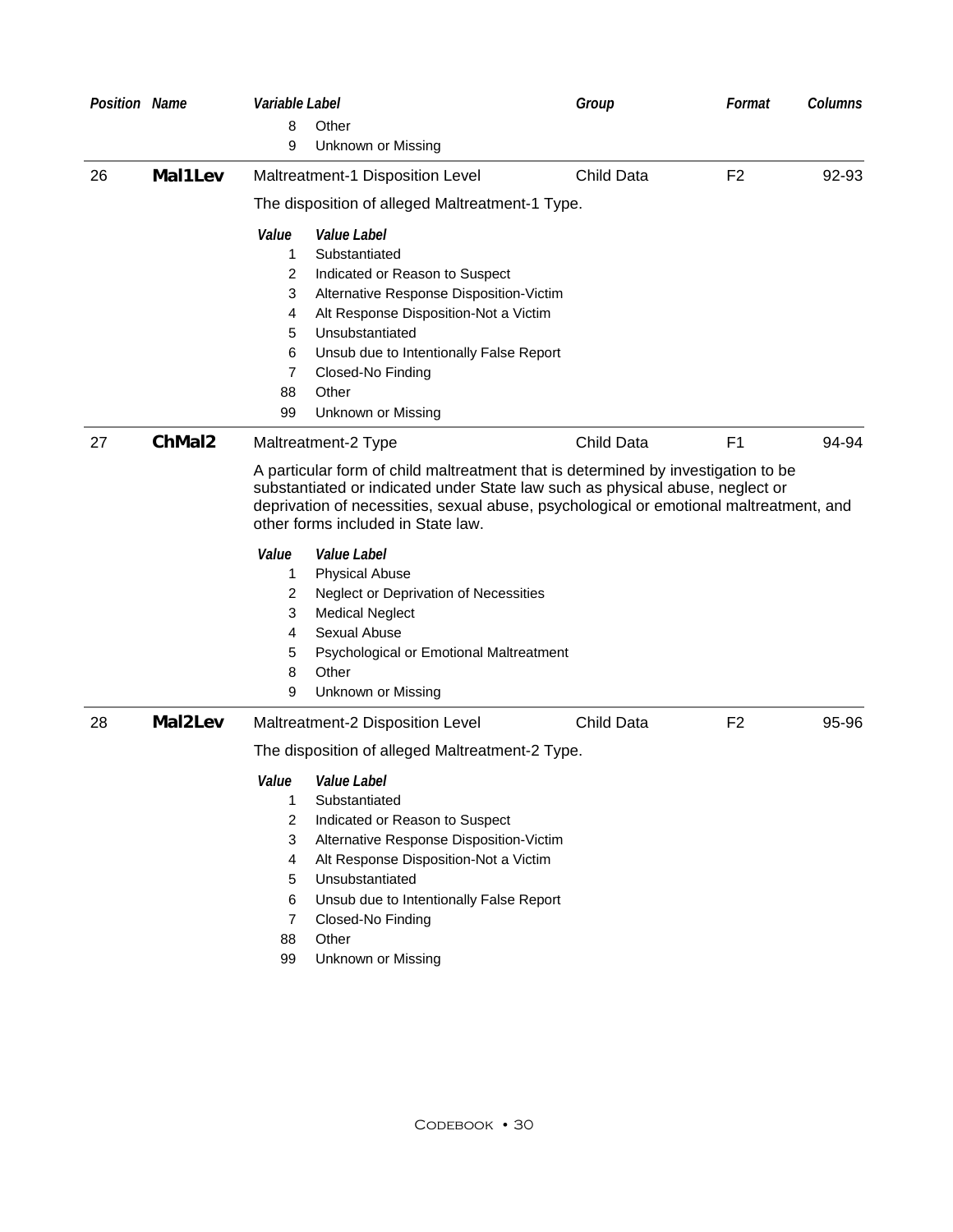| <b>Position Name</b> |         | Variable Label                                                                                                                                                                                               |                                                                                                                                                                                                                                                                                                                                                  | Group      | Format         | <b>Columns</b> |
|----------------------|---------|--------------------------------------------------------------------------------------------------------------------------------------------------------------------------------------------------------------|--------------------------------------------------------------------------------------------------------------------------------------------------------------------------------------------------------------------------------------------------------------------------------------------------------------------------------------------------|------------|----------------|----------------|
| 29                   | ChMaI3  | Maltreatment-3 Type                                                                                                                                                                                          |                                                                                                                                                                                                                                                                                                                                                  | Child Data | F <sub>1</sub> | 97-97          |
|                      |         | other forms included in State law.                                                                                                                                                                           | A particular form of child maltreatment that is determined by investigation to be<br>substantiated or indicated under State law such as physical abuse, neglect or<br>deprivation of necessities, sexual abuse, psychological or emotional maltreatment, and                                                                                     |            |                |                |
|                      |         | Value<br>Value Label<br><b>Physical Abuse</b><br>1<br>2<br>3<br><b>Medical Neglect</b><br>Sexual Abuse<br>4<br>5<br>8<br>Other<br>9<br>Unknown or Missing                                                    | Neglect or Deprivation of Necessities<br>Psychological or Emotional Maltreatment                                                                                                                                                                                                                                                                 |            |                |                |
| 30                   | MaI3Lev | Maltreatment-3 Disposition Level                                                                                                                                                                             |                                                                                                                                                                                                                                                                                                                                                  | Child Data | F <sub>2</sub> | 98-99          |
|                      |         |                                                                                                                                                                                                              | The disposition of alleged Maltreatment-3 Type.                                                                                                                                                                                                                                                                                                  |            |                |                |
|                      |         | Value<br>Value Label<br>Substantiated<br>1<br>$\overline{2}$<br>3<br>4<br>5<br>Unsubstantiated<br>6<br>7<br>Closed-No Finding<br>88<br>Other<br>99<br>Unknown or Missing                                     | Indicated or Reason to Suspect<br>Alternative Response Disposition-Victim<br>Alt Response Disposition-Not a Victim<br>Unsub due to Intentionally False Report                                                                                                                                                                                    |            |                |                |
| 31                   | ChMal4  | Maltreatment-4 Type                                                                                                                                                                                          |                                                                                                                                                                                                                                                                                                                                                  | Child Data | F <sub>1</sub> | 100-100        |
|                      |         | other forms included in State law.<br>Value<br>Value Label<br><b>Physical Abuse</b><br>1<br>$\overline{2}$<br><b>Medical Neglect</b><br>3<br>Sexual Abuse<br>4<br>5<br>Other<br>8<br>Unknown or Missing<br>9 | A particular form of child maltreatment that is determined by investigation to be<br>substantiated or indicated under State law such as physical abuse, neglect or<br>deprivation of necessities, sexual abuse, psychological or emotional maltreatment, and<br>Neglect or Deprivation of Necessities<br>Psychological or Emotional Maltreatment |            |                |                |
| 32                   | MaI4Lev | Maltreatment-4 Disposition Level                                                                                                                                                                             |                                                                                                                                                                                                                                                                                                                                                  | Child Data | F <sub>2</sub> | 101-102        |
|                      |         |                                                                                                                                                                                                              | The disposition of alleged Maltreatment-4 Type.                                                                                                                                                                                                                                                                                                  |            |                |                |
|                      |         | Value<br>Value Label<br>Substantiated<br>1.<br>$\overline{2}$<br>3                                                                                                                                           | Indicated or Reason to Suspect<br>Alternative Response Disposition-Victim<br>CODEBOOK • 31                                                                                                                                                                                                                                                       |            |                |                |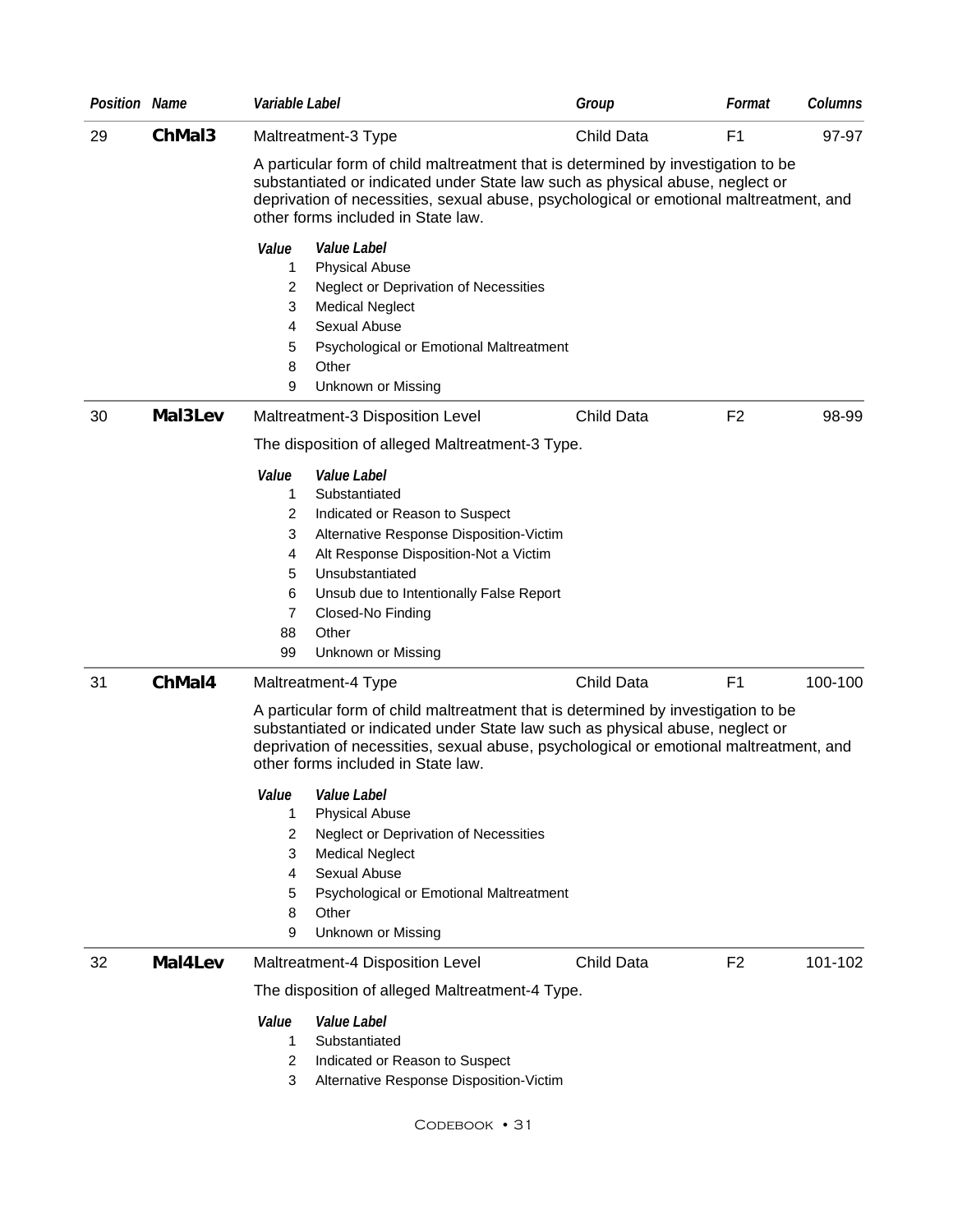| Position Name |                 | Variable Label |                                                                                                                                                                                                                                                                                                                    | Group                     | Format         | <b>Columns</b> |
|---------------|-----------------|----------------|--------------------------------------------------------------------------------------------------------------------------------------------------------------------------------------------------------------------------------------------------------------------------------------------------------------------|---------------------------|----------------|----------------|
|               |                 | 4              | Alt Response Disposition-Not a Victim                                                                                                                                                                                                                                                                              |                           |                |                |
|               |                 | 5              | Unsubstantiated                                                                                                                                                                                                                                                                                                    |                           |                |                |
|               |                 | 6              | Unsub due to Intentionally False Report                                                                                                                                                                                                                                                                            |                           |                |                |
|               |                 | 7              | Closed-No Finding                                                                                                                                                                                                                                                                                                  |                           |                |                |
|               |                 | 88             | Other                                                                                                                                                                                                                                                                                                              |                           |                |                |
|               |                 | 99             | Unknown or Missing                                                                                                                                                                                                                                                                                                 |                           |                |                |
| 33            | <b>MalDeath</b> |                | <b>Maltreatment Death</b>                                                                                                                                                                                                                                                                                          | Child Data                | F <sub>1</sub> | 103-103        |
|               |                 |                | The child died as a result of abuse or neglect, because either: (a) an injury resulting<br>from the abuse or neglect was the cause of death; or (b) abuse and/or neglect were<br>contributing factors to the cause of death.                                                                                       |                           |                |                |
|               |                 |                | If this variable is coded 1 (Child Death), then the following variables are suppressed to<br>protect confidentiality:<br>StaTerr (State or Territory)<br><b>RptCnty (County of Report)</b><br>ChID (Child Identifier)<br>RptID (Report Identifier)<br>Per*ID (Perpetrator 1-3 Identifier)<br>DataSrc (Data Source) |                           |                |                |
|               |                 | Value          | Value Label                                                                                                                                                                                                                                                                                                        |                           |                |                |
|               |                 | 1              | Yes                                                                                                                                                                                                                                                                                                                |                           |                |                |
|               |                 | 2              | No                                                                                                                                                                                                                                                                                                                 |                           |                |                |
|               |                 | 9              | Unknown or Missing                                                                                                                                                                                                                                                                                                 |                           |                |                |
| 34            | <b>CdAIc</b>    |                | Alcohol Abuse-Child                                                                                                                                                                                                                                                                                                | <b>Child Risk Factors</b> | F <sub>1</sub> | 104-104        |
|               |                 |                | A compulsive use of or need for alcohol by the child. This element should include<br>infants addicted at birth, or who are victims of Fetal Alcohol Syndrome, or who may<br>suffer other disabilities due to the use of alcohol during pregnancy.                                                                  |                           |                |                |
|               |                 | Value          | Value Label                                                                                                                                                                                                                                                                                                        |                           |                |                |
|               |                 | 1              | Yes                                                                                                                                                                                                                                                                                                                |                           |                |                |
|               |                 | 2              | No                                                                                                                                                                                                                                                                                                                 |                           |                |                |
|               |                 | 9              | Unknown or Missing                                                                                                                                                                                                                                                                                                 |                           |                |                |
| 35            | CdDrug          |                | Drug Abuse-Child                                                                                                                                                                                                                                                                                                   | <b>Child Risk Factors</b> | F <sub>1</sub> | 105-105        |
|               |                 |                | The compulsive use of or need for narcotics by the child. This element should include<br>infants addicted at birth.                                                                                                                                                                                                |                           |                |                |
|               |                 | Value          | Value Label                                                                                                                                                                                                                                                                                                        |                           |                |                |
|               |                 | 1              | Yes                                                                                                                                                                                                                                                                                                                |                           |                |                |
|               |                 | 2              | No.                                                                                                                                                                                                                                                                                                                |                           |                |                |
|               |                 | 9              | Unknown or Missing                                                                                                                                                                                                                                                                                                 |                           |                |                |
| 36            | <b>CdRtrd</b>   |                | <b>Mental Retardation-Child</b>                                                                                                                                                                                                                                                                                    | <b>Child Risk Factors</b> | F <sub>1</sub> | 106-106        |
|               |                 |                | Significantly subaverage general cognitive and motor functioning existing concurrently<br>with deficits in adaptive behavior manifested during the developmental period that<br>adversely affect a child's/youth's socialization and learning. This condition must be<br>clinically diagnosed.                     |                           |                |                |
|               |                 | Value          | Value Label                                                                                                                                                                                                                                                                                                        |                           |                |                |
|               |                 | 1              | Yes                                                                                                                                                                                                                                                                                                                |                           |                |                |
|               |                 | 2              | <b>No</b>                                                                                                                                                                                                                                                                                                          |                           |                |                |
|               |                 |                | CODEBOOK • 32                                                                                                                                                                                                                                                                                                      |                           |                |                |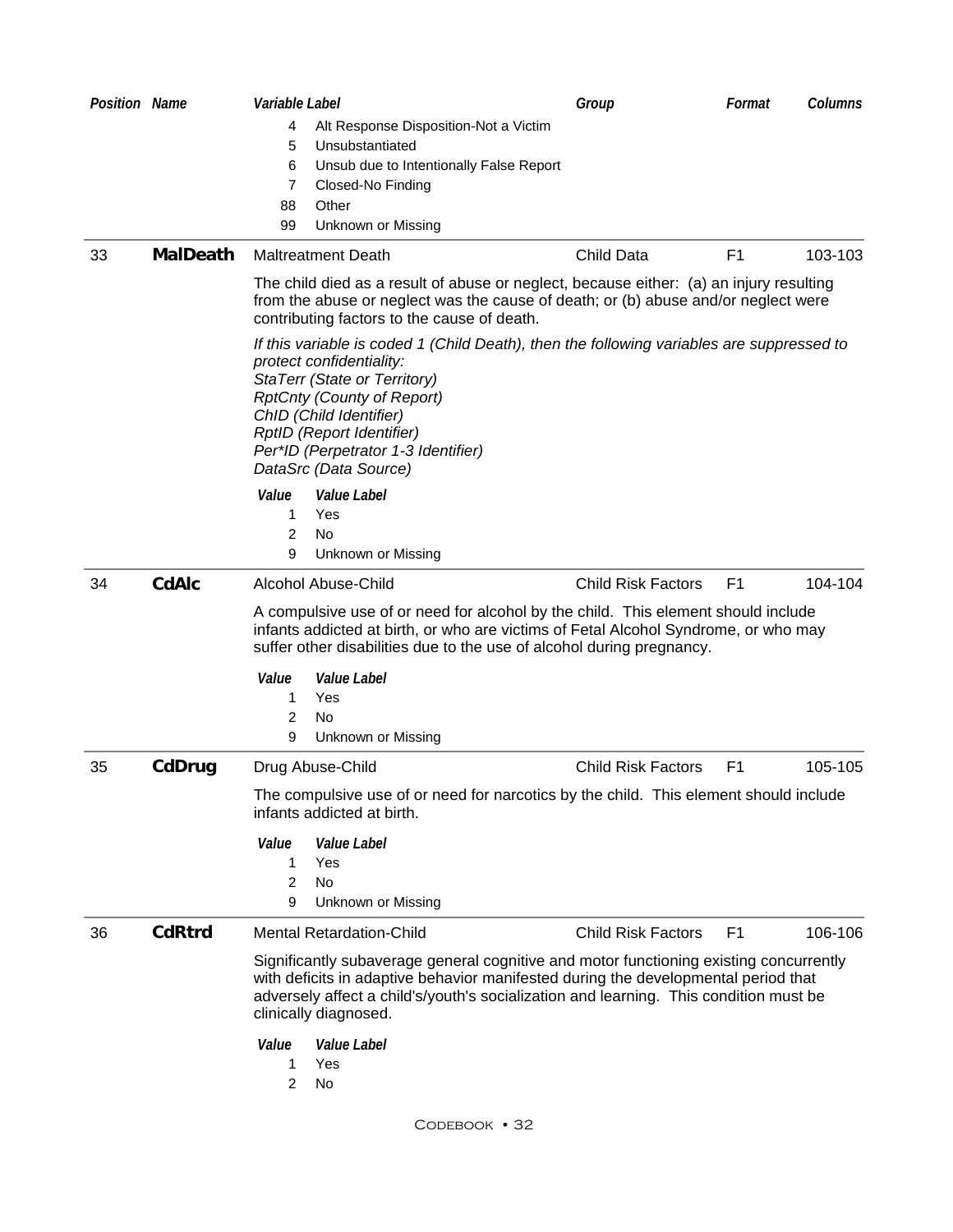| <b>Position Name</b> |                 | Variable Label                                                                                                                                                                                                                                                                                                                                                                                                                                                                                                                                                                                                                                                                                                                                                                                                               | Group                     | Columns<br>Format         |
|----------------------|-----------------|------------------------------------------------------------------------------------------------------------------------------------------------------------------------------------------------------------------------------------------------------------------------------------------------------------------------------------------------------------------------------------------------------------------------------------------------------------------------------------------------------------------------------------------------------------------------------------------------------------------------------------------------------------------------------------------------------------------------------------------------------------------------------------------------------------------------------|---------------------------|---------------------------|
|                      |                 | 9<br>Unknown or Missing                                                                                                                                                                                                                                                                                                                                                                                                                                                                                                                                                                                                                                                                                                                                                                                                      |                           |                           |
| 37                   | <b>CdEmotnl</b> | <b>Emotionally Disturbed-Child</b>                                                                                                                                                                                                                                                                                                                                                                                                                                                                                                                                                                                                                                                                                                                                                                                           | <b>Child Risk Factors</b> | 107-107<br>F <sub>1</sub> |
|                      |                 | A condition exhibiting one or more of the following characteristics over a long period of<br>time and to a marked degree: an inability to build or maintain satisfactory interpersonal<br>relationships; inappropriate types of behavior or feelings under normal circumstances; a<br>general pervasive mood of unhappiness or depression; or a tendency to develop<br>physical symptoms or fears associated with personal problems. The term includes<br>persons who are schizophrenic or autistic. The term does not include persons who are<br>socially maladjusted, unless it is determined that they are also seriously emotionally<br>disturbed. This condition must be clinically diagnosed. The diagnosis is based on the<br>Diagnostic and Statistical Manual of Mental Disorders (the most recent edition of DSM). |                           |                           |
|                      |                 | Value<br>Value Label                                                                                                                                                                                                                                                                                                                                                                                                                                                                                                                                                                                                                                                                                                                                                                                                         |                           |                           |
|                      |                 | Yes<br>1                                                                                                                                                                                                                                                                                                                                                                                                                                                                                                                                                                                                                                                                                                                                                                                                                     |                           |                           |
|                      |                 | 2<br>No                                                                                                                                                                                                                                                                                                                                                                                                                                                                                                                                                                                                                                                                                                                                                                                                                      |                           |                           |
|                      |                 | 9<br>Unknown or Missing                                                                                                                                                                                                                                                                                                                                                                                                                                                                                                                                                                                                                                                                                                                                                                                                      |                           |                           |
| 38                   | <b>CdVisual</b> | Visually Or Hearing Impaired-Child                                                                                                                                                                                                                                                                                                                                                                                                                                                                                                                                                                                                                                                                                                                                                                                           | <b>Child Risk Factors</b> | 108-108<br>F <sub>1</sub> |
|                      |                 | A clinically diagnosed handicapping condition of the child related to a visual impairment<br>or permanent or fluctuating hearing or speech impairment that may significantly affect<br>functioning or development.                                                                                                                                                                                                                                                                                                                                                                                                                                                                                                                                                                                                           |                           |                           |
|                      |                 | Value<br>Value Label<br>Yes<br>1<br>2<br>No<br>9<br>Unknown or Missing                                                                                                                                                                                                                                                                                                                                                                                                                                                                                                                                                                                                                                                                                                                                                       |                           |                           |
| 39                   | <b>CdLearn</b>  | Learning Disability-Child                                                                                                                                                                                                                                                                                                                                                                                                                                                                                                                                                                                                                                                                                                                                                                                                    | <b>Child Risk Factors</b> | F1<br>109-109             |
|                      |                 | A disorder in one or more of the child's basic psychological processes involved in<br>understanding or using language, spoken or written, that may manifest itself in an<br>imperfect ability to listen, think, speak, read, write, spell or to use mathematical<br>calculations. The term includes conditions such as perceptual disability, brain injury,<br>minimal brain dysfunction, dyslexia, and developmental aphasia.                                                                                                                                                                                                                                                                                                                                                                                               |                           |                           |
|                      |                 | Value<br>Value Label                                                                                                                                                                                                                                                                                                                                                                                                                                                                                                                                                                                                                                                                                                                                                                                                         |                           |                           |
|                      |                 | Yes<br>1                                                                                                                                                                                                                                                                                                                                                                                                                                                                                                                                                                                                                                                                                                                                                                                                                     |                           |                           |
|                      |                 | 2<br>No.<br>9<br>Unknown or Missing                                                                                                                                                                                                                                                                                                                                                                                                                                                                                                                                                                                                                                                                                                                                                                                          |                           |                           |
|                      |                 |                                                                                                                                                                                                                                                                                                                                                                                                                                                                                                                                                                                                                                                                                                                                                                                                                              |                           |                           |
| 40                   | <b>CdPhys</b>   | <b>Physically Disabled-Child</b>                                                                                                                                                                                                                                                                                                                                                                                                                                                                                                                                                                                                                                                                                                                                                                                             | <b>Child Risk Factors</b> | 110-110<br>F <sub>1</sub> |
|                      |                 | A physical condition that adversely affects the child's day to day motor functioning, such<br>as cerebral palsy, spina bifida, multiple sclerosis, orthopedic impairments, and other<br>physical disabilities.                                                                                                                                                                                                                                                                                                                                                                                                                                                                                                                                                                                                               |                           |                           |
|                      |                 | Value<br>Value Label                                                                                                                                                                                                                                                                                                                                                                                                                                                                                                                                                                                                                                                                                                                                                                                                         |                           |                           |
|                      |                 | Yes<br>1                                                                                                                                                                                                                                                                                                                                                                                                                                                                                                                                                                                                                                                                                                                                                                                                                     |                           |                           |
|                      |                 | $\overline{c}$<br>No                                                                                                                                                                                                                                                                                                                                                                                                                                                                                                                                                                                                                                                                                                                                                                                                         |                           |                           |
|                      |                 | 9<br>Unknown or Missing                                                                                                                                                                                                                                                                                                                                                                                                                                                                                                                                                                                                                                                                                                                                                                                                      |                           |                           |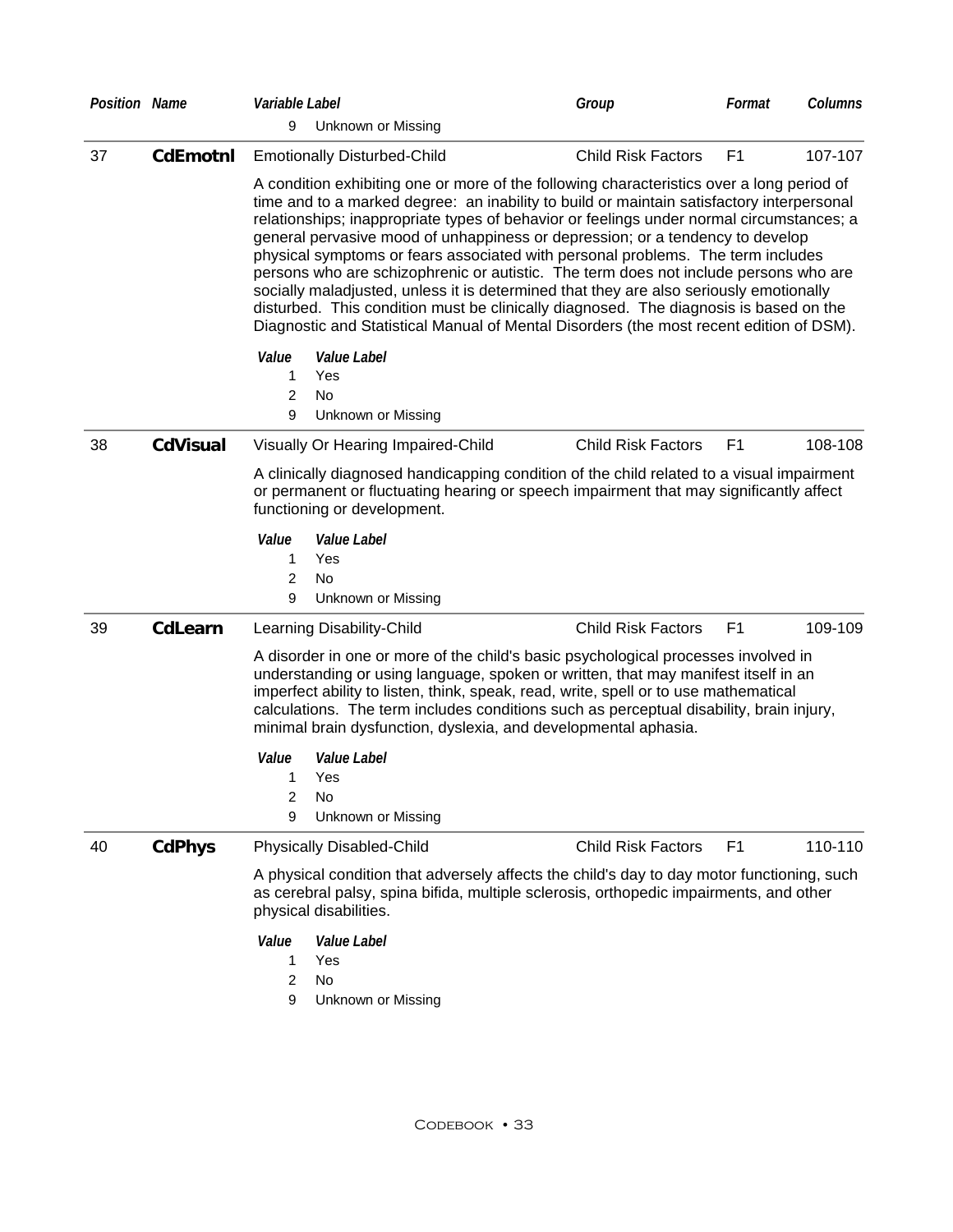| <b>Position Name</b> |                 | Variable Label       |                                                                                                                                                                                                                                                                                                                                                 | Group                            | Format         | Columns |
|----------------------|-----------------|----------------------|-------------------------------------------------------------------------------------------------------------------------------------------------------------------------------------------------------------------------------------------------------------------------------------------------------------------------------------------------|----------------------------------|----------------|---------|
| 41                   | CdBehav         |                      | <b>Behavior Problem-Child</b>                                                                                                                                                                                                                                                                                                                   | <b>Child Risk Factors</b>        | F <sub>1</sub> | 111-111 |
|                      |                 | placement.           | Behavior in the school and/or community that adversely affects socialization, learning,<br>growth, and moral development. These may include adjudicated or non-adjudicated<br>child behavior problems. This would include the child's running away from home or a                                                                               |                                  |                |         |
|                      |                 | Value<br>1<br>2<br>9 | Value Label<br>Yes<br><b>No</b><br>Unknown or Missing                                                                                                                                                                                                                                                                                           |                                  |                |         |
| 42                   | <b>CdMedicl</b> |                      | <b>Other Medical Condition-Child</b>                                                                                                                                                                                                                                                                                                            | <b>Child Risk Factors</b>        | F <sub>1</sub> | 112-112 |
|                      |                 |                      | A medical condition other than mental retardation, visual or hearing impairment, physical<br>disability, or being emotionally disturbed, that significantly affects the functioning or<br>development of the child or requires special medical care such as chronic illnesses.<br>Included are children diagnosed as HIV positive or with AIDS. |                                  |                |         |
|                      |                 | Value                | Value Label                                                                                                                                                                                                                                                                                                                                     |                                  |                |         |
|                      |                 | 1<br>2               | Yes<br>No                                                                                                                                                                                                                                                                                                                                       |                                  |                |         |
|                      |                 | 9                    | Unknown or Missing                                                                                                                                                                                                                                                                                                                              |                                  |                |         |
| 43                   | <b>FcAIc</b>    |                      | Alcohol Abuse-Caretaker(s)                                                                                                                                                                                                                                                                                                                      | Caretaker Risk<br>Factors        | F <sub>1</sub> | 113-113 |
|                      |                 |                      | The principal caretaker(s)' compulsive use of alcohol that is not of a temporary nature.                                                                                                                                                                                                                                                        |                                  |                |         |
|                      |                 | Value                | Value Label                                                                                                                                                                                                                                                                                                                                     |                                  |                |         |
|                      |                 | 1                    | Yes                                                                                                                                                                                                                                                                                                                                             |                                  |                |         |
|                      |                 | 2                    | No                                                                                                                                                                                                                                                                                                                                              |                                  |                |         |
|                      |                 | 9                    | Unknown or Missing                                                                                                                                                                                                                                                                                                                              |                                  |                |         |
| 44                   | <b>FcDrug</b>   |                      | Drug Abuse-Caretaker(s)                                                                                                                                                                                                                                                                                                                         | <b>Caretaker Risk</b><br>Factors | F <sub>1</sub> | 114-114 |
|                      |                 |                      | The principal caretaker(s)' compulsive use of drugs that is not of a temporary nature.                                                                                                                                                                                                                                                          |                                  |                |         |
|                      |                 | Value                | Value Label                                                                                                                                                                                                                                                                                                                                     |                                  |                |         |
|                      |                 | 1                    | Yes                                                                                                                                                                                                                                                                                                                                             |                                  |                |         |
|                      |                 | 2<br>9               | No<br>Unknown or Missing                                                                                                                                                                                                                                                                                                                        |                                  |                |         |
| 45                   | <b>FcRtrd</b>   |                      | Mental Retardation-Caretaker(s)                                                                                                                                                                                                                                                                                                                 | <b>Caretaker Risk</b>            | F1             | 115-115 |
|                      |                 |                      |                                                                                                                                                                                                                                                                                                                                                 | Factors                          |                |         |
|                      |                 |                      | Significantly subaverage general cognitive and motor functioning existing concurrently<br>with deficits in adaptive behavior that adversely affect socialization and learning. This<br>condition must be clinically diagnosed.                                                                                                                  |                                  |                |         |
|                      |                 | Value<br>1           | Value Label<br>Yes                                                                                                                                                                                                                                                                                                                              |                                  |                |         |
|                      |                 | $\overline{c}$       | No                                                                                                                                                                                                                                                                                                                                              |                                  |                |         |
|                      |                 | 9                    | Unknown or Missing                                                                                                                                                                                                                                                                                                                              |                                  |                |         |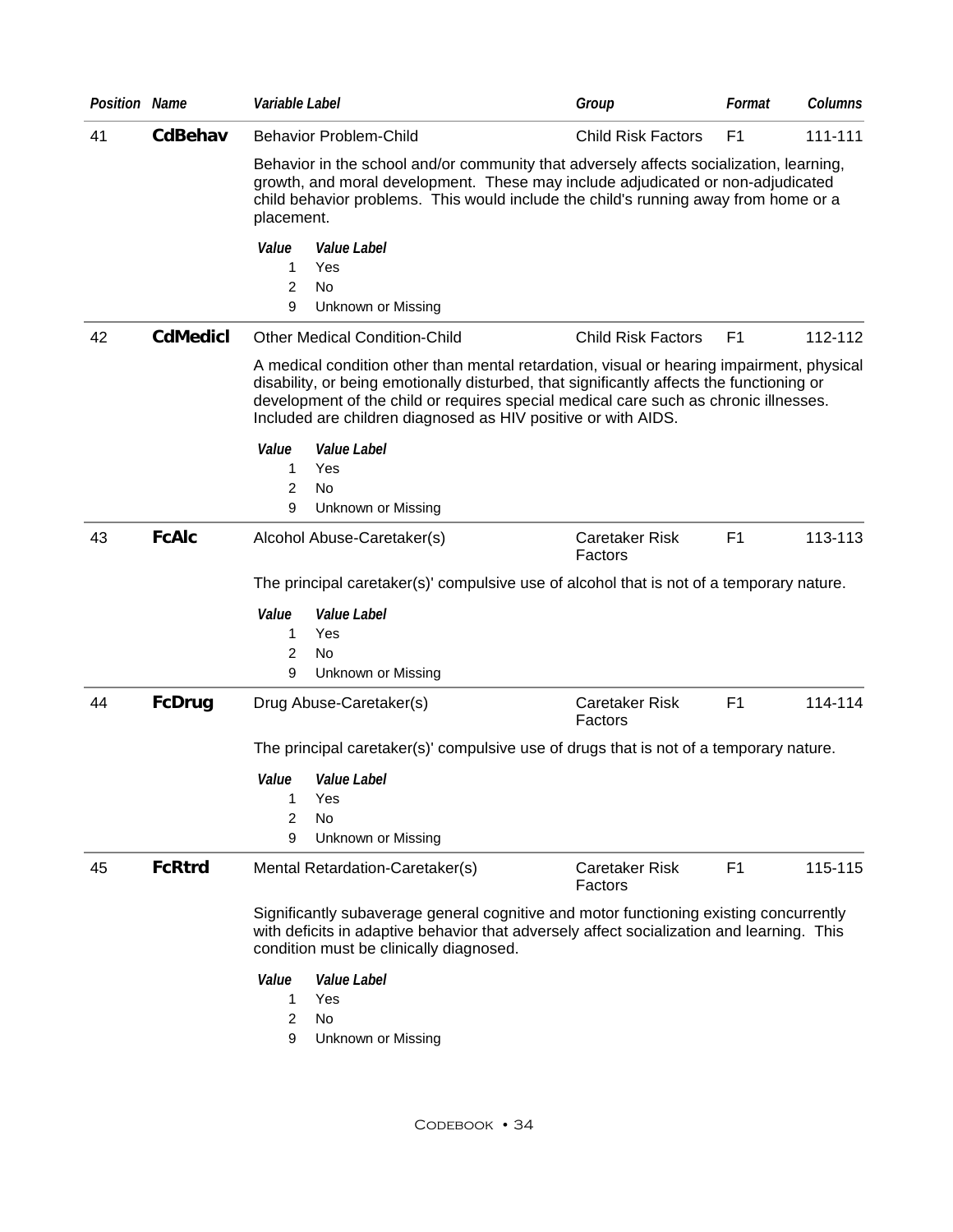| <b>Position Name</b> |                 | Variable Label                                                                                                                                                                                                                                                                                                                                                                                                                                                                                                                                                                                                                                                                                                                                                                                                               | Group                            | Format         | Columns |
|----------------------|-----------------|------------------------------------------------------------------------------------------------------------------------------------------------------------------------------------------------------------------------------------------------------------------------------------------------------------------------------------------------------------------------------------------------------------------------------------------------------------------------------------------------------------------------------------------------------------------------------------------------------------------------------------------------------------------------------------------------------------------------------------------------------------------------------------------------------------------------------|----------------------------------|----------------|---------|
| 46                   | <b>FcEmotnl</b> | Emotionally Disturbed-Caretaker(s)                                                                                                                                                                                                                                                                                                                                                                                                                                                                                                                                                                                                                                                                                                                                                                                           | Caretaker Risk<br>Factors        | F <sub>1</sub> | 116-116 |
|                      |                 | A condition exhibiting one or more of the following characteristics over a long period of<br>time and to a marked degree: an inability to build or maintain satisfactory interpersonal<br>relationships; inappropriate types of behavior or feelings under normal circumstances; a<br>general pervasive mood of unhappiness or depression; or a tendency to develop<br>physical symptoms or fears associated with personal problems. The term includes<br>persons who are schizophrenic or autistic. The term does not include persons who are<br>socially maladjusted, unless it is determined that they are also seriously emotionally<br>disturbed. This condition must be clinically diagnosed. The diagnosis is based on the<br>Diagnostic and Statistical Manual of Mental Disorders (the most recent edition of DSM). |                                  |                |         |
|                      |                 | Value<br>Value Label<br>1<br>Yes<br>2<br>No                                                                                                                                                                                                                                                                                                                                                                                                                                                                                                                                                                                                                                                                                                                                                                                  |                                  |                |         |
| 47                   | <b>FcVisual</b> | 9<br>Unknown or Missing<br>Visually or Hearing Impaired-Caretakers                                                                                                                                                                                                                                                                                                                                                                                                                                                                                                                                                                                                                                                                                                                                                           | Caretaker Risk<br>Factors        | F <sub>1</sub> | 117-117 |
|                      |                 | A clinically diagnosed handicapping condition of the principal caretaker(s) related to a<br>visual impairment or permanent or fluctuating hearing or speech impairment that may<br>significantly affect functioning or development.                                                                                                                                                                                                                                                                                                                                                                                                                                                                                                                                                                                          |                                  |                |         |
|                      |                 | Value<br>Value Label<br>Yes<br>1<br>2<br>No<br>9<br>Unknown or Missing                                                                                                                                                                                                                                                                                                                                                                                                                                                                                                                                                                                                                                                                                                                                                       |                                  |                |         |
| 48                   | <b>FcLearn</b>  | Learning Disability-Caretaker(s)                                                                                                                                                                                                                                                                                                                                                                                                                                                                                                                                                                                                                                                                                                                                                                                             | <b>Caretaker Risk</b><br>Factors | F <sub>1</sub> | 118-118 |
|                      |                 | A disorder in one or more of the principal caretaker(s)'s basic psychological processes<br>involved in understanding or using language, spoken or written, that may manifest itself<br>in an imperfect ability to listen, think, speak, read, write, spell or to use mathematical<br>calculations. The term includes conditions such as perceptual disability, brain injury,<br>minimal brain dysfunction, dyslexia, and developmental aphasia.                                                                                                                                                                                                                                                                                                                                                                              |                                  |                |         |
|                      |                 | Value<br><i>Value Label</i><br>1<br>Yes<br>2<br><b>No</b><br>9<br>Unknown or Missing                                                                                                                                                                                                                                                                                                                                                                                                                                                                                                                                                                                                                                                                                                                                         |                                  |                |         |
| 49                   | <b>FcPhys</b>   | Physically Disabled-Caretaker(s)                                                                                                                                                                                                                                                                                                                                                                                                                                                                                                                                                                                                                                                                                                                                                                                             | <b>Caretaker Risk</b><br>Factors | F <sub>1</sub> | 119-119 |
|                      |                 | A physical condition that adversely affects the caretaker(s)' day to day motor functioning,<br>such as cerebral palsy, spina bifida, multiple sclerosis, orthopedic impairments, and<br>other physical disabilities.                                                                                                                                                                                                                                                                                                                                                                                                                                                                                                                                                                                                         |                                  |                |         |
|                      |                 | Value Label<br>Value<br>Yes<br>1<br><b>No</b><br>2<br>9<br>Unknown or Missing                                                                                                                                                                                                                                                                                                                                                                                                                                                                                                                                                                                                                                                                                                                                                |                                  |                |         |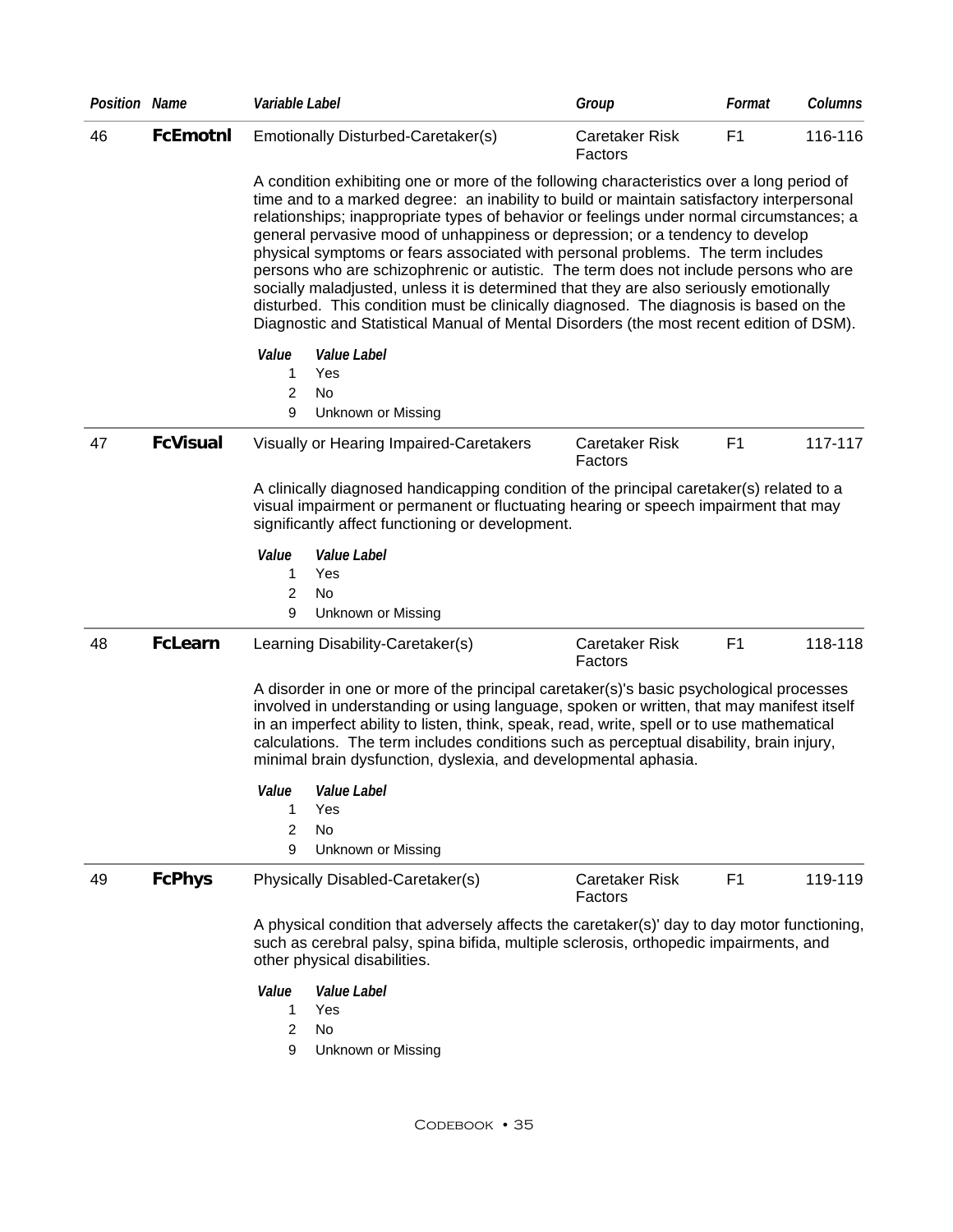| <b>Position Name</b> |                 | Variable Label                                                                                                                                                                                                                                                                                       | Group                            | Format         | Columns |
|----------------------|-----------------|------------------------------------------------------------------------------------------------------------------------------------------------------------------------------------------------------------------------------------------------------------------------------------------------------|----------------------------------|----------------|---------|
| 50                   | <b>FcMedicl</b> | Other Medical Condition-Caretaker(s)                                                                                                                                                                                                                                                                 | Caretaker Risk<br>Factors        | F <sub>1</sub> | 120-120 |
|                      |                 | A medical condition other than mental retardation, visual or hearing impairment, physical<br>disability, or being emotionally disturbed, that significantly affects the functioning or<br>development of the primary caretaker(s) and their ability to provide a suitable child care<br>environment. |                                  |                |         |
|                      |                 | Value<br>Value Label<br>Yes<br>1<br><b>No</b><br>2<br>Unknown or Missing<br>9                                                                                                                                                                                                                        |                                  |                |         |
| 51                   | <b>FcViol</b>   | Domestic Violence                                                                                                                                                                                                                                                                                    | Caretaker Risk<br>Factors        | F <sub>1</sub> | 121-121 |
|                      |                 | Incidents of inter-spousal physical or emotional abuse perpetrated by one of the<br>spouses or parent figures upon the other spouse or parent figure in the child victim's<br>home environment.                                                                                                      |                                  |                |         |
|                      |                 | Value<br><i>Value Label</i><br>1<br>Yes<br>2<br>No<br>9<br>Unknown or Missing                                                                                                                                                                                                                        |                                  |                |         |
| 52                   | <b>FcHouse</b>  | Inadequate Housing                                                                                                                                                                                                                                                                                   | Caretaker Risk<br>Factors        | F <sub>1</sub> | 122-122 |
|                      |                 | A risk factor related to substandard, overcrowded, unsafe, or otherwise inadequate<br>housing conditions, including homelessness.<br>Value<br><i>Value Label</i>                                                                                                                                     |                                  |                |         |
|                      |                 | Yes<br>1                                                                                                                                                                                                                                                                                             |                                  |                |         |
|                      |                 | 2<br>No                                                                                                                                                                                                                                                                                              |                                  |                |         |
| 53                   | <b>FcMoney</b>  | 9<br>Unknown or Missing<br><b>Financial Problem</b>                                                                                                                                                                                                                                                  | <b>Caretaker Risk</b>            | F <sub>1</sub> | 123-123 |
|                      |                 | A risk factor related to the family's inability to provide sufficient financial resources to<br>meet minimum needs.                                                                                                                                                                                  | Factors                          |                |         |
|                      |                 | Value<br>Value Label<br>Yes<br>1<br>2<br>No<br>9<br>Unknown or Missing                                                                                                                                                                                                                               |                                  |                |         |
| 54                   | <b>FcPublic</b> | <b>Public Assistance</b>                                                                                                                                                                                                                                                                             | <b>Caretaker Risk</b><br>Factors | F <sub>1</sub> | 124-124 |
|                      |                 | Any one or combination of the following welfare or social services programs: AFDC,<br>General Assistance, Medicaid, SSI, Food Stamps, etc.                                                                                                                                                           |                                  |                |         |
|                      |                 | Value<br>Value Label<br>Yes<br>1<br>2<br>No.<br>9<br>Unknown or Missing                                                                                                                                                                                                                              |                                  |                |         |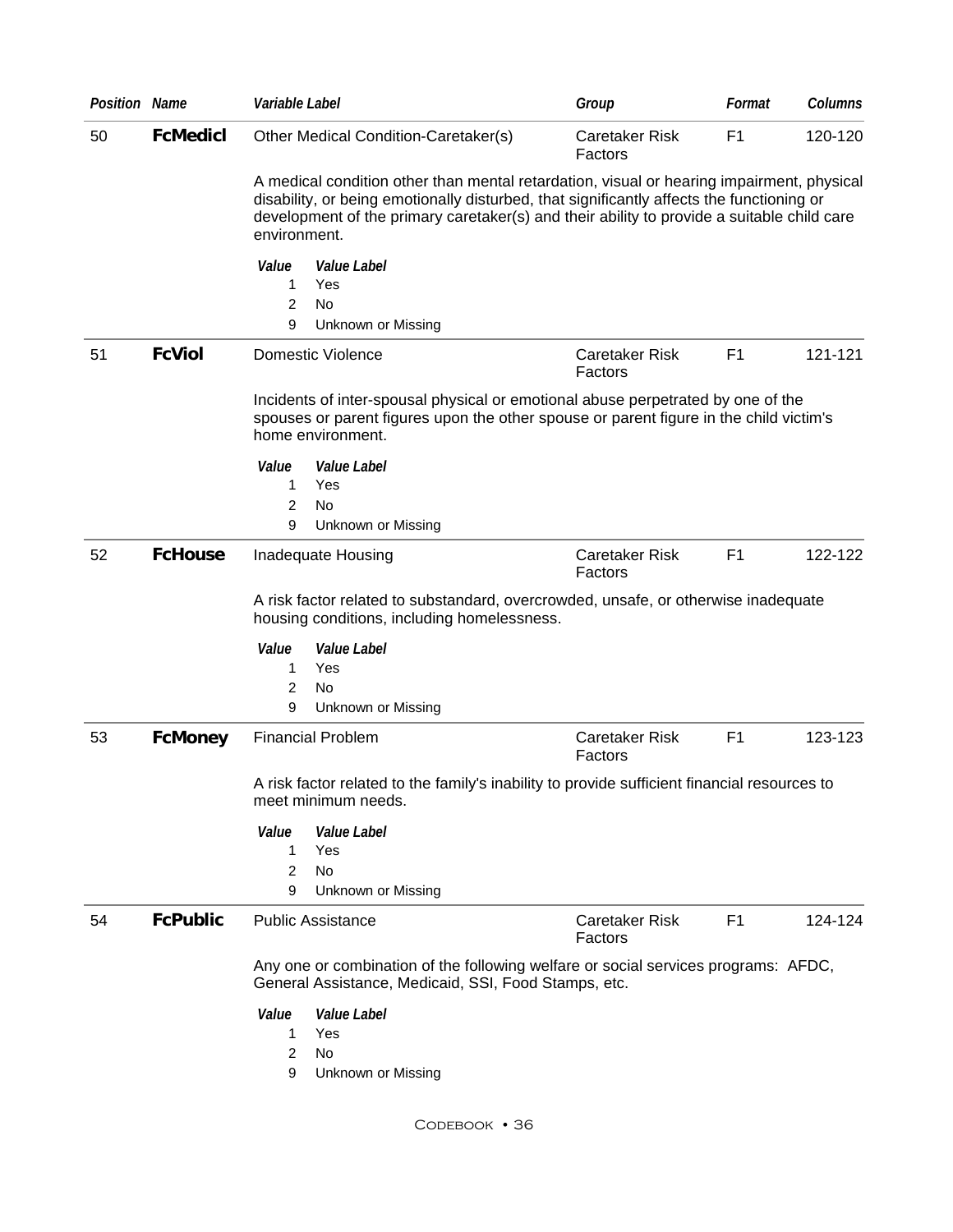| <b>Position Name</b> |                 | Variable Label                                                                                                                                                                                                                                                                                                                                                                                                                                                                                                                                                                                                                                                                                                                              | Group                    | Format             | Columns |
|----------------------|-----------------|---------------------------------------------------------------------------------------------------------------------------------------------------------------------------------------------------------------------------------------------------------------------------------------------------------------------------------------------------------------------------------------------------------------------------------------------------------------------------------------------------------------------------------------------------------------------------------------------------------------------------------------------------------------------------------------------------------------------------------------------|--------------------------|--------------------|---------|
| 55                   | <b>PostServ</b> | <b>Post Investigation Services</b>                                                                                                                                                                                                                                                                                                                                                                                                                                                                                                                                                                                                                                                                                                          | <b>Services Provided</b> | F <sub>1</sub>     | 125-125 |
|                      |                 | The child protective services agency, social services agency, and/or the child welfare<br>agency provides or arranges post investigation services for the child/family as a result of<br>needs discovered during the course of the investigation. If services were being provided<br>prior to or as a result of the report of alleged child maltreatment, the continuation of the<br>service provisions after the disposition of the investigation would constitute post<br>investigation services. Post investigation services are delivered within the first 90 days<br>after the disposition of the report and would include: Family Preservation, Family<br>Support, Foster Care and other services listed in the NCANDS record layout. |                          |                    |         |
|                      |                 | Value<br>Value Label<br>Yes<br>1<br>2<br>No                                                                                                                                                                                                                                                                                                                                                                                                                                                                                                                                                                                                                                                                                                 |                          |                    |         |
|                      |                 | 9<br>Unknown or Missing                                                                                                                                                                                                                                                                                                                                                                                                                                                                                                                                                                                                                                                                                                                     |                          |                    |         |
| 56                   | <b>ServDate</b> | <b>Service Date</b>                                                                                                                                                                                                                                                                                                                                                                                                                                                                                                                                                                                                                                                                                                                         | <b>Services Provided</b> | DATE <sub>11</sub> | 126-136 |
|                      |                 | The service date for post investigation services provided as a result of needs discovered<br>during the course of the investigation should be the date of the report disposition or a<br>date decided by the State to be more appropriate than the report disposition date. The<br>service date for cases for which services were continued (or changed) as a result of the<br>investigation disposition should be the date of the most recent case opening prior to the<br>receipt of the report of alleged child maltreatment.                                                                                                                                                                                                            |                          |                    |         |
|                      |                 | The date has been adjusted from the contributed file so that the interval in days between<br>ServDate and RptDt (Report Date) is preserved even after RptDt has been rounded to<br>either the 8th or the 23rd of the month.                                                                                                                                                                                                                                                                                                                                                                                                                                                                                                                 |                          |                    |         |
| 57                   | FamSup          | <b>Family Support Services</b>                                                                                                                                                                                                                                                                                                                                                                                                                                                                                                                                                                                                                                                                                                              | <b>Services Provided</b> | F <sub>1</sub>     | 137-137 |
|                      |                 | Family support services are primarily community-based preventative activities designed<br>to alleviate stress and promote parental competencies and behaviors that will increase<br>the ability of families to successfully nurture their children; enable families to use other<br>resources and opportunities available in the community; and create supportive networks<br>to enhance child-rearing abilities of parents and help compensate for the increased<br>social isolation and vulnerability of families.<br>Value<br>Value Label                                                                                                                                                                                                |                          |                    |         |
|                      |                 | Yes<br>1<br>$\overline{c}$<br>No                                                                                                                                                                                                                                                                                                                                                                                                                                                                                                                                                                                                                                                                                                            |                          |                    |         |
|                      |                 | 9<br>Unknown or Missing                                                                                                                                                                                                                                                                                                                                                                                                                                                                                                                                                                                                                                                                                                                     |                          |                    |         |
| 58                   | <b>FamPres</b>  | <b>Family Preservation Services</b>                                                                                                                                                                                                                                                                                                                                                                                                                                                                                                                                                                                                                                                                                                         | <b>Services Provided</b> | F <sub>1</sub>     | 138-138 |
|                      |                 | Family preservation services typically are services designed to help families alleviate<br>crises that might lead to out-of-home placement of children; maintain the safety of<br>children in their own homes; support families preparing to reunify or adopt; and assist<br>families in obtaining services and other supports necessary to address their multiple<br>needs in a culturally sensitive manner. (If a child cannot be protected from harm without<br>placement or the family does not have adequate strengths on which to build, family                                                                                                                                                                                       |                          |                    |         |

preservation services are not appropriate. *Value Value Label* 

1 Yes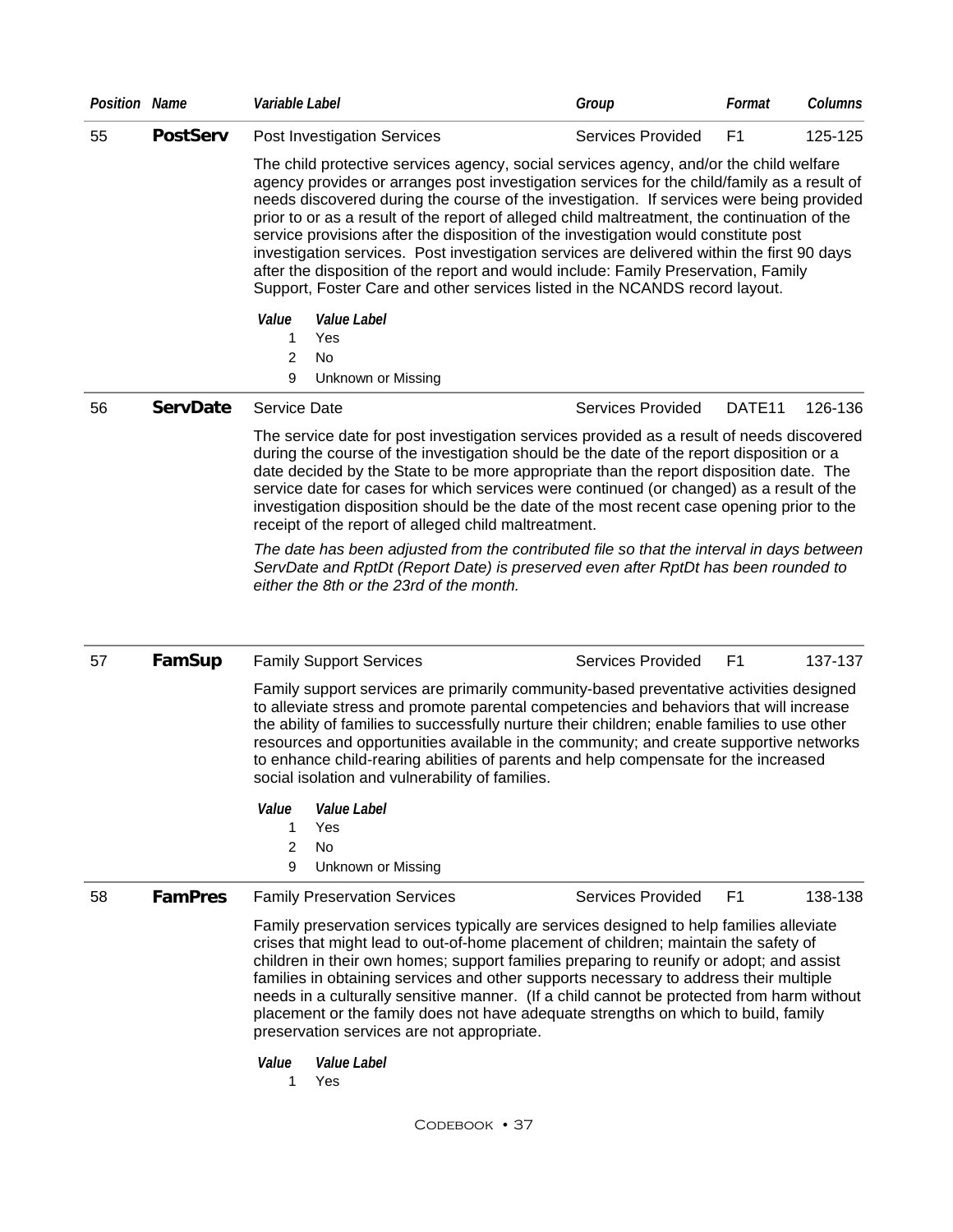| <b>Position Name</b> | Variable Label                                                 |                                | Group                                                                                                                                                                                                                                                                                                                 | Format                                                                                           | <b>Columns</b>                                                                                                                                                                                                                                                                                                                                                                                                                                                                                                                                                                                                                                                                                                                                                                                                                                                                                                                                                                                                                                                                                                                                                                                                                                                                                                                                                                                                                                                                                                                                                                                   |
|----------------------|----------------------------------------------------------------|--------------------------------|-----------------------------------------------------------------------------------------------------------------------------------------------------------------------------------------------------------------------------------------------------------------------------------------------------------------------|--------------------------------------------------------------------------------------------------|--------------------------------------------------------------------------------------------------------------------------------------------------------------------------------------------------------------------------------------------------------------------------------------------------------------------------------------------------------------------------------------------------------------------------------------------------------------------------------------------------------------------------------------------------------------------------------------------------------------------------------------------------------------------------------------------------------------------------------------------------------------------------------------------------------------------------------------------------------------------------------------------------------------------------------------------------------------------------------------------------------------------------------------------------------------------------------------------------------------------------------------------------------------------------------------------------------------------------------------------------------------------------------------------------------------------------------------------------------------------------------------------------------------------------------------------------------------------------------------------------------------------------------------------------------------------------------------------------|
|                      | <b>No</b><br>2                                                 |                                |                                                                                                                                                                                                                                                                                                                       |                                                                                                  |                                                                                                                                                                                                                                                                                                                                                                                                                                                                                                                                                                                                                                                                                                                                                                                                                                                                                                                                                                                                                                                                                                                                                                                                                                                                                                                                                                                                                                                                                                                                                                                                  |
|                      | 9                                                              |                                |                                                                                                                                                                                                                                                                                                                       |                                                                                                  |                                                                                                                                                                                                                                                                                                                                                                                                                                                                                                                                                                                                                                                                                                                                                                                                                                                                                                                                                                                                                                                                                                                                                                                                                                                                                                                                                                                                                                                                                                                                                                                                  |
| <b>FosterCr</b>      |                                                                |                                | <b>Services Provided</b>                                                                                                                                                                                                                                                                                              | F <sub>1</sub>                                                                                   | 139-139                                                                                                                                                                                                                                                                                                                                                                                                                                                                                                                                                                                                                                                                                                                                                                                                                                                                                                                                                                                                                                                                                                                                                                                                                                                                                                                                                                                                                                                                                                                                                                                          |
|                      | responsibility.                                                |                                |                                                                                                                                                                                                                                                                                                                       |                                                                                                  |                                                                                                                                                                                                                                                                                                                                                                                                                                                                                                                                                                                                                                                                                                                                                                                                                                                                                                                                                                                                                                                                                                                                                                                                                                                                                                                                                                                                                                                                                                                                                                                                  |
|                      | Value<br><i>Value Label</i><br>Yes<br>1<br><b>No</b><br>2<br>9 |                                |                                                                                                                                                                                                                                                                                                                       |                                                                                                  |                                                                                                                                                                                                                                                                                                                                                                                                                                                                                                                                                                                                                                                                                                                                                                                                                                                                                                                                                                                                                                                                                                                                                                                                                                                                                                                                                                                                                                                                                                                                                                                                  |
| <b>RmvDate</b>       | <b>Removal Date</b>                                            |                                | Services Provided                                                                                                                                                                                                                                                                                                     | DATE <sub>11</sub>                                                                               | 140-150                                                                                                                                                                                                                                                                                                                                                                                                                                                                                                                                                                                                                                                                                                                                                                                                                                                                                                                                                                                                                                                                                                                                                                                                                                                                                                                                                                                                                                                                                                                                                                                          |
|                      |                                                                |                                |                                                                                                                                                                                                                                                                                                                       |                                                                                                  |                                                                                                                                                                                                                                                                                                                                                                                                                                                                                                                                                                                                                                                                                                                                                                                                                                                                                                                                                                                                                                                                                                                                                                                                                                                                                                                                                                                                                                                                                                                                                                                                  |
|                      |                                                                |                                |                                                                                                                                                                                                                                                                                                                       |                                                                                                  |                                                                                                                                                                                                                                                                                                                                                                                                                                                                                                                                                                                                                                                                                                                                                                                                                                                                                                                                                                                                                                                                                                                                                                                                                                                                                                                                                                                                                                                                                                                                                                                                  |
| <b>JuvPet</b>        |                                                                |                                | <b>Services Provided</b>                                                                                                                                                                                                                                                                                              | F <sub>1</sub>                                                                                   | 151-151                                                                                                                                                                                                                                                                                                                                                                                                                                                                                                                                                                                                                                                                                                                                                                                                                                                                                                                                                                                                                                                                                                                                                                                                                                                                                                                                                                                                                                                                                                                                                                                          |
|                      |                                                                |                                |                                                                                                                                                                                                                                                                                                                       |                                                                                                  |                                                                                                                                                                                                                                                                                                                                                                                                                                                                                                                                                                                                                                                                                                                                                                                                                                                                                                                                                                                                                                                                                                                                                                                                                                                                                                                                                                                                                                                                                                                                                                                                  |
|                      | Value<br>Value Label<br>Yes<br>1                               |                                |                                                                                                                                                                                                                                                                                                                       |                                                                                                  |                                                                                                                                                                                                                                                                                                                                                                                                                                                                                                                                                                                                                                                                                                                                                                                                                                                                                                                                                                                                                                                                                                                                                                                                                                                                                                                                                                                                                                                                                                                                                                                                  |
|                      | No                                                             |                                |                                                                                                                                                                                                                                                                                                                       |                                                                                                  |                                                                                                                                                                                                                                                                                                                                                                                                                                                                                                                                                                                                                                                                                                                                                                                                                                                                                                                                                                                                                                                                                                                                                                                                                                                                                                                                                                                                                                                                                                                                                                                                  |
|                      |                                                                |                                |                                                                                                                                                                                                                                                                                                                       |                                                                                                  | 152-162                                                                                                                                                                                                                                                                                                                                                                                                                                                                                                                                                                                                                                                                                                                                                                                                                                                                                                                                                                                                                                                                                                                                                                                                                                                                                                                                                                                                                                                                                                                                                                                          |
|                      |                                                                |                                |                                                                                                                                                                                                                                                                                                                       |                                                                                                  |                                                                                                                                                                                                                                                                                                                                                                                                                                                                                                                                                                                                                                                                                                                                                                                                                                                                                                                                                                                                                                                                                                                                                                                                                                                                                                                                                                                                                                                                                                                                                                                                  |
|                      |                                                                |                                |                                                                                                                                                                                                                                                                                                                       |                                                                                                  |                                                                                                                                                                                                                                                                                                                                                                                                                                                                                                                                                                                                                                                                                                                                                                                                                                                                                                                                                                                                                                                                                                                                                                                                                                                                                                                                                                                                                                                                                                                                                                                                  |
|                      |                                                                |                                |                                                                                                                                                                                                                                                                                                                       |                                                                                                  |                                                                                                                                                                                                                                                                                                                                                                                                                                                                                                                                                                                                                                                                                                                                                                                                                                                                                                                                                                                                                                                                                                                                                                                                                                                                                                                                                                                                                                                                                                                                                                                                  |
|                      |                                                                |                                |                                                                                                                                                                                                                                                                                                                       |                                                                                                  |                                                                                                                                                                                                                                                                                                                                                                                                                                                                                                                                                                                                                                                                                                                                                                                                                                                                                                                                                                                                                                                                                                                                                                                                                                                                                                                                                                                                                                                                                                                                                                                                  |
| CoChRep              |                                                                |                                | <b>Services Provided</b>                                                                                                                                                                                                                                                                                              | F <sub>1</sub>                                                                                   | 163-163                                                                                                                                                                                                                                                                                                                                                                                                                                                                                                                                                                                                                                                                                                                                                                                                                                                                                                                                                                                                                                                                                                                                                                                                                                                                                                                                                                                                                                                                                                                                                                                          |
|                      |                                                                |                                |                                                                                                                                                                                                                                                                                                                       |                                                                                                  |                                                                                                                                                                                                                                                                                                                                                                                                                                                                                                                                                                                                                                                                                                                                                                                                                                                                                                                                                                                                                                                                                                                                                                                                                                                                                                                                                                                                                                                                                                                                                                                                  |
|                      | Value<br><i>Value Label</i><br>Yes<br>1                        |                                |                                                                                                                                                                                                                                                                                                                       |                                                                                                  |                                                                                                                                                                                                                                                                                                                                                                                                                                                                                                                                                                                                                                                                                                                                                                                                                                                                                                                                                                                                                                                                                                                                                                                                                                                                                                                                                                                                                                                                                                                                                                                                  |
|                      | <b>PetDate</b>                                                 | 2<br>9<br><b>Petition Date</b> | Unknown or Missing<br><b>Foster Care Services</b><br>Unknown or Missing<br>either the 8th or the 23rd of the month.<br><b>Juvenile Court Petition</b><br>Unknown or Missing<br>either the 8th or the 23rd of the month.<br><b>Court-Appointed Child Representative</b><br>concerning the best interests of the child. | <b>Services Provided</b><br>The month, day, and year that the juvenile court petition was filed. | Services or activities associated with 24 hour substitute care for all children placed away<br>from their parents or guardians and for whom the State agency has placement and care<br>The month, day, and year that the child was removed from the care and supervision of<br>his or her parents or parental substitutes, during or as a result of the investigation, by<br>the child protective services or social services agency. If a child has been removed<br>more than once, the removal date is the first removal in concert with the investigation.<br>The date has been adjusted from the contributed file so that the interval in days between<br>RmvDate and RptDt (Report Date) is preserved even after RptDt has been rounded to<br>A legal document filed with the court of original jurisdiction overseeing matters affecting<br>children, requesting that the court take action regarding the child's status as a result of<br>the investigation; usually a petition requesting the child be declared a dependent or<br>delinquent child, or that the child be placed in an out of home setting.<br>DATE <sub>11</sub><br>The date has been adjusted from the contributed file so that the interval in days between<br>PetDate and RptDt (Report Date) is preserved even after RptDt has been rounded to<br>A person required to be appointed by the court to represent a child in a neglect or abuse<br>proceeding. May be an attorney or a court-appointed special advocate (or both) and is<br>often referred to as a guardian ad litem. Makes recommendations to the court |

Codebook • 38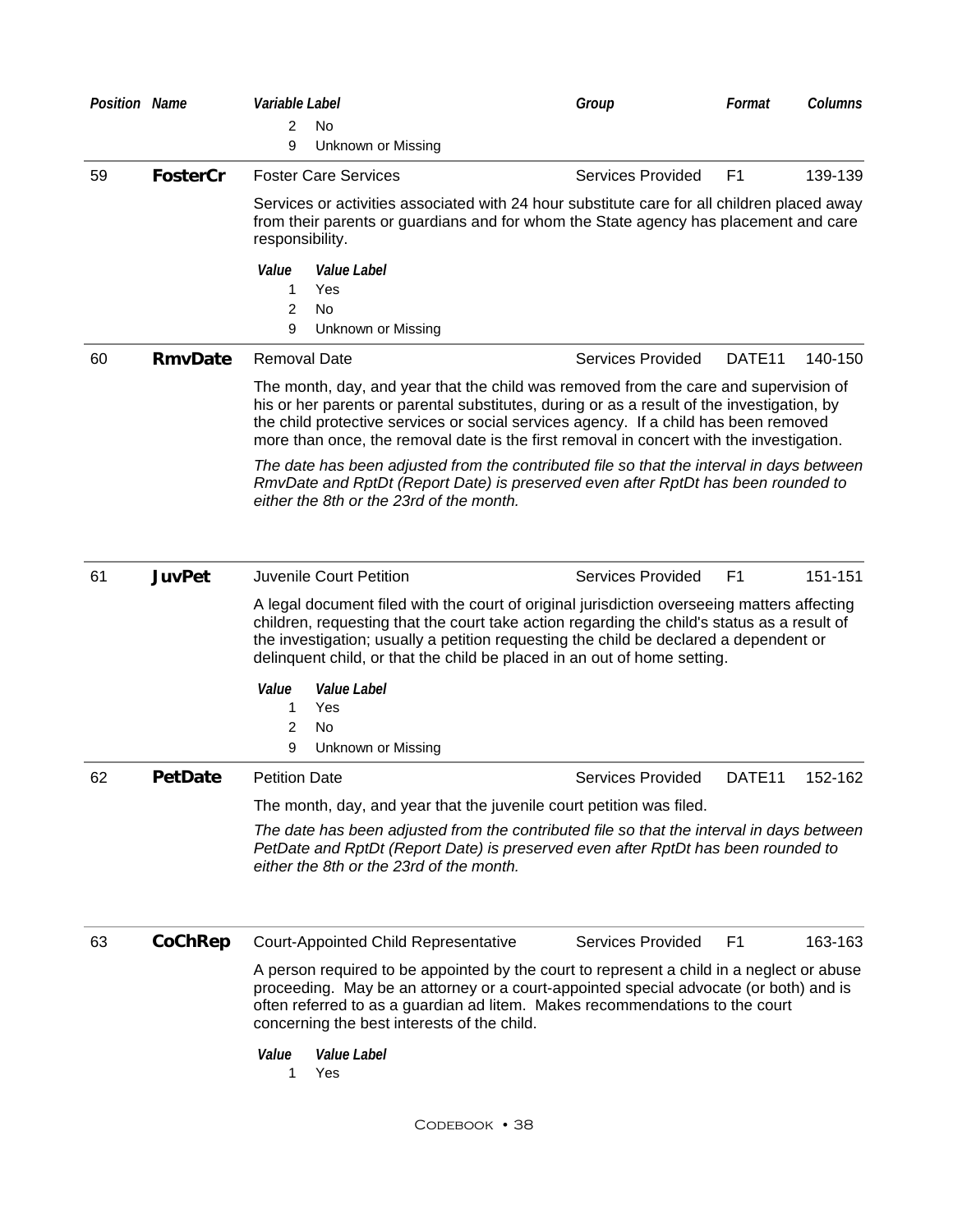| Position Name |                | Variable Label |                                                                                                                                                                                                                                                         | Group                    | Format         | Columns |
|---------------|----------------|----------------|---------------------------------------------------------------------------------------------------------------------------------------------------------------------------------------------------------------------------------------------------------|--------------------------|----------------|---------|
|               |                | 2              | No                                                                                                                                                                                                                                                      |                          |                |         |
|               |                | 9              | Unknown or Missing                                                                                                                                                                                                                                      |                          |                |         |
| 64            | Adopt          |                | <b>Adoption Services</b>                                                                                                                                                                                                                                | <b>Services Provided</b> | F <sub>1</sub> | 164-164 |
|               |                |                | Services or activities provided to assist in bringing about the adoption of a child.                                                                                                                                                                    |                          |                |         |
|               |                | Value          | <i>Value Label</i>                                                                                                                                                                                                                                      |                          |                |         |
|               |                | 1              | Yes                                                                                                                                                                                                                                                     |                          |                |         |
|               |                | 2              | <b>No</b>                                                                                                                                                                                                                                               |                          |                |         |
|               |                | 9              | Unknown or Missing                                                                                                                                                                                                                                      |                          |                |         |
| 65            | CaseMang       |                | <b>Case Management Services</b>                                                                                                                                                                                                                         | <b>Services Provided</b> | F <sub>1</sub> | 165-165 |
|               |                |                | Services or activities for the arrangement, coordination, and monitoring of services to<br>meet the needs of children and their families.                                                                                                               |                          |                |         |
|               |                | Value          | <i>Value Label</i>                                                                                                                                                                                                                                      |                          |                |         |
|               |                | 1              | Yes                                                                                                                                                                                                                                                     |                          |                |         |
|               |                | 2              | No                                                                                                                                                                                                                                                      |                          |                |         |
|               |                | 9              | Unknown or Missing                                                                                                                                                                                                                                      |                          |                |         |
| 66            | <b>Counsel</b> |                | <b>Counseling Services</b>                                                                                                                                                                                                                              | <b>Services Provided</b> | F <sub>1</sub> | 166-166 |
|               |                |                | Services or activities that apply the therapeutic processes to personal, family, situational<br>or occupational problems in order to bring about a positive resolution of the problem or<br>improved individual or family functioning or circumstances. |                          |                |         |
|               |                | Value          | Value Label                                                                                                                                                                                                                                             |                          |                |         |
|               |                | 1              | Yes                                                                                                                                                                                                                                                     |                          |                |         |
|               |                | 2              | No                                                                                                                                                                                                                                                      |                          |                |         |
|               |                | 9              | Unknown or Missing                                                                                                                                                                                                                                      |                          |                |         |
| 67            | <b>DayCare</b> |                | Day Care Services-Child                                                                                                                                                                                                                                 | <b>Services Provided</b> | F <sub>1</sub> | 167-167 |
|               |                |                | Services or activities provided in a setting that meets applicable standards of State and<br>local law, in a center or in a home, for a portion of a 24-hour day.                                                                                       |                          |                |         |
|               |                | Value          | Value Label                                                                                                                                                                                                                                             |                          |                |         |
|               |                | 1              | Yes                                                                                                                                                                                                                                                     |                          |                |         |
|               |                | 2              | No.                                                                                                                                                                                                                                                     |                          |                |         |
|               |                | 9              | Unknown or Missing                                                                                                                                                                                                                                      |                          |                |         |
| 68            | Educatn        |                | <b>Educational and Training Services</b>                                                                                                                                                                                                                | <b>Services Provided</b> | F <sub>1</sub> | 168-168 |
|               |                |                | Services provided to the victim and/or the family to improve knowledge or daily living<br>skills and to enhance cultural opportunities.                                                                                                                 |                          |                |         |
|               |                | Value          | Value Label                                                                                                                                                                                                                                             |                          |                |         |
|               |                | 1              | Yes                                                                                                                                                                                                                                                     |                          |                |         |
|               |                | 2              | No                                                                                                                                                                                                                                                      |                          |                |         |
|               |                | 9              | Unknown or Missing                                                                                                                                                                                                                                      |                          |                |         |
| 69            | <b>Employ</b>  |                | <b>Employment Services</b>                                                                                                                                                                                                                              | <b>Services Provided</b> | F <sub>1</sub> | 169-169 |
|               |                |                | Services or activities provided to assist individuals in securing employment or acquiring<br>of learning skills that promote opportunities for employment.                                                                                              |                          |                |         |
|               |                | Value          | Value Label                                                                                                                                                                                                                                             |                          |                |         |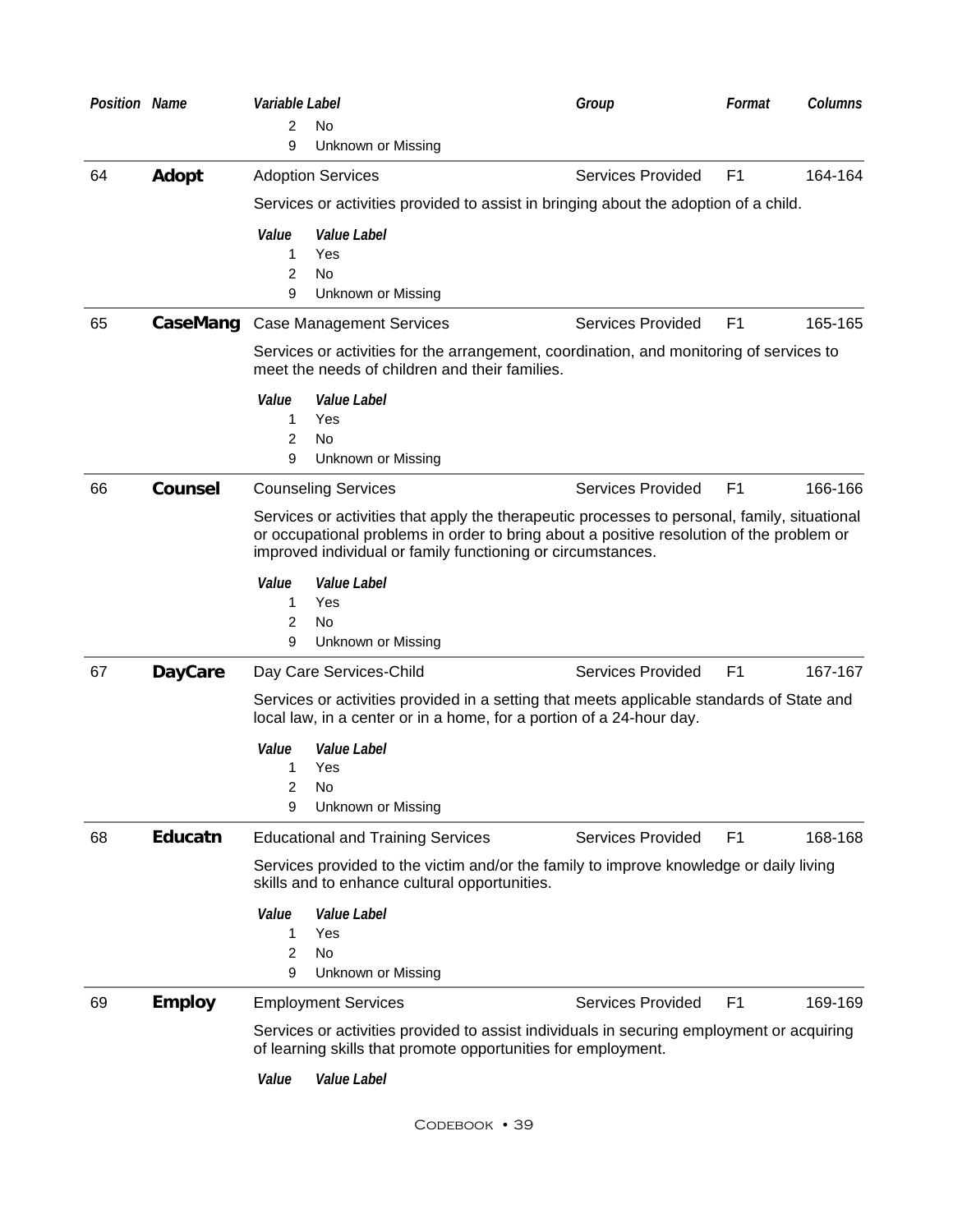| <b>Position Name</b> |                 | Variable Label       |                                                                                                                                                                                                                                                                                                 | Group                    | Format         | Columns |
|----------------------|-----------------|----------------------|-------------------------------------------------------------------------------------------------------------------------------------------------------------------------------------------------------------------------------------------------------------------------------------------------|--------------------------|----------------|---------|
|                      |                 | 1.<br>2              | Yes<br>No                                                                                                                                                                                                                                                                                       |                          |                |         |
|                      |                 | 9                    | Unknown or Missing                                                                                                                                                                                                                                                                              |                          |                |         |
| 70                   | FamPlan         |                      | <b>Family Planning Services</b>                                                                                                                                                                                                                                                                 | <b>Services Provided</b> | F <sub>1</sub> | 170-170 |
|                      |                 |                      | Educational, comprehensive medical or social services or activities which enable<br>individuals, including minors, to determine freely the number and spacing of their<br>children and to select the means by which this may be achieved.                                                       |                          |                |         |
|                      |                 | Value<br>1<br>2<br>9 | <i>Value Label</i><br>Yes<br>No<br>Unknown or Missing                                                                                                                                                                                                                                           |                          |                |         |
| 71                   | <b>Health</b>   |                      | <b>Health-Related and Home Health Services</b>                                                                                                                                                                                                                                                  | Services Provided        | F <sub>1</sub> | 171-171 |
|                      |                 |                      | Services to attain and maintain a favorable condition of health.                                                                                                                                                                                                                                |                          |                |         |
|                      |                 | Value<br>1<br>2<br>9 | Value Label<br>Yes<br>No<br>Unknown or Missing                                                                                                                                                                                                                                                  |                          |                |         |
| 72                   |                 |                      | HomeBase Home-Based Services                                                                                                                                                                                                                                                                    | Services Provided        | F <sub>1</sub> | 172-172 |
|                      |                 |                      | In-home services or activities provided to individuals or families to assist with household<br>or personal care activities that improve or maintain adequate family well-being. Includes<br>homemaker services, chore services, home maintenance services and household<br>management services. |                          |                |         |
|                      |                 | Value<br>1<br>2<br>9 | Value Label<br>Yes<br>No<br>Unknown or Missing                                                                                                                                                                                                                                                  |                          |                |         |
| 73                   | Housing         |                      | <b>Housing Services</b>                                                                                                                                                                                                                                                                         | <b>Services Provided</b> | F <sub>1</sub> | 173-173 |
|                      |                 |                      | Services or activities designed to assist individuals or families in locating, obtaining or<br>retaining suitable housing.                                                                                                                                                                      |                          |                |         |
|                      |                 | Value<br>1<br>2<br>9 | <i>Value Label</i><br>Yes<br>No<br>Unknown or Missing                                                                                                                                                                                                                                           |                          |                |         |
| 74                   | <b>TransLiv</b> |                      | Independent and Transitional Living Serv                                                                                                                                                                                                                                                        | <b>Services Provided</b> | F <sub>1</sub> | 174-174 |
|                      |                 |                      | Services and activities designed to help older youth in foster care or homeless youth<br>make the transition to independent living.                                                                                                                                                             |                          |                |         |
|                      |                 | Value<br>1<br>2<br>9 | Value Label<br>Yes<br>No<br>Unknown or Missing                                                                                                                                                                                                                                                  |                          |                |         |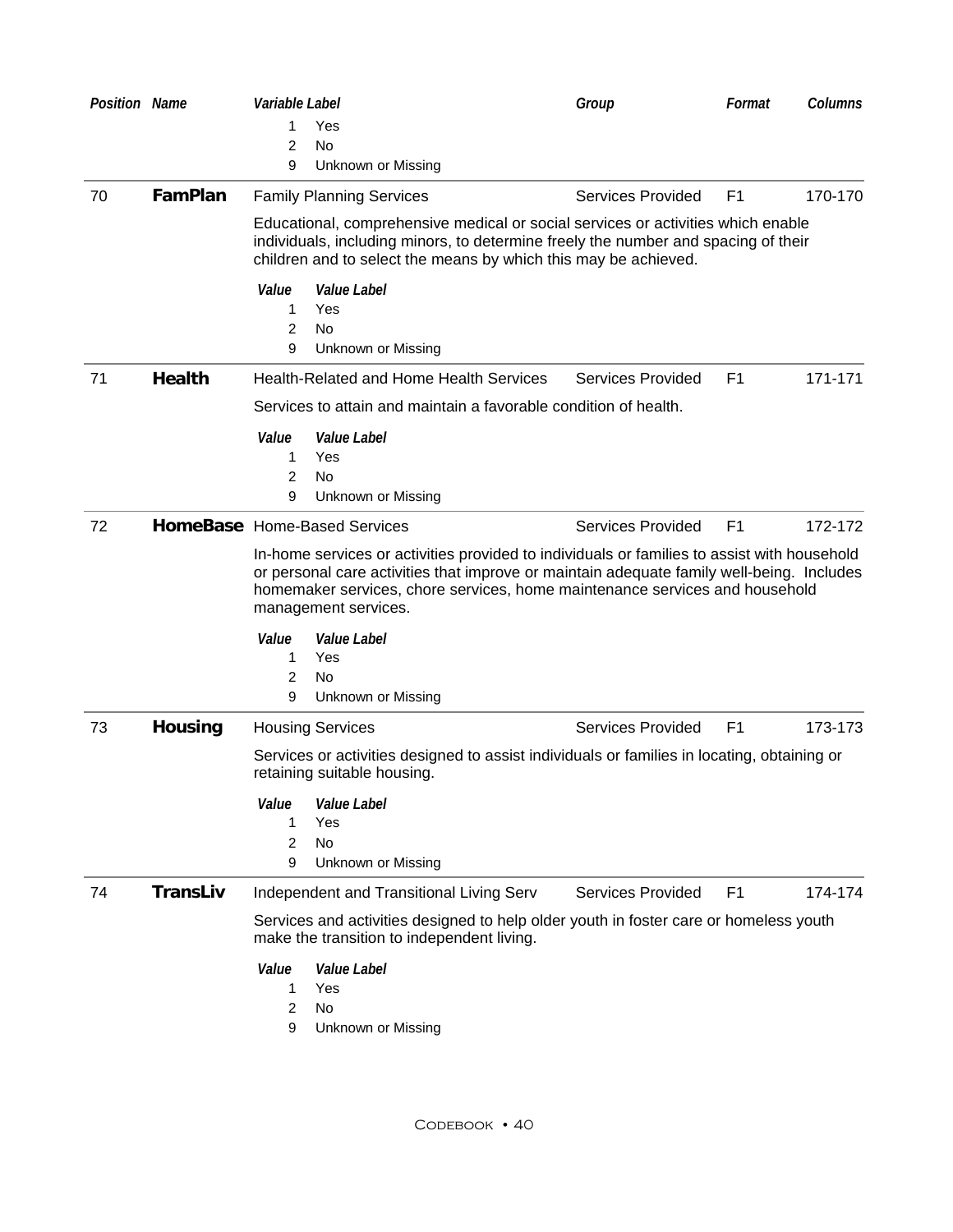| <b>InfoRef</b><br>75<br>Information and Referral Services<br><b>Services Provided</b><br>F <sub>1</sub><br>Services or activities designed to provide information about services provided by public<br>and private service providers and a brief assessment of client needs (but not a<br>diagnosis and evaluation) to facilitate appropriate referral to these community resources.<br>Value<br>Value Label<br>Yes<br>1<br>$\overline{c}$<br>No<br>9<br>Unknown or Missing<br>Legal<br>F <sub>1</sub><br>76<br><b>Services Provided</b><br><b>Legal Services</b><br>Services or activities provided by a lawyer, or other person(s) under the supervision of a<br>lawyer, to assist individuals in seeking or obtaining legal help in civil matters such as<br>housing, divorce, child support, guardianship, paternity and legal separation.<br>Value<br>Value Label<br>Yes<br>1<br>2<br>No<br>9<br>Unknown or Missing<br><b>MentHith</b><br>F <sub>1</sub><br>77<br><b>Mental Health Services</b><br><b>Services Provided</b><br>Services to overcome issues involving emotional disturbance or maladaptive behavior<br>adversely affecting socialization, learning, or development. Usually provided by public or<br>private mental health agencies and includes residential services (inpatient<br>hospitalization, residential treatment, and supported independent living) and non-<br>residential services (partial day treatment, outpatient services, home-based services,<br>emergency services, intensive case management and assessment).<br>Value<br>Value Label<br>Yes<br>1<br>2<br>No<br>9<br>Unknown or Missing<br>PregPar<br>78<br><b>Services Provided</b><br>F <sub>1</sub><br><b>Pregnancy and Parenting Services</b><br>Services or activities for married or unmarried adolescent parents and their families to<br>assist them in coping with social, emotional, and economic problems related to<br>pregnancy and in planning for the future.<br>Value<br>Value Label<br>1<br>Yes<br>2<br>No<br>9<br>Unknown or Missing<br><b>Respite</b><br><b>Services Provided</b><br>F <sub>1</sub><br>79<br><b>Respite Care Services</b><br>Services involving temporary care of the child (ren) to provide relief to the caretaker.<br>May involve care of the children outside of their own home for a brief period of time,<br>such as overnight or for a weekend. Not considered by the State to be foster care or<br>other placement.<br>Value<br>Value Label<br>1<br>Yes<br>$\overline{c}$<br>No | <b>Position Name</b> | Variable Label | Group | Format | <b>Columns</b> |
|---------------------------------------------------------------------------------------------------------------------------------------------------------------------------------------------------------------------------------------------------------------------------------------------------------------------------------------------------------------------------------------------------------------------------------------------------------------------------------------------------------------------------------------------------------------------------------------------------------------------------------------------------------------------------------------------------------------------------------------------------------------------------------------------------------------------------------------------------------------------------------------------------------------------------------------------------------------------------------------------------------------------------------------------------------------------------------------------------------------------------------------------------------------------------------------------------------------------------------------------------------------------------------------------------------------------------------------------------------------------------------------------------------------------------------------------------------------------------------------------------------------------------------------------------------------------------------------------------------------------------------------------------------------------------------------------------------------------------------------------------------------------------------------------------------------------------------------------------------------------------------------------------------------------------------------------------------------------------------------------------------------------------------------------------------------------------------------------------------------------------------------------------------------------------------------------------------------------------------------------------------------------------------------------------------------------------------------------------------------------------------------------------------------------------------------------------------------------------------------------------------------------|----------------------|----------------|-------|--------|----------------|
|                                                                                                                                                                                                                                                                                                                                                                                                                                                                                                                                                                                                                                                                                                                                                                                                                                                                                                                                                                                                                                                                                                                                                                                                                                                                                                                                                                                                                                                                                                                                                                                                                                                                                                                                                                                                                                                                                                                                                                                                                                                                                                                                                                                                                                                                                                                                                                                                                                                                                                                     |                      |                |       |        | 175-175        |
|                                                                                                                                                                                                                                                                                                                                                                                                                                                                                                                                                                                                                                                                                                                                                                                                                                                                                                                                                                                                                                                                                                                                                                                                                                                                                                                                                                                                                                                                                                                                                                                                                                                                                                                                                                                                                                                                                                                                                                                                                                                                                                                                                                                                                                                                                                                                                                                                                                                                                                                     |                      |                |       |        |                |
|                                                                                                                                                                                                                                                                                                                                                                                                                                                                                                                                                                                                                                                                                                                                                                                                                                                                                                                                                                                                                                                                                                                                                                                                                                                                                                                                                                                                                                                                                                                                                                                                                                                                                                                                                                                                                                                                                                                                                                                                                                                                                                                                                                                                                                                                                                                                                                                                                                                                                                                     |                      |                |       |        |                |
|                                                                                                                                                                                                                                                                                                                                                                                                                                                                                                                                                                                                                                                                                                                                                                                                                                                                                                                                                                                                                                                                                                                                                                                                                                                                                                                                                                                                                                                                                                                                                                                                                                                                                                                                                                                                                                                                                                                                                                                                                                                                                                                                                                                                                                                                                                                                                                                                                                                                                                                     |                      |                |       |        | 176-176        |
|                                                                                                                                                                                                                                                                                                                                                                                                                                                                                                                                                                                                                                                                                                                                                                                                                                                                                                                                                                                                                                                                                                                                                                                                                                                                                                                                                                                                                                                                                                                                                                                                                                                                                                                                                                                                                                                                                                                                                                                                                                                                                                                                                                                                                                                                                                                                                                                                                                                                                                                     |                      |                |       |        |                |
|                                                                                                                                                                                                                                                                                                                                                                                                                                                                                                                                                                                                                                                                                                                                                                                                                                                                                                                                                                                                                                                                                                                                                                                                                                                                                                                                                                                                                                                                                                                                                                                                                                                                                                                                                                                                                                                                                                                                                                                                                                                                                                                                                                                                                                                                                                                                                                                                                                                                                                                     |                      |                |       |        |                |
|                                                                                                                                                                                                                                                                                                                                                                                                                                                                                                                                                                                                                                                                                                                                                                                                                                                                                                                                                                                                                                                                                                                                                                                                                                                                                                                                                                                                                                                                                                                                                                                                                                                                                                                                                                                                                                                                                                                                                                                                                                                                                                                                                                                                                                                                                                                                                                                                                                                                                                                     |                      |                |       |        |                |
|                                                                                                                                                                                                                                                                                                                                                                                                                                                                                                                                                                                                                                                                                                                                                                                                                                                                                                                                                                                                                                                                                                                                                                                                                                                                                                                                                                                                                                                                                                                                                                                                                                                                                                                                                                                                                                                                                                                                                                                                                                                                                                                                                                                                                                                                                                                                                                                                                                                                                                                     |                      |                |       |        |                |
|                                                                                                                                                                                                                                                                                                                                                                                                                                                                                                                                                                                                                                                                                                                                                                                                                                                                                                                                                                                                                                                                                                                                                                                                                                                                                                                                                                                                                                                                                                                                                                                                                                                                                                                                                                                                                                                                                                                                                                                                                                                                                                                                                                                                                                                                                                                                                                                                                                                                                                                     |                      |                |       |        | 177-177        |
|                                                                                                                                                                                                                                                                                                                                                                                                                                                                                                                                                                                                                                                                                                                                                                                                                                                                                                                                                                                                                                                                                                                                                                                                                                                                                                                                                                                                                                                                                                                                                                                                                                                                                                                                                                                                                                                                                                                                                                                                                                                                                                                                                                                                                                                                                                                                                                                                                                                                                                                     |                      |                |       |        |                |
|                                                                                                                                                                                                                                                                                                                                                                                                                                                                                                                                                                                                                                                                                                                                                                                                                                                                                                                                                                                                                                                                                                                                                                                                                                                                                                                                                                                                                                                                                                                                                                                                                                                                                                                                                                                                                                                                                                                                                                                                                                                                                                                                                                                                                                                                                                                                                                                                                                                                                                                     |                      |                |       |        |                |
|                                                                                                                                                                                                                                                                                                                                                                                                                                                                                                                                                                                                                                                                                                                                                                                                                                                                                                                                                                                                                                                                                                                                                                                                                                                                                                                                                                                                                                                                                                                                                                                                                                                                                                                                                                                                                                                                                                                                                                                                                                                                                                                                                                                                                                                                                                                                                                                                                                                                                                                     |                      |                |       |        |                |
|                                                                                                                                                                                                                                                                                                                                                                                                                                                                                                                                                                                                                                                                                                                                                                                                                                                                                                                                                                                                                                                                                                                                                                                                                                                                                                                                                                                                                                                                                                                                                                                                                                                                                                                                                                                                                                                                                                                                                                                                                                                                                                                                                                                                                                                                                                                                                                                                                                                                                                                     |                      |                |       |        |                |
|                                                                                                                                                                                                                                                                                                                                                                                                                                                                                                                                                                                                                                                                                                                                                                                                                                                                                                                                                                                                                                                                                                                                                                                                                                                                                                                                                                                                                                                                                                                                                                                                                                                                                                                                                                                                                                                                                                                                                                                                                                                                                                                                                                                                                                                                                                                                                                                                                                                                                                                     |                      |                |       |        | 178-178        |
|                                                                                                                                                                                                                                                                                                                                                                                                                                                                                                                                                                                                                                                                                                                                                                                                                                                                                                                                                                                                                                                                                                                                                                                                                                                                                                                                                                                                                                                                                                                                                                                                                                                                                                                                                                                                                                                                                                                                                                                                                                                                                                                                                                                                                                                                                                                                                                                                                                                                                                                     |                      |                |       |        |                |
|                                                                                                                                                                                                                                                                                                                                                                                                                                                                                                                                                                                                                                                                                                                                                                                                                                                                                                                                                                                                                                                                                                                                                                                                                                                                                                                                                                                                                                                                                                                                                                                                                                                                                                                                                                                                                                                                                                                                                                                                                                                                                                                                                                                                                                                                                                                                                                                                                                                                                                                     |                      |                |       |        |                |
|                                                                                                                                                                                                                                                                                                                                                                                                                                                                                                                                                                                                                                                                                                                                                                                                                                                                                                                                                                                                                                                                                                                                                                                                                                                                                                                                                                                                                                                                                                                                                                                                                                                                                                                                                                                                                                                                                                                                                                                                                                                                                                                                                                                                                                                                                                                                                                                                                                                                                                                     |                      |                |       |        |                |
|                                                                                                                                                                                                                                                                                                                                                                                                                                                                                                                                                                                                                                                                                                                                                                                                                                                                                                                                                                                                                                                                                                                                                                                                                                                                                                                                                                                                                                                                                                                                                                                                                                                                                                                                                                                                                                                                                                                                                                                                                                                                                                                                                                                                                                                                                                                                                                                                                                                                                                                     |                      |                |       |        |                |
|                                                                                                                                                                                                                                                                                                                                                                                                                                                                                                                                                                                                                                                                                                                                                                                                                                                                                                                                                                                                                                                                                                                                                                                                                                                                                                                                                                                                                                                                                                                                                                                                                                                                                                                                                                                                                                                                                                                                                                                                                                                                                                                                                                                                                                                                                                                                                                                                                                                                                                                     |                      |                |       |        | 179-179        |
|                                                                                                                                                                                                                                                                                                                                                                                                                                                                                                                                                                                                                                                                                                                                                                                                                                                                                                                                                                                                                                                                                                                                                                                                                                                                                                                                                                                                                                                                                                                                                                                                                                                                                                                                                                                                                                                                                                                                                                                                                                                                                                                                                                                                                                                                                                                                                                                                                                                                                                                     |                      |                |       |        |                |
|                                                                                                                                                                                                                                                                                                                                                                                                                                                                                                                                                                                                                                                                                                                                                                                                                                                                                                                                                                                                                                                                                                                                                                                                                                                                                                                                                                                                                                                                                                                                                                                                                                                                                                                                                                                                                                                                                                                                                                                                                                                                                                                                                                                                                                                                                                                                                                                                                                                                                                                     |                      |                |       |        |                |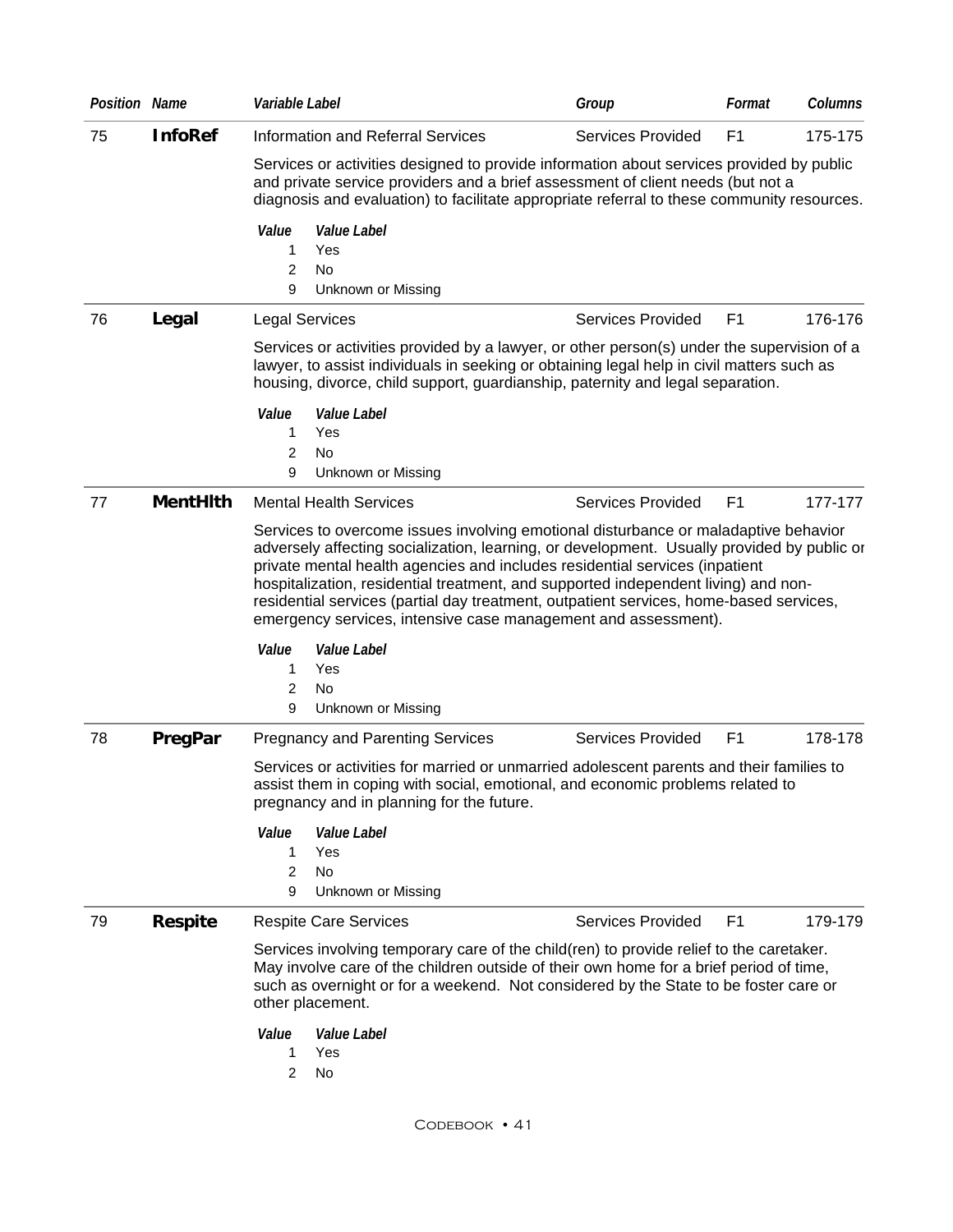| <b>Position Name</b> |                 | Variable Label       |                                                                                                                                                                                                                                                                                                                                                                                                                | Group                    | Format         | Columns |
|----------------------|-----------------|----------------------|----------------------------------------------------------------------------------------------------------------------------------------------------------------------------------------------------------------------------------------------------------------------------------------------------------------------------------------------------------------------------------------------------------------|--------------------------|----------------|---------|
|                      |                 | 9                    | Unknown or Missing                                                                                                                                                                                                                                                                                                                                                                                             |                          |                |         |
| 80                   | <b>SSDisabl</b> |                      | <b>Special Services-Disabled</b><br>Services for persons with developmental or physical disabilities, or persons with visual<br>or auditory, impairments, or services or activities to maximize the potential of persons<br>with disabilities, help alleviate the effects of physical, mental or emotional disabilities,<br>and to enable these persons to live in the least restrictive environment possible. | <b>Services Provided</b> | F <sub>1</sub> | 180-180 |
|                      |                 | Value<br>1<br>2<br>9 | Value Label<br>Yes<br><b>No</b><br>Unknown or Missing                                                                                                                                                                                                                                                                                                                                                          |                          |                |         |
| 81                   | <b>SSDeling</b> |                      | Special Services-Juvenile Delinquent                                                                                                                                                                                                                                                                                                                                                                           | <b>Services Provided</b> | F <sub>1</sub> | 181-181 |
|                      |                 |                      | Services or activities for youth (and their families) who are, or who may become,<br>involved with the juvenile justice system.                                                                                                                                                                                                                                                                                |                          |                |         |
|                      |                 | Value<br>1<br>2<br>9 | Value Label<br>Yes<br><b>No</b><br>Unknown or Missing                                                                                                                                                                                                                                                                                                                                                          |                          |                |         |
| 82                   | <b>SubAbuse</b> |                      | <b>Substance Abuse Services</b>                                                                                                                                                                                                                                                                                                                                                                                | <b>Services Provided</b> | F <sub>1</sub> | 182-182 |
|                      |                 |                      | Services or activities designed to deter, reduce, or eliminate substance abuse or<br>chemical dependency.                                                                                                                                                                                                                                                                                                      |                          |                |         |
|                      |                 | Value<br>1<br>2<br>9 | Value Label<br>Yes<br>No<br>Unknown or Missing                                                                                                                                                                                                                                                                                                                                                                 |                          |                |         |
| 83                   | <b>Transprt</b> |                      | <b>Transportation Services</b>                                                                                                                                                                                                                                                                                                                                                                                 | <b>Services Provided</b> | F <sub>1</sub> | 183-183 |
|                      |                 |                      | Services or activities that provide or arrange for travel, including travel costs of<br>individuals, in order to access services, or obtain medical care or employment.                                                                                                                                                                                                                                        |                          |                |         |
|                      |                 | Value<br>1<br>2<br>9 | Value Label<br>Yes<br>No<br>Unknown or Missing                                                                                                                                                                                                                                                                                                                                                                 |                          |                |         |
| 84                   | <b>OtherSv</b>  |                      | <b>Other Services</b>                                                                                                                                                                                                                                                                                                                                                                                          | <b>Services Provided</b> | F <sub>1</sub> | 184-184 |
|                      |                 |                      | Services or activities that have been provided to the child victim or family of the child<br>victim, but which are not included in the services listed in the NCANDS record layout.                                                                                                                                                                                                                            |                          |                |         |
|                      |                 | Value<br>1<br>2<br>9 | Value Label<br>Yes<br><b>No</b><br>Unknown or Missing                                                                                                                                                                                                                                                                                                                                                          |                          |                |         |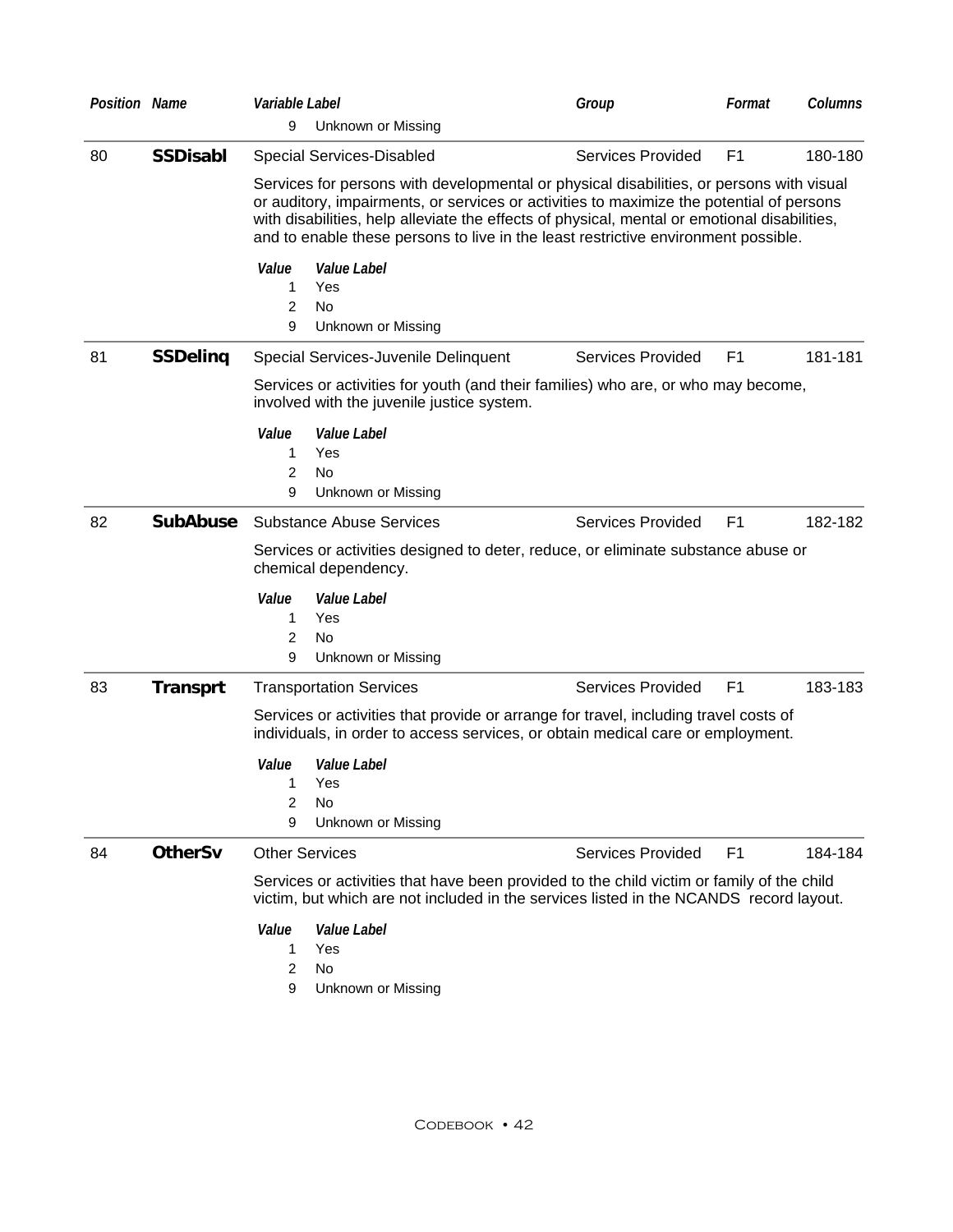| Position Name |          | Variable Label                                                                                                                                                                                                                                                                        | Group                                                                                                                                                                                                                                                                                                                                                                         | Format         | Columns |
|---------------|----------|---------------------------------------------------------------------------------------------------------------------------------------------------------------------------------------------------------------------------------------------------------------------------------------|-------------------------------------------------------------------------------------------------------------------------------------------------------------------------------------------------------------------------------------------------------------------------------------------------------------------------------------------------------------------------------|----------------|---------|
| 85            | Per1ID   | Perpetrator-1 ID                                                                                                                                                                                                                                                                      | Perpetrators Data                                                                                                                                                                                                                                                                                                                                                             | A10            | 185-194 |
|               |          | for purposes of the NCANDS data collection.                                                                                                                                                                                                                                           | A unique identification assigned to each perpetrator. This identification is not the actual<br>State perpetrator identification but is an encrypted identification assigned by the State                                                                                                                                                                                      |                |         |
|               |          |                                                                                                                                                                                                                                                                                       | If MalDeath = 1 (Child Died), then this variable is suppressed (recoded to "XXXXXXXX")                                                                                                                                                                                                                                                                                        |                |         |
| 86            | Per1Rel  | Perpetrator-1 Relationship                                                                                                                                                                                                                                                            | Perpetrators Data                                                                                                                                                                                                                                                                                                                                                             | F <sub>2</sub> | 195-196 |
|               |          |                                                                                                                                                                                                                                                                                       | Refers to the primary role of the perpetrator with the child victim of maltreatment.                                                                                                                                                                                                                                                                                          |                |         |
|               |          | children with a different relationship to those children.                                                                                                                                                                                                                             | This is the relationship of the perpetrator to the child victim. If the perpetrator is a<br>parent, the code for this field should be set to "01=parent". The detailed parent codes<br>(i.e., biological parent, step-parent, or adoptive parent) are recorded in the Perpetrator<br>As Parent field. It is possible for the same perpetrator to appear in record(s) of other |                |         |
|               |          | Value<br>Value Label<br>Parent<br>1<br><b>Other Relative</b><br>2<br><b>Foster Parent</b><br>3<br><b>Residential Facility Staff</b><br>4<br>Child Day Care Provider<br>5<br><b>Unmarried Partner of Parent</b><br>6<br>Legal Guardian<br>7<br>Other<br>88<br>99<br>Unknown or Missing |                                                                                                                                                                                                                                                                                                                                                                               |                |         |
| 87            | Per1Prnt | Perpetrator-1 As A Parent                                                                                                                                                                                                                                                             | Perpetrators Data                                                                                                                                                                                                                                                                                                                                                             | F <sub>1</sub> | 197-197 |
|               |          |                                                                                                                                                                                                                                                                                       | The perpetrator's detailed parent role to the child at the time of the alleged maltreatment.                                                                                                                                                                                                                                                                                  |                |         |
|               |          |                                                                                                                                                                                                                                                                                       | If Per1ReI = 1, then this variable should have a value other than 9.                                                                                                                                                                                                                                                                                                          |                |         |
|               |          | Value<br><i>Value Label</i><br><b>Biological Parent</b><br>1<br>Step-Parent<br>2<br><b>Adoptive Parent</b><br>3<br><b>Other Parent</b><br>8<br>Unknown or Missing<br>9                                                                                                                |                                                                                                                                                                                                                                                                                                                                                                               |                |         |
| 88            | Per1Cr   | Perpetrator-1 As A Caretaker                                                                                                                                                                                                                                                          | Perpetrators Data                                                                                                                                                                                                                                                                                                                                                             | F <sub>1</sub> | 198-198 |
|               |          | at the time of the maltreatment.                                                                                                                                                                                                                                                      | The person who has been determined to have caused or knowingly allowed the<br>maltreatment of the child was also responsible for the care and supervision of the child                                                                                                                                                                                                        |                |         |
|               |          | Null if not collected.                                                                                                                                                                                                                                                                |                                                                                                                                                                                                                                                                                                                                                                               |                |         |
|               |          | Value<br>Value Label<br>Yes<br>1<br>2<br>No<br>Unknown or Missing<br>9                                                                                                                                                                                                                |                                                                                                                                                                                                                                                                                                                                                                               |                |         |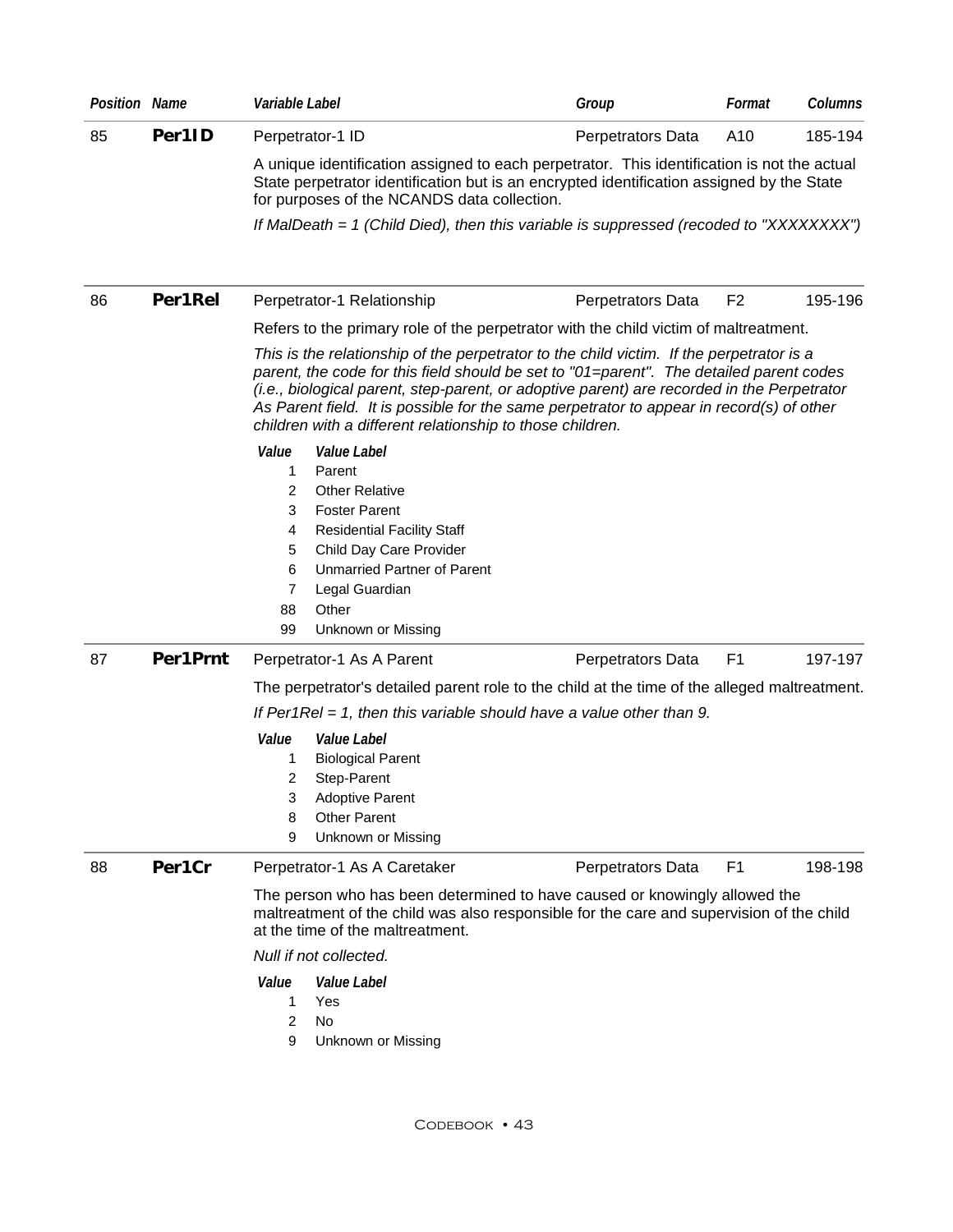| <b>Position Name</b> |         | Variable Label                                                                                                                                                                                                                                                   | Group             | Format         | Columns |
|----------------------|---------|------------------------------------------------------------------------------------------------------------------------------------------------------------------------------------------------------------------------------------------------------------------|-------------------|----------------|---------|
| 89                   | Per1Age | Perpetrator-1 Age at Report                                                                                                                                                                                                                                      | Perpetrators Data | F <sub>2</sub> | 199-200 |
|                      |         | Age of an individual determined to have caused or knowingly allowed the maltreatment<br>of a child. Age is calculated in years at the time of the report of child maltreatment.                                                                                  |                   |                |         |
|                      |         | In the Contributed File, this var is continuous. On output, it is bottom-coded to "17 or<br>younger" and top-coded to "70 or older".                                                                                                                             |                   |                |         |
|                      |         | Value<br>Value Label<br>17<br>17 Years Old or Younger<br>70 Years Old or Older<br>70<br>99<br><b>Unknown or Missing</b>                                                                                                                                          |                   |                |         |
| 90                   | Per1Sex | Perpetrator-1 Sex                                                                                                                                                                                                                                                | Perpetrators Data | F1             | 201-201 |
|                      |         | The gender of the perpetrator at the time of the report.                                                                                                                                                                                                         |                   |                |         |
|                      |         | Value<br>Value Label<br>1<br>Male<br>Female<br>2<br>Unknown or Missing<br>9                                                                                                                                                                                      |                   |                |         |
| 91                   | P1RacAI | Perp-1 Race Amer Indian or Alaska Native                                                                                                                                                                                                                         | Perpetrators Data | F <sub>1</sub> | 202-202 |
|                      |         | A perpetrator having origins in any of the original peoples of North and South America<br>(including Central America), and who maintains tribal affiliation or community<br>attachment.                                                                          |                   |                |         |
|                      |         | Race should match on records (perpetrators) with the same Perpetrator ID (repeat<br>perpetrators).                                                                                                                                                               |                   |                |         |
|                      |         | If a very small number of perpetrators of the same race are located in the same county<br>of report, all the race and ethnicity variables for that perpetrator are recoded to<br>"Unknown."                                                                      |                   |                |         |
|                      |         | Value<br>Value Label<br>Yes<br>1<br>2<br>No<br>3<br>Unable to Determine<br>Unknown or Missing<br>9                                                                                                                                                               |                   |                |         |
| 92                   | P1RacAs | Perpetrator-1 Race Asian                                                                                                                                                                                                                                         | Perpetrators Data | F <sub>1</sub> | 203-203 |
|                      |         | A perpetrator having origins in any of the original peoples of the Far East, Southeast<br>Asia, or the Indian sub continent, including, for example, Cambodia, China, India, Japan,<br>Korea, Malaysia, Pakistan, the Philippine Islands, Thailand, and Vietnam. |                   |                |         |
|                      |         | Race should match on records (perpetrators) with the same Perpetrator ID (repeat<br>perpetrators).                                                                                                                                                               |                   |                |         |
|                      |         | If a very small number of perpetrators of the same race are located in the same county<br>of report, all the race and ethnicity variables for that perpetrator are recoded to<br>"Unknown."                                                                      |                   |                |         |
|                      |         | Value<br>Value Label<br>1<br>Yes                                                                                                                                                                                                                                 |                   |                |         |
|                      |         | 2<br>No<br>3<br>Unable to Determine                                                                                                                                                                                                                              |                   |                |         |
|                      |         | 9<br>Unknown or Missing                                                                                                                                                                                                                                          |                   |                |         |
|                      |         | CODEBOOK • 44                                                                                                                                                                                                                                                    |                   |                |         |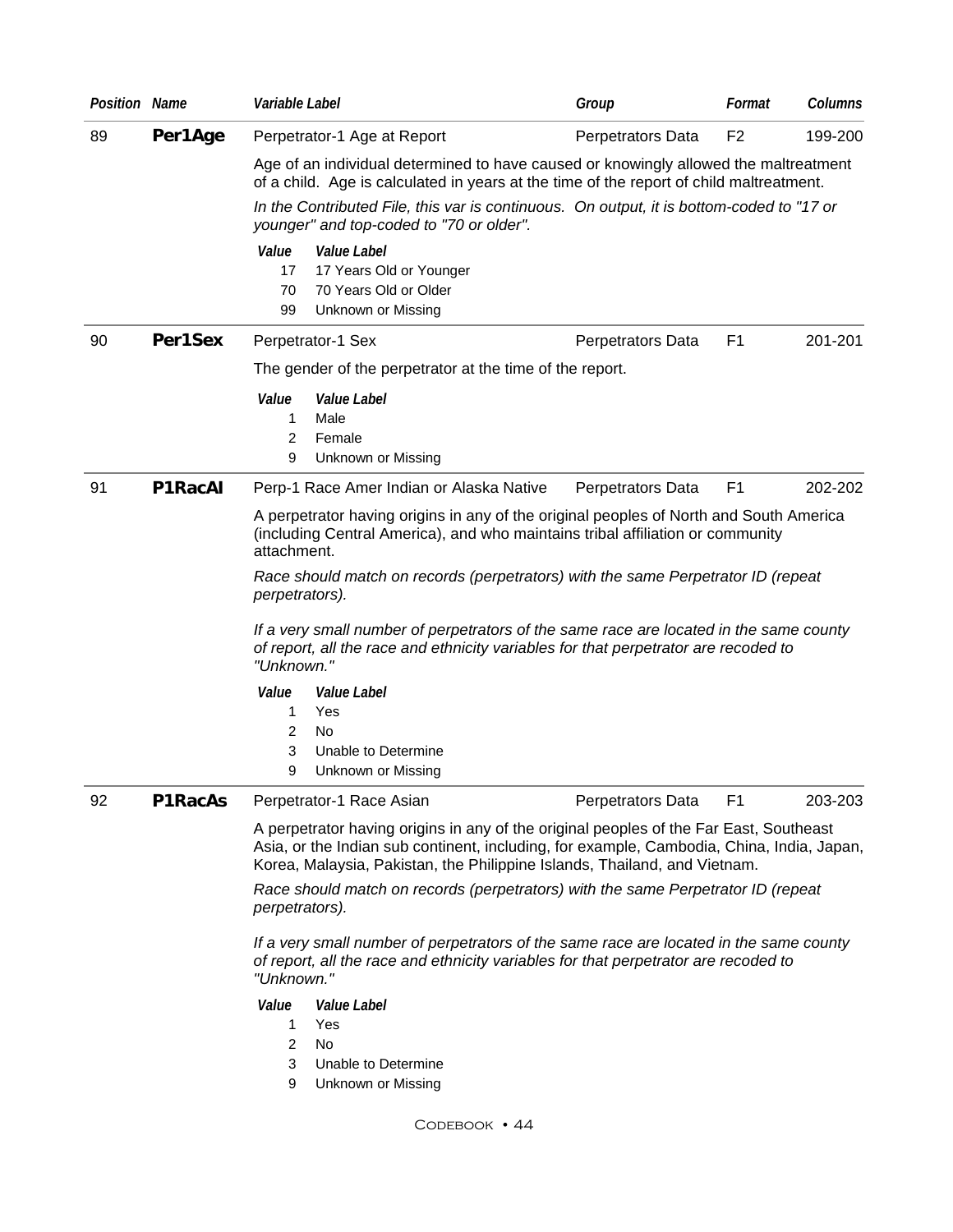| <b>Position Name</b> |                | Variable Label                                                                                                                                                                              | Group             | Format         | Columns |
|----------------------|----------------|---------------------------------------------------------------------------------------------------------------------------------------------------------------------------------------------|-------------------|----------------|---------|
| 93                   | P1RacBI        | Perp-1 Race Black or African American                                                                                                                                                       | Perpetrators Data | F <sub>1</sub> | 204-204 |
|                      |                | A perpetrator having origins in any of the black racial groups of Africa.                                                                                                                   |                   |                |         |
|                      |                | Race should match on records (perpetrators) with the same Perpetrator ID (repeat<br>perpetrators).                                                                                          |                   |                |         |
|                      |                | If a very small number of perpetrators of the same race are located in the same county<br>of report, all the race and ethnicity variables for that perpetrator are recoded to<br>"Unknown." |                   |                |         |
|                      |                | Value<br>Value Label<br>Yes<br>1<br>2<br>No                                                                                                                                                 |                   |                |         |
|                      |                | 3<br>Unable to Determine<br>9<br>Unknown or Missing                                                                                                                                         |                   |                |         |
| 94                   | <b>P1RacNH</b> | Perp-1 Race Pacific Islander                                                                                                                                                                | Perpetrators Data | F <sub>1</sub> | 205-205 |
|                      |                | Native Hawaiian or Other Pacific Islander: A perpetrator having origins in any of the<br>original peoples of Hawaii, Guam, Samoa, or other Pacific Islands                                  |                   |                |         |
|                      |                | Race should match on records (perpetrators) with the same Perpetrator ID (repeat<br>perpetrators).                                                                                          |                   |                |         |
|                      |                | If a very small number of perpetrators of the same race are located in the same county<br>of report, all the race and ethnicity variables for that perpetrator are recoded to<br>"Unknown." |                   |                |         |
|                      |                | Value<br>Value Label<br>1<br>Yes<br>2<br>No<br>3<br>Unable to Determine                                                                                                                     |                   |                |         |
|                      |                | 9<br>Unknown or Missing                                                                                                                                                                     |                   |                |         |
| 95                   | P1RacWh        | Perpetrator-1 Race White                                                                                                                                                                    | Perpetrators Data | F <sub>1</sub> | 206-206 |
|                      |                | A perpetrator having origins in any of the original peoples of Europe, the Middle East, or<br>North Africa.                                                                                 |                   |                |         |
|                      |                | Race should match on records (perpetrators) with the same Perpetrator ID (repeat<br>perpetrators).                                                                                          |                   |                |         |
|                      |                | If a very small number of perpetrators of the same race are located in the same county<br>of report, all the race and ethnicity variables for that perpetrator are recoded to<br>"Unknown." |                   |                |         |
|                      |                | Value<br>Value Label                                                                                                                                                                        |                   |                |         |
|                      |                | 1<br>Yes<br>2<br>No                                                                                                                                                                         |                   |                |         |
|                      |                | 3<br>Unable to Determine<br>Unknown or Missing<br>9                                                                                                                                         |                   |                |         |
| 96                   | P1RacUd        | Perpetrator-1 Race Undetermined                                                                                                                                                             | Perpetrators Data | F <sub>1</sub> | 207-207 |
|                      |                | The investigation has been unable to determine the race of the perpetrator.                                                                                                                 |                   |                |         |
|                      |                | Value<br>Value Label<br>1<br>Yes                                                                                                                                                            |                   |                |         |
|                      |                |                                                                                                                                                                                             |                   |                |         |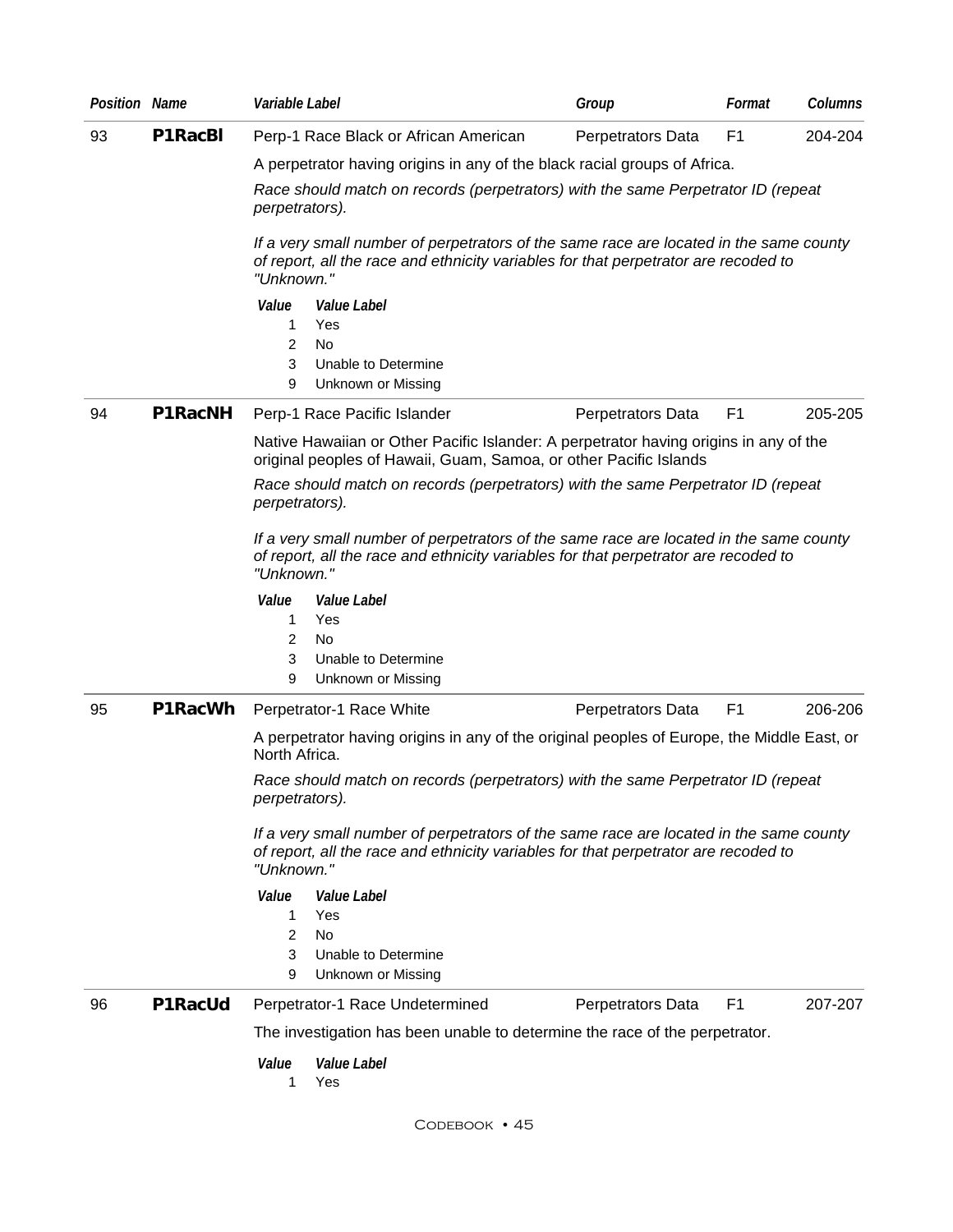| <b>Position Name</b> |          | Variable Label    |                                                     | Group                                                                                                                                                                                                                                                                 | Format         | Columns |
|----------------------|----------|-------------------|-----------------------------------------------------|-----------------------------------------------------------------------------------------------------------------------------------------------------------------------------------------------------------------------------------------------------------------------|----------------|---------|
|                      |          | 2                 | <b>No</b>                                           |                                                                                                                                                                                                                                                                       |                |         |
|                      |          | 9                 | Unknown or Missing                                  |                                                                                                                                                                                                                                                                       |                |         |
| 97                   | Per1Ethn |                   | Perpetrator-1 Hispanic Ethnicity                    | Perpetrators Data                                                                                                                                                                                                                                                     | F <sub>1</sub> | 208-208 |
|                      |          |                   |                                                     | A perpetrator of Hispanic or Latino Ethnicity is a person of Cuban, Mexican, Puerto<br>Rican, South or Central American, or other Spanish culture or origin, regardless of race.                                                                                      |                |         |
|                      |          | perpetrators).    |                                                     | Race should match on records (perpetrators) with the same Perpetrator ID (repeat                                                                                                                                                                                      |                |         |
|                      |          | "Unknown."        |                                                     | If a very small number of perpetrators of the same ethnicity are located in the same<br>county of report, all the race and ethnicity variables for that perpetrator are recoded to                                                                                    |                |         |
|                      |          | Value             | Value Label                                         |                                                                                                                                                                                                                                                                       |                |         |
|                      |          | 1                 | Yes, Hispanic or Latino                             |                                                                                                                                                                                                                                                                       |                |         |
|                      |          | $\overline{2}$    | Not Hispanic or Latino                              |                                                                                                                                                                                                                                                                       |                |         |
|                      |          | 3                 | Unable to Determine                                 |                                                                                                                                                                                                                                                                       |                |         |
|                      |          | 9                 | Unknown or Missing                                  |                                                                                                                                                                                                                                                                       |                |         |
| 98                   | Per1Mil  |                   | Perpetrator-1 Military Member                       | Perpetrators Data                                                                                                                                                                                                                                                     | F <sub>1</sub> | 209-209 |
|                      |          |                   |                                                     | A person on active duty in the Armed Services of the United States. This term includes<br>active duty in the Army, Navy, Air Force, or Marine Corps. Excluded are members of<br>the Inactive Reserve or National Guard or retired military members.                   |                |         |
|                      |          | Value<br>1        | Value Label<br>Yes                                  |                                                                                                                                                                                                                                                                       |                |         |
|                      |          | 2                 | No                                                  |                                                                                                                                                                                                                                                                       |                |         |
|                      |          | 9                 | Unknown or Missing                                  |                                                                                                                                                                                                                                                                       |                |         |
| 99                   | Per1Pior |                   | Perpetrator-1 Prior Abuser                          | Perpetrators Data                                                                                                                                                                                                                                                     | F <sub>1</sub> | 210-210 |
|                      |          |                   | incidents of child maltreatment by the perpetrator. | The recording in the State information system of previous substantiated or indicated                                                                                                                                                                                  |                |         |
|                      |          | Value             | Value Label                                         |                                                                                                                                                                                                                                                                       |                |         |
|                      |          | 1                 | Yes                                                 |                                                                                                                                                                                                                                                                       |                |         |
|                      |          | 2                 | No                                                  |                                                                                                                                                                                                                                                                       |                |         |
|                      |          | 9                 | Unknown or Missing                                  |                                                                                                                                                                                                                                                                       |                |         |
| 100                  | Per1Mal1 |                   | Perpetrator-1 Maltreatment-1                        | Perpetrators Data                                                                                                                                                                                                                                                     | F <sub>1</sub> | 211-211 |
|                      |          |                   | Disposition Level.                                  | The perpetrator was involved in the corresponding maltreatment type on the record for a<br>specific child, and this maltreatment was determined by investigation to be substantiated<br>or indicated under State law. Also see Maltreatment-1 Type and Maltreatment-1 |                |         |
|                      |          | Level (field 27). |                                                     | Should correspond to Maltreatment-1 Type (field 26) and Maltreatment-1 Disposition                                                                                                                                                                                    |                |         |
|                      |          | Value             | Value Label                                         |                                                                                                                                                                                                                                                                       |                |         |
|                      |          | 1                 | Yes                                                 |                                                                                                                                                                                                                                                                       |                |         |
|                      |          | 2                 | No                                                  |                                                                                                                                                                                                                                                                       |                |         |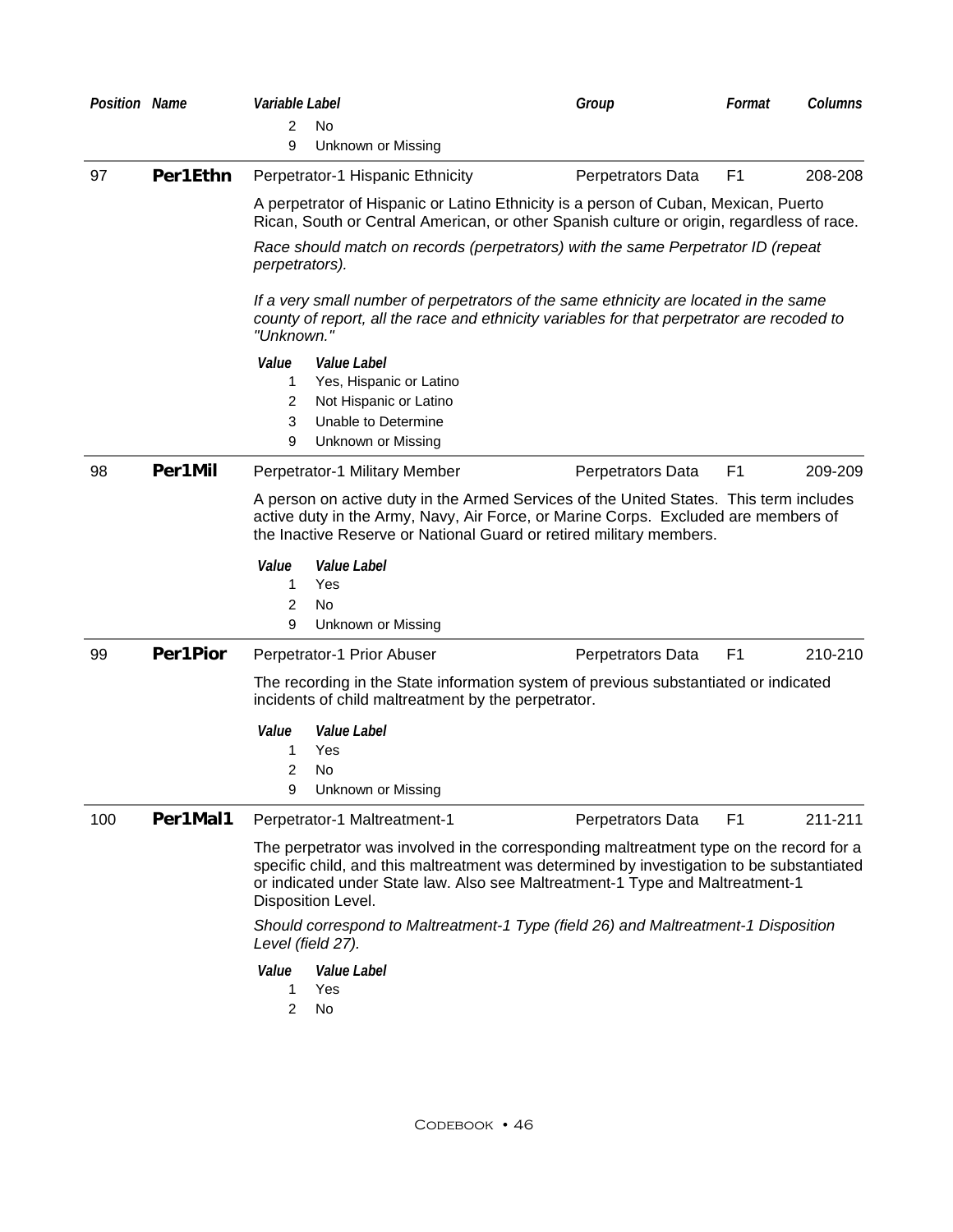| <b>Position Name</b> |          | Variable Label                                                                                                                                                                                                                                                                              | Group             | Format         | <b>Columns</b> |  |
|----------------------|----------|---------------------------------------------------------------------------------------------------------------------------------------------------------------------------------------------------------------------------------------------------------------------------------------------|-------------------|----------------|----------------|--|
| 101                  | Per1Mal2 | Perpetrator-1 Maltreatment-2                                                                                                                                                                                                                                                                | Perpetrators Data | F <sub>1</sub> | 212-212        |  |
|                      |          | The perpetrator was involved in the corresponding maltreatment type on the record for a<br>specific child, and this maltreatment was determined by investigation to be substantiated<br>or indicated under State law. Also see Maltreatment-2 Type and Maltreatment-2<br>Disposition Leve.  |                   |                |                |  |
|                      |          | Should correspond to Maltreatment-2 Type (field 28) and Maltreatment-1 Disposition<br>Level (field 29).                                                                                                                                                                                     |                   |                |                |  |
|                      |          | Value<br>Value Label<br>1<br>Yes<br>2<br>No                                                                                                                                                                                                                                                 |                   |                |                |  |
| 102                  | Per1Mal3 | Perpetrator-1 Maltreatment-3                                                                                                                                                                                                                                                                | Perpetrators Data | F <sub>1</sub> | 213-213        |  |
|                      |          | The perpetrator was involved in the corresponding maltreatment type on the record for a<br>specific child, and this maltreatment was determined by investigation to be substantiated<br>or indicated under State law. Also see Maltreatment-3 Type and Maltreatment-3<br>Disposition Level. |                   |                |                |  |
|                      |          | Should correspond to Maltreatment-3 Type (field 30) and Maltreatment-1 Disposition<br>Level (field 31).                                                                                                                                                                                     |                   |                |                |  |
|                      |          | Value<br>Value Label<br>Yes<br>1<br>2<br>No                                                                                                                                                                                                                                                 |                   |                |                |  |
| 103                  | Per1Mal4 | Perpetrator-1 Maltreatment-4                                                                                                                                                                                                                                                                | Perpetrators Data | F <sub>1</sub> | 214-214        |  |
|                      |          | The perpetrator was involved in the corresponding maltreatment type on the record for a<br>specific child, and this maltreatment was determined by investigation to be substantiated<br>or indicated under State law. Also see Maltreatment-4 Type and Maltreatment-4<br>Disposition Level. |                   |                |                |  |
|                      |          | Should correspond to Maltreatment-4 Type (field 32) and Maltreatment-1 Disposition<br>Level (field 33).                                                                                                                                                                                     |                   |                |                |  |
|                      |          | Value<br>Value Label                                                                                                                                                                                                                                                                        |                   |                |                |  |
|                      |          | Yes<br>1<br>2<br>No                                                                                                                                                                                                                                                                         |                   |                |                |  |
| 104                  | Per2ID   | Perpetrator-2 ID                                                                                                                                                                                                                                                                            | Perpetrators Data | A10            | 215-224        |  |
|                      |          | A unique identification assigned to each perpetrator. This identification is not the actual<br>State perpetrator identification but is an encrypted identification assigned by the State<br>for purposes of the NCANDS DCDC data collection.                                                |                   |                |                |  |
|                      |          | If MalDeath = 1 (Child Died), then this variable is suppressed (recoded to "XXXXXXXX")                                                                                                                                                                                                      |                   |                |                |  |
| 105                  | Per2Rel  | Perpetrator-2 Relationship                                                                                                                                                                                                                                                                  | Perpetrators Data | F <sub>2</sub> | 225-226        |  |
|                      |          | Primary role of the perpetrator with a child victim of maltreatment.                                                                                                                                                                                                                        |                   |                |                |  |
|                      |          | Value<br>Value Label<br>Parent<br>1<br><b>Other Relative</b><br>2<br><b>Foster Parent</b><br>3                                                                                                                                                                                              |                   |                |                |  |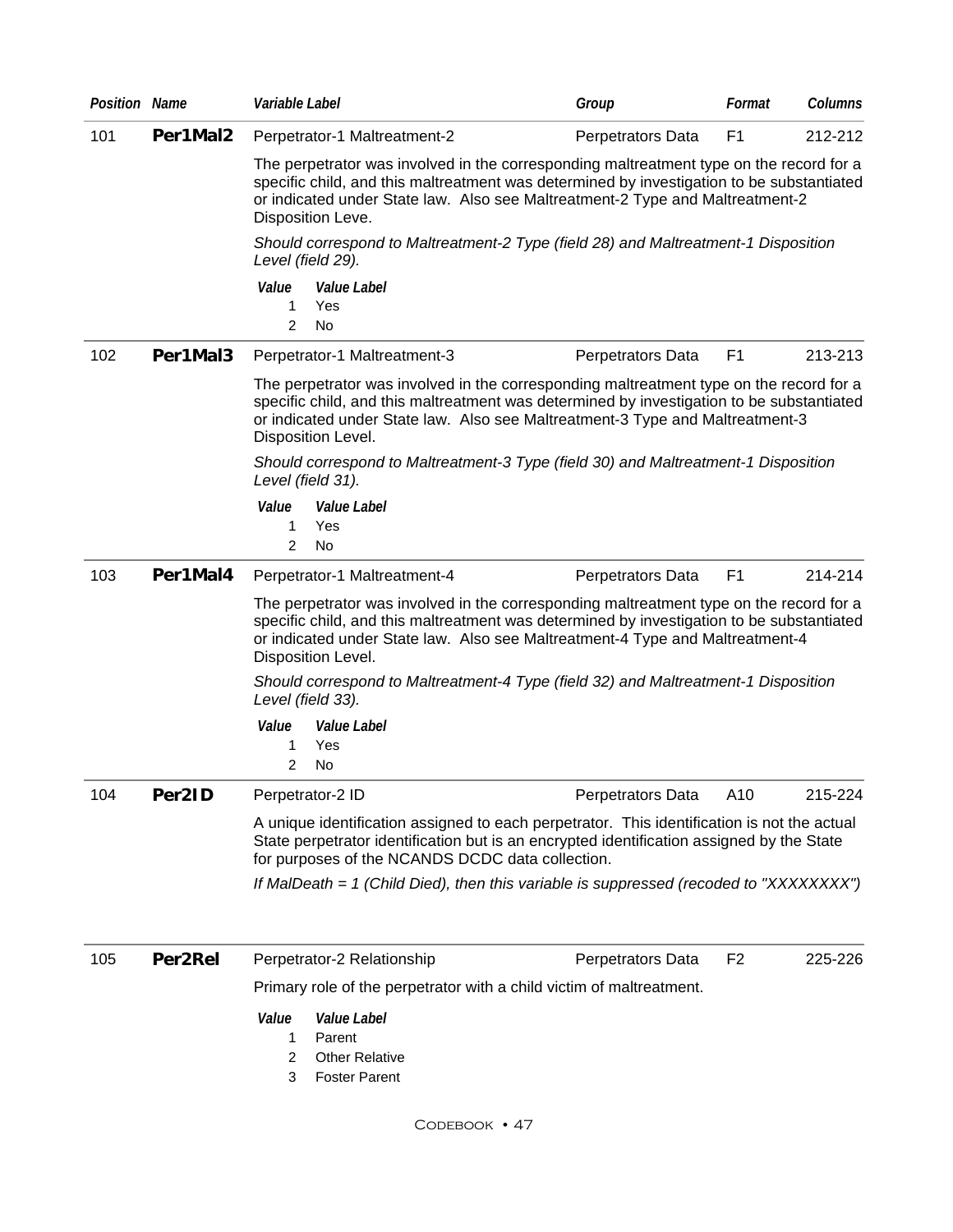| <b>Position Name</b> |                    | Variable Label |                                                                                                                                                                                                            | Group             | Format         | Columns |
|----------------------|--------------------|----------------|------------------------------------------------------------------------------------------------------------------------------------------------------------------------------------------------------------|-------------------|----------------|---------|
|                      |                    | 4              | <b>Residential Facility Staff</b>                                                                                                                                                                          |                   |                |         |
|                      |                    | 5              | Child Day Care Provider                                                                                                                                                                                    |                   |                |         |
|                      |                    | 6              | <b>Unmarried Partner of Parent</b>                                                                                                                                                                         |                   |                |         |
|                      |                    | 7              | Legal Guardian                                                                                                                                                                                             |                   |                |         |
|                      |                    | 88             | Other                                                                                                                                                                                                      |                   |                |         |
|                      |                    | 99             | Unknown or Missing                                                                                                                                                                                         |                   |                |         |
| 106                  | Per2Prnt           |                | Perpetrator-2 As A Parent                                                                                                                                                                                  | Perpetrators Data | F <sub>1</sub> | 227-227 |
|                      |                    |                | This field indicates the perpetrator's detailed parent role to the child at the time of the<br>alleged maltreatment.                                                                                       |                   |                |         |
|                      |                    | Value          | Value Label                                                                                                                                                                                                |                   |                |         |
|                      |                    | 1              | <b>Biological Parent</b>                                                                                                                                                                                   |                   |                |         |
|                      |                    | 2              | Step-Parent                                                                                                                                                                                                |                   |                |         |
|                      |                    | 3              | <b>Adoptive Parent</b>                                                                                                                                                                                     |                   |                |         |
|                      |                    | 8              | <b>Other Parent</b>                                                                                                                                                                                        |                   |                |         |
|                      |                    | 9              | Unknown or Missing                                                                                                                                                                                         |                   |                |         |
| 107                  | Per <sub>2Cr</sub> |                | Perpetrator-2 As A Caretaker                                                                                                                                                                               | Perpetrators Data | F <sub>1</sub> | 228-228 |
|                      |                    |                | The person who has been determined to have caused or knowingly allowed the<br>maltreatment of the child was also responsible for the care and supervision of the child<br>at the time of the maltreatment. |                   |                |         |
|                      |                    | Value          | Value Label                                                                                                                                                                                                |                   |                |         |
|                      |                    | 1              | Yes                                                                                                                                                                                                        |                   |                |         |
|                      |                    | 2              | No                                                                                                                                                                                                         |                   |                |         |
|                      |                    | 9              | Unknown or Missing                                                                                                                                                                                         |                   |                |         |
| 108                  | Per2Age            |                | Perpetrator-2 Age At Report                                                                                                                                                                                | Perpetrators Data | F <sub>2</sub> | 229-230 |
|                      |                    |                | Age of an individual determined to have caused or knowingly allowed the maltreatment<br>of a child. Age is calculated in years at the time of the report of child maltreatment.                            |                   |                |         |
|                      |                    |                | In the Contributed File, this var is continuous. On output, it is bottom-coded to "17 or<br>younger" and top-coded to "70 or older".                                                                       |                   |                |         |
|                      |                    | Value          | <i>Value Label</i>                                                                                                                                                                                         |                   |                |         |
|                      |                    | 17             | 17 Years Old or Younger                                                                                                                                                                                    |                   |                |         |
|                      |                    | 70             | 70 Years or Older                                                                                                                                                                                          |                   |                |         |
|                      |                    | 99             | Unknown or Missing                                                                                                                                                                                         |                   |                |         |
| 109                  | Per2Sex            |                | Perpetrator-2 Sex                                                                                                                                                                                          | Perpetrators Data | F <sub>1</sub> | 231-231 |
|                      |                    |                | The gender of the perpetrator at the time of the report.                                                                                                                                                   |                   |                |         |
|                      |                    | Value          | Value Label                                                                                                                                                                                                |                   |                |         |
|                      |                    | 1              | Male                                                                                                                                                                                                       |                   |                |         |
|                      |                    | 2              | Female                                                                                                                                                                                                     |                   |                |         |
|                      |                    | 9              | Unknown or Missing                                                                                                                                                                                         |                   |                |         |
|                      |                    |                |                                                                                                                                                                                                            |                   |                |         |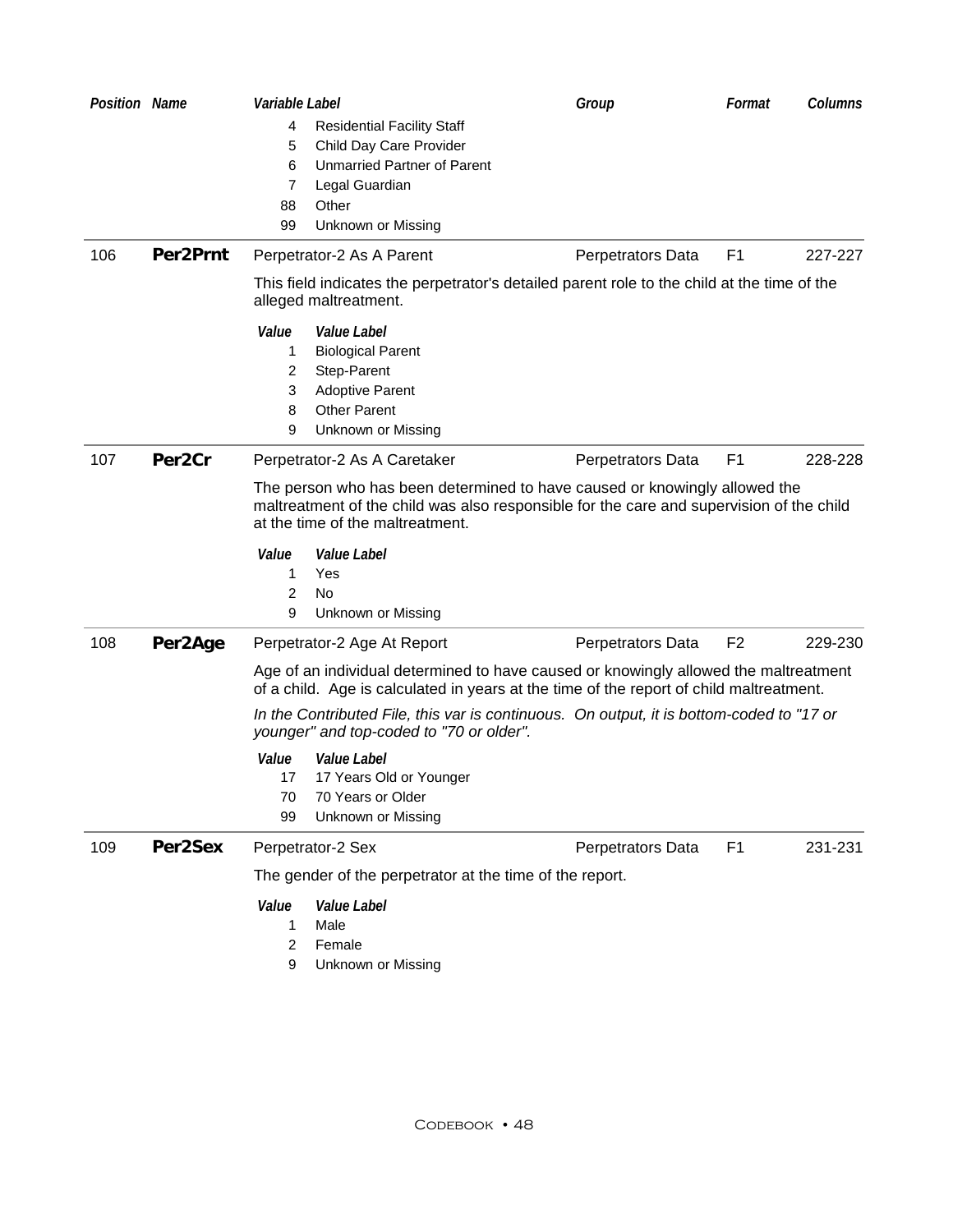| <b>Position Name</b> |                | Variable Label                                                                                                                                                                                                                                                                                    |                                                                                                                                                                                             | Group             | Format         | Columns |  |  |
|----------------------|----------------|---------------------------------------------------------------------------------------------------------------------------------------------------------------------------------------------------------------------------------------------------------------------------------------------------|---------------------------------------------------------------------------------------------------------------------------------------------------------------------------------------------|-------------------|----------------|---------|--|--|
| 110                  | <b>P2RacAI</b> |                                                                                                                                                                                                                                                                                                   | Perp-2 Race Amer Indian or Alaska Native                                                                                                                                                    | Perpetrators Data | F <sub>1</sub> | 232-232 |  |  |
|                      |                | attachment.                                                                                                                                                                                                                                                                                       | A perpetrator having origins in any of the original peoples of North and South America<br>(including Central America), and who maintains tribal affiliation or community                    |                   |                |         |  |  |
|                      |                | perpetrators).                                                                                                                                                                                                                                                                                    | Race should match on records (perpetrators) with the same Perpetrator ID (repeat                                                                                                            |                   |                |         |  |  |
|                      |                |                                                                                                                                                                                                                                                                                                   | If a very small number of perpetrators of the same race are located in the same county<br>of report, all the race and ethnicity variables for that perpetrator are recoded to<br>"Unknown." |                   |                |         |  |  |
|                      |                | Value                                                                                                                                                                                                                                                                                             | Value Label                                                                                                                                                                                 |                   |                |         |  |  |
|                      |                | 1                                                                                                                                                                                                                                                                                                 | Yes                                                                                                                                                                                         |                   |                |         |  |  |
|                      |                | 2<br>3                                                                                                                                                                                                                                                                                            | No<br>Unable to Determine                                                                                                                                                                   |                   |                |         |  |  |
|                      |                | 9                                                                                                                                                                                                                                                                                                 | Unknown or Missing                                                                                                                                                                          |                   |                |         |  |  |
| 111                  | <b>P2RacAs</b> |                                                                                                                                                                                                                                                                                                   | Perpetrator-2 Race Asian                                                                                                                                                                    | Perpetrators Data | F <sub>1</sub> | 233-233 |  |  |
|                      |                |                                                                                                                                                                                                                                                                                                   | A perpetrator having origins in any of the original peoples of the Far East, Southeast                                                                                                      |                   |                |         |  |  |
|                      |                |                                                                                                                                                                                                                                                                                                   | Asia, or the Indian sub continent, including, for example, Cambodia, China, India, Japan,<br>Korea, Malaysia, Pakistan, the Philippine Islands, Thailand, and Vietnam.                      |                   |                |         |  |  |
|                      |                |                                                                                                                                                                                                                                                                                                   | Race should match on records (perpetrators) with the same Perpetrator ID (repeat                                                                                                            |                   |                |         |  |  |
|                      |                | perpetrators).<br>If a very small number of perpetrators of the same race are located in the same county<br>of report, all the race and ethnicity variables for that perpetrator are recoded to<br>"Unknown."                                                                                     |                                                                                                                                                                                             |                   |                |         |  |  |
|                      |                |                                                                                                                                                                                                                                                                                                   |                                                                                                                                                                                             |                   |                |         |  |  |
|                      |                | Value                                                                                                                                                                                                                                                                                             | Value Label                                                                                                                                                                                 |                   |                |         |  |  |
|                      |                | 1                                                                                                                                                                                                                                                                                                 | Yes                                                                                                                                                                                         |                   |                |         |  |  |
|                      |                | 2                                                                                                                                                                                                                                                                                                 | No                                                                                                                                                                                          |                   |                |         |  |  |
|                      |                | 3                                                                                                                                                                                                                                                                                                 | Unable to Determine                                                                                                                                                                         |                   |                |         |  |  |
|                      |                | 9                                                                                                                                                                                                                                                                                                 | Unknown or Missing                                                                                                                                                                          |                   |                |         |  |  |
| 112                  | <b>P2RacBI</b> |                                                                                                                                                                                                                                                                                                   | Perp-2 Race Black or African American                                                                                                                                                       | Perpetrators Data | F1             | 234-234 |  |  |
|                      |                | A perpetrator having origins in any of the black racial groups of Africa.                                                                                                                                                                                                                         |                                                                                                                                                                                             |                   |                |         |  |  |
|                      |                | Race should match on records (perpetrators) with the same Perpetrator ID (repeat<br>perpetrators).<br>If a very small number of perpetrators of the same race are located in the same county<br>of report, all the race and ethnicity variables for that perpetrator are recoded to<br>"Unknown." |                                                                                                                                                                                             |                   |                |         |  |  |
|                      |                |                                                                                                                                                                                                                                                                                                   |                                                                                                                                                                                             |                   |                |         |  |  |
|                      |                | Value                                                                                                                                                                                                                                                                                             | Value Label                                                                                                                                                                                 |                   |                |         |  |  |
|                      |                | 1                                                                                                                                                                                                                                                                                                 | Yes                                                                                                                                                                                         |                   |                |         |  |  |
|                      |                | $\overline{2}$                                                                                                                                                                                                                                                                                    | <b>No</b>                                                                                                                                                                                   |                   |                |         |  |  |
|                      |                | 3                                                                                                                                                                                                                                                                                                 | Unable to Determine                                                                                                                                                                         |                   |                |         |  |  |
|                      |                | 9                                                                                                                                                                                                                                                                                                 | Unknown or Missing                                                                                                                                                                          |                   |                |         |  |  |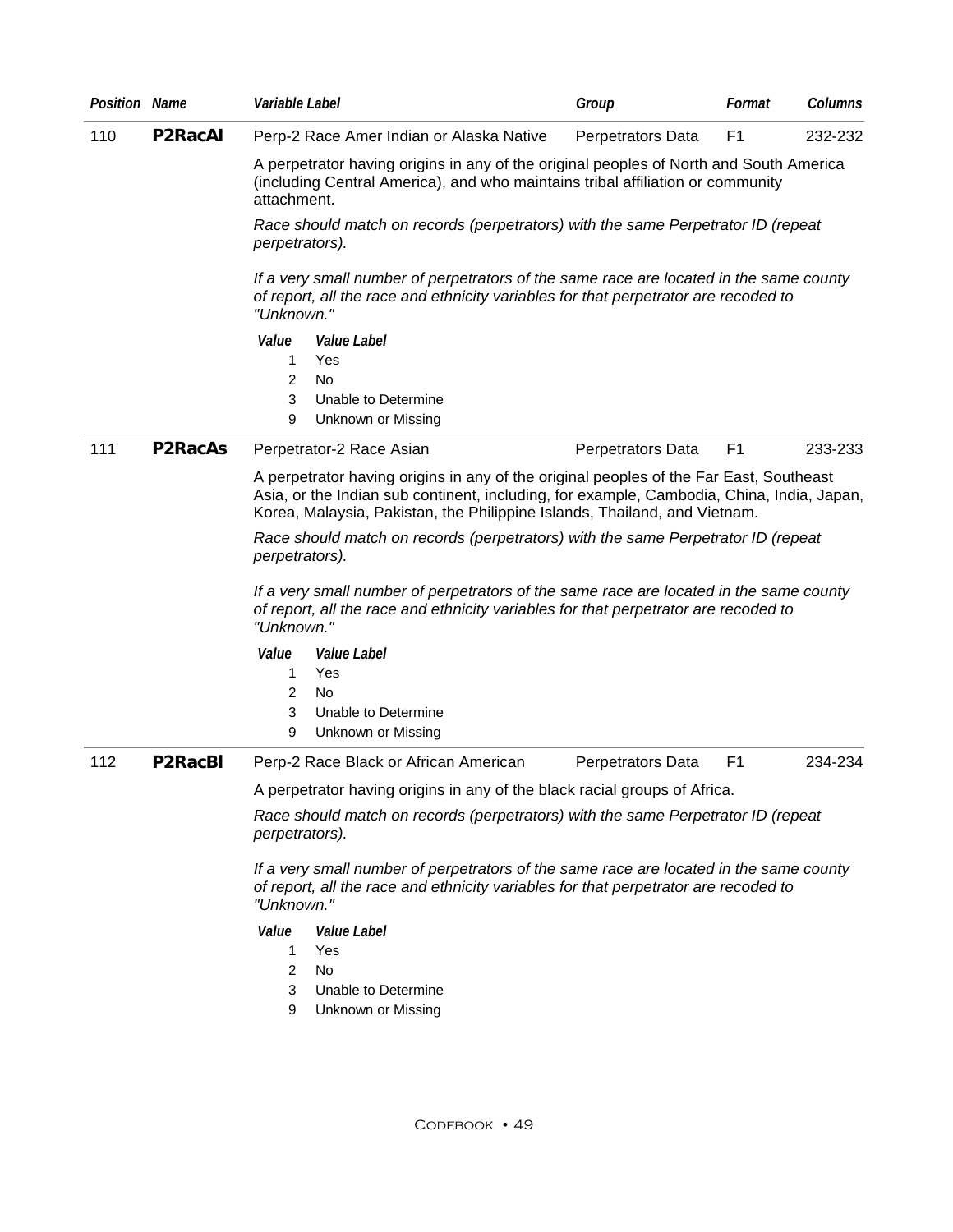| <b>Position Name</b> |                                                                                                    | Variable Label                                                                                                                                                                                   | Group             | Format         | Columns |  |  |
|----------------------|----------------------------------------------------------------------------------------------------|--------------------------------------------------------------------------------------------------------------------------------------------------------------------------------------------------|-------------------|----------------|---------|--|--|
| 113                  | <b>P2RacNH</b>                                                                                     | Perp-2 Race Pacific Islander                                                                                                                                                                     | Perpetrators Data | F <sub>1</sub> | 235-235 |  |  |
|                      |                                                                                                    | A perpetrator having origins in any of the original peoples of Hawaii, Guam, Samoa, or<br>other Pacific Islands.                                                                                 |                   |                |         |  |  |
|                      |                                                                                                    | Race should match on records (perpetrators) with the same Perpetrator ID (repeat<br>perpetrators).                                                                                               |                   |                |         |  |  |
|                      |                                                                                                    | If a very small number of perpetrators of the same race are located in the same county<br>of report, all the race and ethnicity variables for that perpetrator are recoded to<br>"Unknown."      |                   |                |         |  |  |
|                      |                                                                                                    | Value<br>Value Label                                                                                                                                                                             |                   |                |         |  |  |
|                      |                                                                                                    | Yes<br>1<br>2<br>No                                                                                                                                                                              |                   |                |         |  |  |
|                      |                                                                                                    | 3<br>Unable to Determine                                                                                                                                                                         |                   |                |         |  |  |
|                      |                                                                                                    | 9<br>Unknown or Missing                                                                                                                                                                          |                   |                |         |  |  |
| 114                  | P2RacWh                                                                                            | Perpetrator-2 Race White                                                                                                                                                                         | Perpetrators Data | F <sub>1</sub> | 236-236 |  |  |
|                      |                                                                                                    | A perpetrator having origins in any of the original peoples of Europe, the Middle East, or<br>North African.                                                                                     |                   |                |         |  |  |
|                      | Race should match on records (perpetrators) with the same Perpetrator ID (repeat<br>perpetrators). |                                                                                                                                                                                                  |                   |                |         |  |  |
|                      |                                                                                                    | If a very small number of perpetrators of the same race are located in the same county<br>of report, all the race and ethnicity variables for that perpetrator are recoded to<br>"Unknown."      |                   |                |         |  |  |
|                      |                                                                                                    | Value<br>Value Label                                                                                                                                                                             |                   |                |         |  |  |
|                      |                                                                                                    | Yes<br>1<br>2<br>No                                                                                                                                                                              |                   |                |         |  |  |
|                      |                                                                                                    | 3<br>Unable to Determine                                                                                                                                                                         |                   |                |         |  |  |
|                      |                                                                                                    | 9<br>Unknown or Missing                                                                                                                                                                          |                   |                |         |  |  |
| 115                  | P2RacUd                                                                                            | Perpetrator-2 Race Undetermined                                                                                                                                                                  | Perpetrators Data | F <sub>1</sub> | 237-237 |  |  |
|                      |                                                                                                    | The investigation has been unable to determine the race of the perpetrator.                                                                                                                      |                   |                |         |  |  |
|                      |                                                                                                    | Value<br><i><b>Value Label</b></i>                                                                                                                                                               |                   |                |         |  |  |
|                      |                                                                                                    | 1<br>Yes                                                                                                                                                                                         |                   |                |         |  |  |
|                      |                                                                                                    | 2<br>No<br>9<br>Unknown or Missing                                                                                                                                                               |                   |                |         |  |  |
| 116                  | Per2Ethn                                                                                           | Perpetrator-2 Hispanic Ethnicity                                                                                                                                                                 | Perpetrators Data | F <sub>1</sub> | 238-238 |  |  |
|                      |                                                                                                    | A perpetrator of Hispanic or Latino Ethnicity is a person of Cuban, Mexican, Puerto                                                                                                              |                   |                |         |  |  |
|                      |                                                                                                    | Rican, South or Central American, or other Spanish culture or origin, regardless of race.                                                                                                        |                   |                |         |  |  |
|                      |                                                                                                    | Race should match on records (perpetrators) with the same Perpetrator ID (repeat<br>perpetrators).                                                                                               |                   |                |         |  |  |
|                      |                                                                                                    | If a very small number of perpetrators of the same ethnicity are located in the same<br>county of report, all the race and ethnicity variables for that perpetrator are recoded to<br>"Unknown." |                   |                |         |  |  |
|                      |                                                                                                    | Value<br>Value Label<br>Yes, Hispanic or Latino<br>1.                                                                                                                                            |                   |                |         |  |  |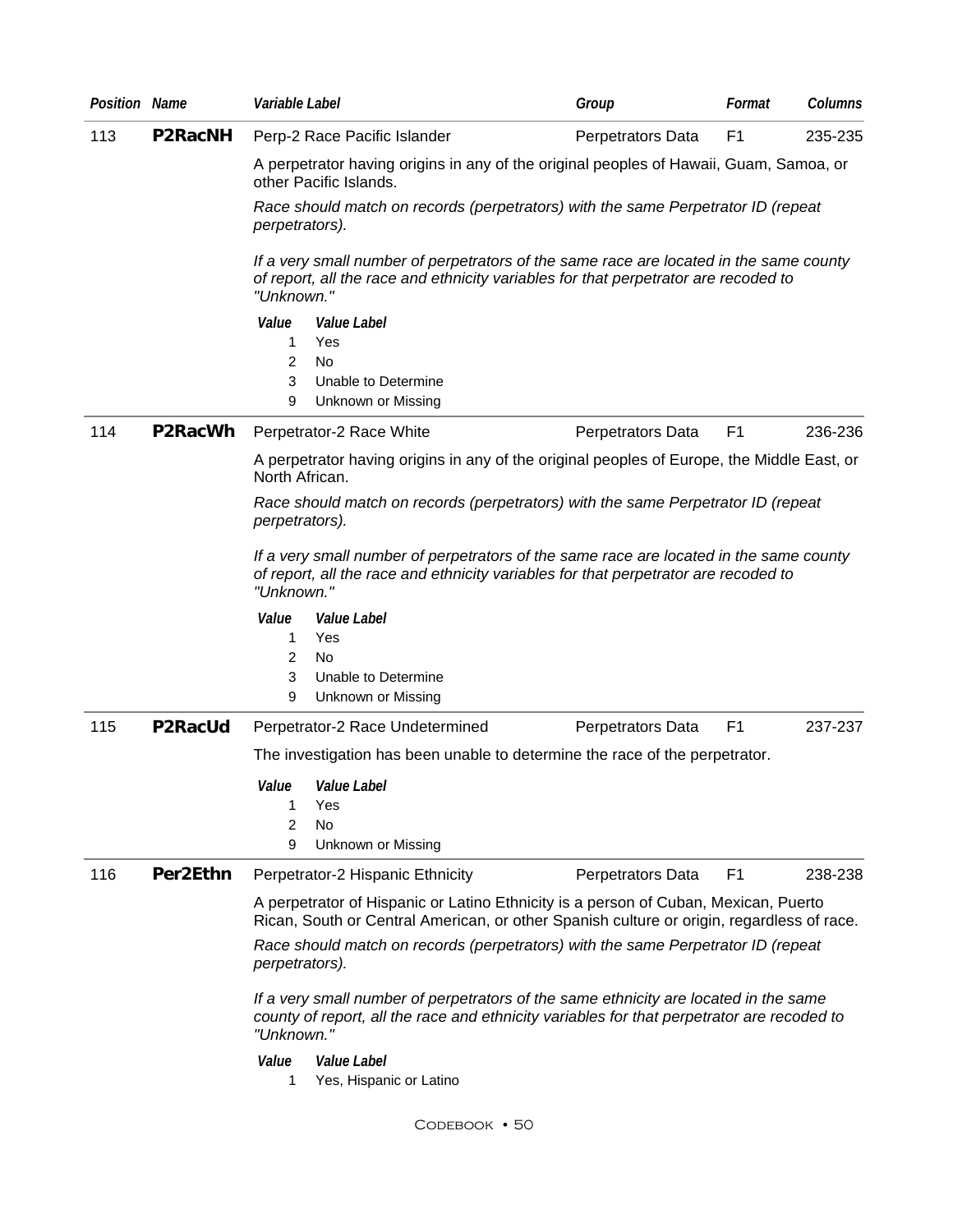| Position Name |          | Variable Label       |                                                                                                                                                                                                                                                                                             | Group             | Format         | Columns |
|---------------|----------|----------------------|---------------------------------------------------------------------------------------------------------------------------------------------------------------------------------------------------------------------------------------------------------------------------------------------|-------------------|----------------|---------|
|               |          | 2                    | Not Hispanic or Latino                                                                                                                                                                                                                                                                      |                   |                |         |
|               |          | 3                    | Unable to Determine                                                                                                                                                                                                                                                                         |                   |                |         |
|               |          | 9                    | Unknown or Missing                                                                                                                                                                                                                                                                          |                   |                |         |
| 117           | Per2Mil  |                      | Perpetrator-2 Military Member                                                                                                                                                                                                                                                               | Perpetrators Data | F <sub>1</sub> | 239-239 |
|               |          |                      | A person on active duty in the Armed Services of the United States. This term includes<br>active duty in the Army, Navy, Air Force, or Marine Corps. Excluded are members of<br>the Inactive Reserve or National Guard or retired military members.                                         |                   |                |         |
|               |          | Value<br>1<br>2<br>9 | Value Label<br>Yes<br>No<br>Unknown or Missing                                                                                                                                                                                                                                              |                   |                |         |
| 118           | Per2Pior |                      | Perpetrator-2 Prior Abuser                                                                                                                                                                                                                                                                  | Perpetrators Data | F <sub>1</sub> | 240-240 |
|               |          |                      | The recording in the State information system of previous substantiated or indicated<br>incidents of child maltreatment by the perpetrator.                                                                                                                                                 |                   |                |         |
|               |          | Value                | Value Label                                                                                                                                                                                                                                                                                 |                   |                |         |
|               |          | 1                    | Yes                                                                                                                                                                                                                                                                                         |                   |                |         |
|               |          | 2<br>9               | No                                                                                                                                                                                                                                                                                          |                   |                |         |
| 119           | Per2Mal1 |                      | Unknown or Missing                                                                                                                                                                                                                                                                          |                   | F <sub>1</sub> | 241-241 |
|               |          |                      | Perpetrator-2 Maltreatment-1                                                                                                                                                                                                                                                                | Perpetrators Data |                |         |
|               |          |                      | The perpetrator was involved in the corresponding maltreatment type on the record for a<br>specific child, and this maltreatment was determined by investigation to be substantiated<br>or indicated under State law. Also see Maltreatment-1 Type and Maltreatment-1<br>Disposition Level. |                   |                |         |
|               |          | Value                | Value Label                                                                                                                                                                                                                                                                                 |                   |                |         |
|               |          | 1                    | Yes                                                                                                                                                                                                                                                                                         |                   |                |         |
|               |          | 2                    | No                                                                                                                                                                                                                                                                                          |                   |                |         |
| 120           | Per2Mal2 |                      | Perpetrator-2 Maltreatment-2                                                                                                                                                                                                                                                                | Perpetrators Data | F <sub>1</sub> | 242-242 |
|               |          |                      | The perpetrator was involved in the corresponding maltreatment type on the record for a<br>specific child, and this maltreatment was determined by investigation to be substantiated<br>or indicated under State law. Also see Maltreatment-2 Type and Maltreatment-2<br>Disposition Level. |                   |                |         |
|               |          | Value<br>1<br>2      | Value Label<br>Yes<br>No                                                                                                                                                                                                                                                                    |                   |                |         |
| 121           | Per2Mal3 |                      | Perpetrator-2 Maltreatment-3                                                                                                                                                                                                                                                                | Perpetrators Data | F <sub>1</sub> | 243-243 |
|               |          |                      | The perpetrator was involved in the corresponding maltreatment type on the record for a<br>specific child, and this maltreatment was determined by investigation to be substantiated<br>or indicated under State law. Also see Maltreatment-3 Type and Maltreatment-3<br>Disposition Level. |                   |                |         |
|               |          | Value<br>1<br>2      | Value Label<br>Yes<br>No                                                                                                                                                                                                                                                                    |                   |                |         |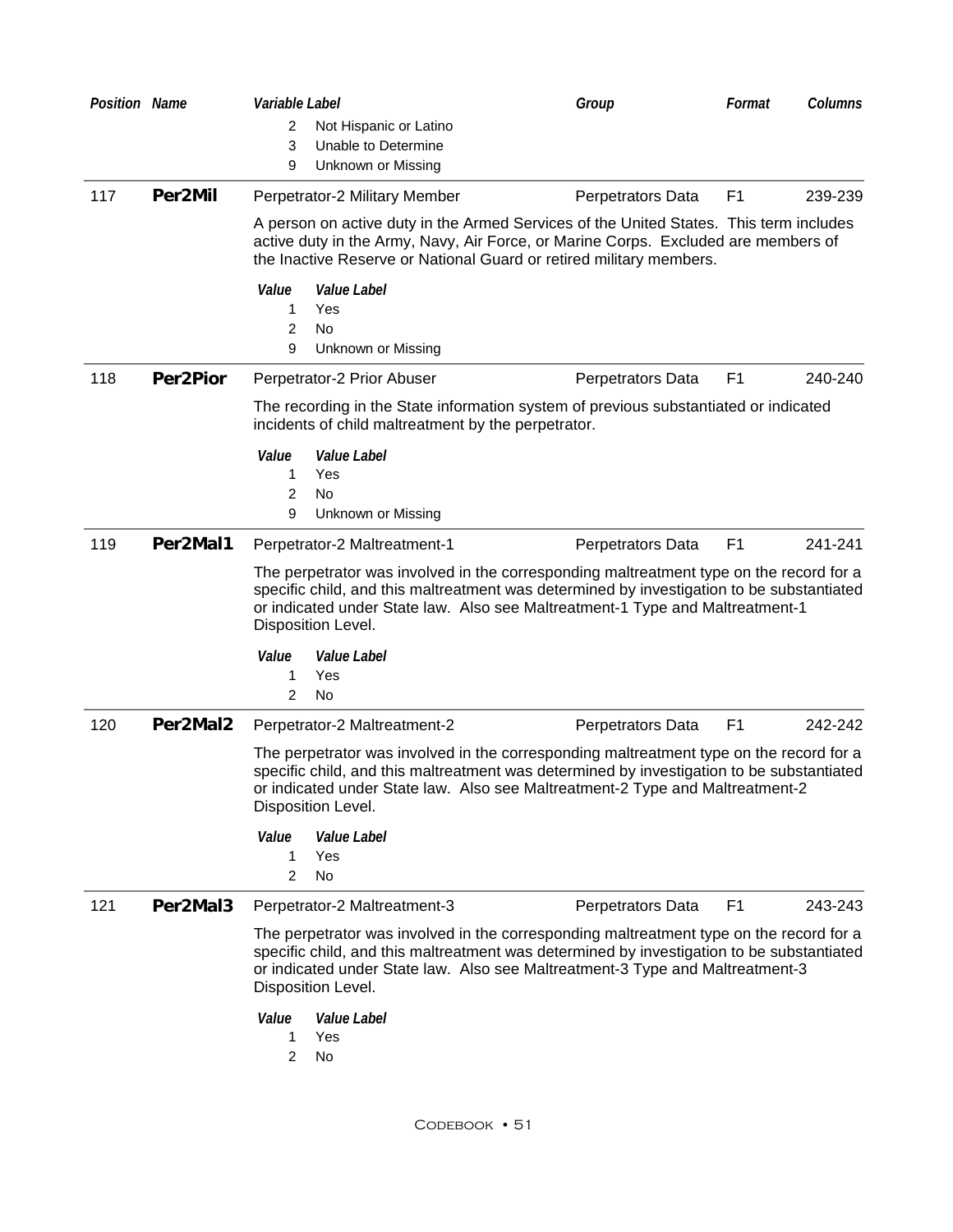| <b>Position Name</b> |          | Variable Label                                                                                                                                                                                                                                                                                                                                                                                                    | Group             | Format         | <b>Columns</b> |
|----------------------|----------|-------------------------------------------------------------------------------------------------------------------------------------------------------------------------------------------------------------------------------------------------------------------------------------------------------------------------------------------------------------------------------------------------------------------|-------------------|----------------|----------------|
| 122                  | Per2Mal4 | Perpetrator-2 Maltreatment-4                                                                                                                                                                                                                                                                                                                                                                                      | Perpetrators Data | F <sub>1</sub> | 244-244        |
|                      |          | The perpetrator was involved in the corresponding maltreatment type on the record for a<br>specific child, and this maltreatment was determined by investigation to be substantiated<br>or indicated under State law. Also see Maltreatment-4 Type and Maltreatment-4<br>Disposition Level.                                                                                                                       |                   |                |                |
|                      |          | Value<br>Value Label<br>1<br>Yes<br>2<br>No                                                                                                                                                                                                                                                                                                                                                                       |                   |                |                |
| 123                  | Per3ID   | Perpetrator-3 ID                                                                                                                                                                                                                                                                                                                                                                                                  | Perpetrators Data | A10            | 245-254        |
|                      |          | A unique identification assigned to each perpetrator. This identification is not the actual<br>State perpetrator identification but is an encrypted identification assigned by the State<br>for purposes of the NCANDS data collection.                                                                                                                                                                           |                   |                |                |
|                      |          | If MalDeath = 1 (Child Died), then this variable is suppressed (recoded to "XXXXXXXX")                                                                                                                                                                                                                                                                                                                            |                   |                |                |
| 124                  | Per3Rel  | Perpetrator-3 Relationship                                                                                                                                                                                                                                                                                                                                                                                        | Perpetrators Data | F <sub>2</sub> | 255-256        |
|                      |          | Primary role of the perpetrator with a child victim of maltreatment.                                                                                                                                                                                                                                                                                                                                              |                   |                |                |
| 125                  | Per3Prnt | Value<br>Value Label<br>1<br>Parent<br><b>Other Relative</b><br>2<br><b>Foster Parent</b><br>3<br><b>Residential Facility Staff</b><br>4<br>Child Day Care Provider<br>5<br><b>Unmarried Partner of Parent</b><br>6<br>Legal Guardian<br>7<br>Other<br>88<br>99<br>Unknown or Missing<br>Perpetrator-3 As A Parent<br>This field indicates the perpetrator's detailed parent role to the child at the time of the | Perpetrators Data | F <sub>1</sub> | 257-257        |
|                      |          | alleged maltreatment.<br>Value<br>Value Label<br><b>Biological Parent</b><br>1<br>2<br>Step-Parent<br><b>Adoptive Parent</b><br>3<br><b>Other Parent</b><br>8<br>Unknown or Missing<br>9                                                                                                                                                                                                                          |                   |                |                |
| 126                  | Per3Cr   | Perpetrator-3 As A Caretaker<br>The person who has been determined to have caused or knowingly allowed the<br>maltreatment of the child was also responsible for the care and supervision of the child<br>at the time of the maltreatment.<br>Value<br><i>Value Label</i><br>1<br>Yes                                                                                                                             | Perpetrators Data | F <sub>1</sub> | 258-258        |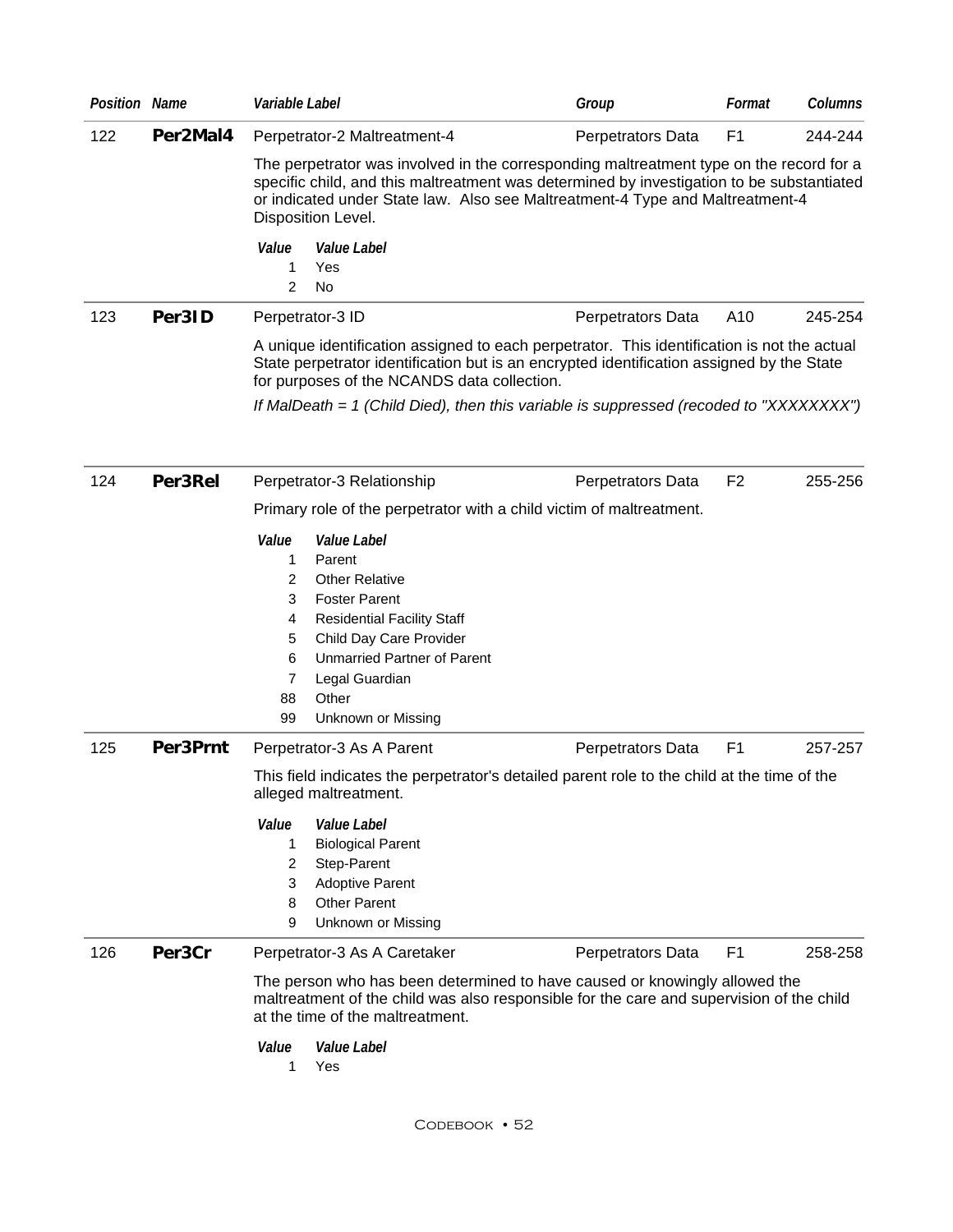| <b>Position Name</b> |                                                                                                    | Variable Label                                                                                                                                                                              |                                                                                                                                                                                                                                                                                                                                                                                                                                                                                                                        | Group             | Columns<br>Format         |
|----------------------|----------------------------------------------------------------------------------------------------|---------------------------------------------------------------------------------------------------------------------------------------------------------------------------------------------|------------------------------------------------------------------------------------------------------------------------------------------------------------------------------------------------------------------------------------------------------------------------------------------------------------------------------------------------------------------------------------------------------------------------------------------------------------------------------------------------------------------------|-------------------|---------------------------|
|                      |                                                                                                    | 2<br>9                                                                                                                                                                                      | <b>No</b><br>Unknown or Missing                                                                                                                                                                                                                                                                                                                                                                                                                                                                                        |                   |                           |
| 127                  | Per3Age                                                                                            |                                                                                                                                                                                             | Perpetrator-3 Age At Report                                                                                                                                                                                                                                                                                                                                                                                                                                                                                            | Perpetrators Data | F <sub>2</sub><br>259-260 |
|                      |                                                                                                    |                                                                                                                                                                                             | Age of an individual determined to have caused or knowingly allowed the maltreatment<br>of a child. Age is calculated in years at the time of the report of child maltreatment.                                                                                                                                                                                                                                                                                                                                        |                   |                           |
|                      |                                                                                                    |                                                                                                                                                                                             | In the Contributed File, this var is continuous. On output, it is bottom-coded to "17 or<br>younger" and top-coded to "70 or older".                                                                                                                                                                                                                                                                                                                                                                                   |                   |                           |
|                      |                                                                                                    | Value<br>17<br>70<br>99                                                                                                                                                                     | Value Label<br>17 Years Old or Younger<br>70 Years or Older<br>Unknown or Missing                                                                                                                                                                                                                                                                                                                                                                                                                                      |                   |                           |
| 128                  | Per3Sex                                                                                            |                                                                                                                                                                                             | Perpetrator-3 Sex                                                                                                                                                                                                                                                                                                                                                                                                                                                                                                      | Perpetrators Data | F <sub>1</sub><br>261-261 |
|                      |                                                                                                    |                                                                                                                                                                                             | The gender of the perpetrator at the time of the report.                                                                                                                                                                                                                                                                                                                                                                                                                                                               |                   |                           |
|                      |                                                                                                    | Value<br>1<br>2<br>9                                                                                                                                                                        | Value Label<br>Male<br>Female<br>Unknown or Missing                                                                                                                                                                                                                                                                                                                                                                                                                                                                    |                   |                           |
| 129                  | <b>P3RacAI</b>                                                                                     |                                                                                                                                                                                             | Perp-3 Race Amer Indian or Alaska Native                                                                                                                                                                                                                                                                                                                                                                                                                                                                               | Perpetrators Data | F <sub>1</sub><br>262-262 |
|                      |                                                                                                    | attachment.<br>perpetrators).<br>"Unknown."<br>Value<br>1<br>2<br>9                                                                                                                         | A perpetrator having origins in any of the original peoples of North and South America<br>(including Central America), and who maintains tribal affiliation or community<br>Race should match on records (perpetrators) with the same Perpetrator ID (repeat<br>If a very small number of perpetrators of the same race are located in the same county<br>of report, all the race and ethnicity variables for that perpetrator are recoded to<br>Value Label<br>Yes<br>No<br>Unable to Determine<br>Unknown or Missing |                   |                           |
| 130                  | <b>P3RacAs</b>                                                                                     |                                                                                                                                                                                             | Perpetrator-3 Race Asian                                                                                                                                                                                                                                                                                                                                                                                                                                                                                               | Perpetrators Data | F <sub>1</sub><br>263-263 |
|                      |                                                                                                    |                                                                                                                                                                                             | A perpetrator having origins in any of the original peoples of the Far East, Southeast<br>Asia, or the Indian sub continent, including, for example, Cambodia, China, India, Japan,<br>Korea, Malaysia, Pakistan, the Philippine Islands, Thailand, and Vietnam.                                                                                                                                                                                                                                                       |                   |                           |
|                      | Race should match on records (perpetrators) with the same Perpetrator ID (repeat<br>perpetrators). |                                                                                                                                                                                             |                                                                                                                                                                                                                                                                                                                                                                                                                                                                                                                        |                   |                           |
|                      |                                                                                                    | If a very small number of perpetrators of the same race are located in the same county<br>of report, all the race and ethnicity variables for that perpetrator are recoded to<br>"Unknown." |                                                                                                                                                                                                                                                                                                                                                                                                                                                                                                                        |                   |                           |
|                      |                                                                                                    | Value<br>1<br>2                                                                                                                                                                             | Value Label<br>Yes<br>No                                                                                                                                                                                                                                                                                                                                                                                                                                                                                               |                   |                           |
|                      |                                                                                                    |                                                                                                                                                                                             | CODEBOOK • 53                                                                                                                                                                                                                                                                                                                                                                                                                                                                                                          |                   |                           |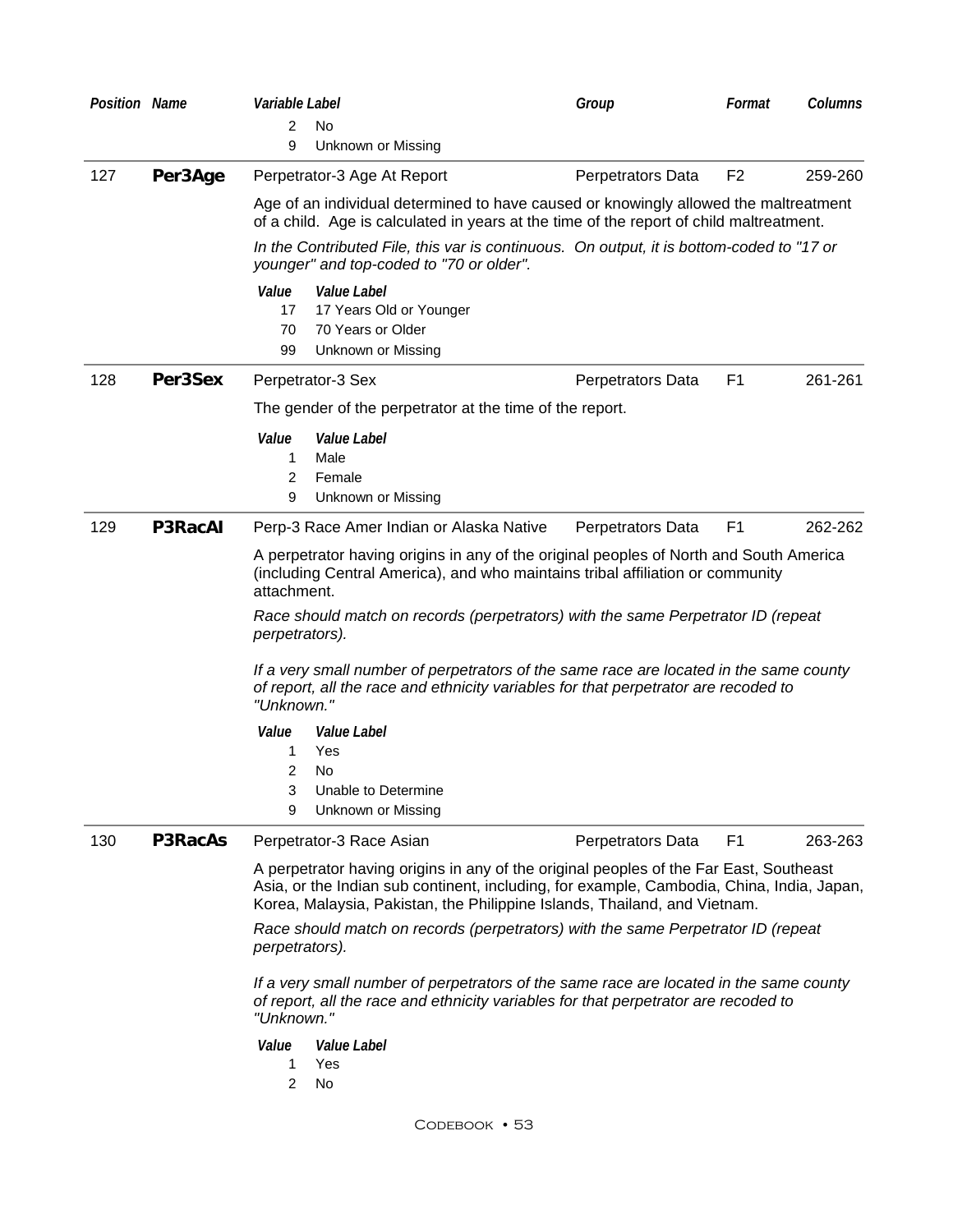| <b>Position Name</b> |                | Variable Label                                                                                                                                                                              | Group             | Format         | Columns |
|----------------------|----------------|---------------------------------------------------------------------------------------------------------------------------------------------------------------------------------------------|-------------------|----------------|---------|
|                      |                | 3<br>Unable to Determine<br>9<br>Unknown or Missing                                                                                                                                         |                   |                |         |
| 131                  | <b>P3RacBI</b> | Perp-3 Race Black or African American                                                                                                                                                       | Perpetrators Data | F <sub>1</sub> | 264-264 |
|                      |                | A perpetrator having origins in any of the black racial groups of Africa.                                                                                                                   |                   |                |         |
|                      |                | Race should match on records (perpetrators) with the same Perpetrator ID (repeat<br>perpetrators).                                                                                          |                   |                |         |
|                      |                | If a very small number of perpetrators of the same race are located in the same county<br>of report, all the race and ethnicity variables for that perpetrator are recoded to<br>"Unknown." |                   |                |         |
|                      |                | Value<br>Value Label<br>Yes<br>1<br>2<br>No<br>3<br>Unable to Determine                                                                                                                     |                   |                |         |
|                      |                | 9<br>Unknown or Missing                                                                                                                                                                     |                   |                |         |
| 132                  | <b>P3RacNH</b> | Perp-3 Race Pacific Islander                                                                                                                                                                | Perpetrators Data | F <sub>1</sub> | 265-265 |
|                      |                | A perpetrator having origins in any of the original peoples of Hawaii, Guam, Samoa, or<br>other Pacific Islands.                                                                            |                   |                |         |
|                      |                | Race should match on records (perpetrators) with the same Perpetrator ID (repeat<br>perpetrators).                                                                                          |                   |                |         |
|                      |                | If a very small number of perpetrators of the same race are located in the same county<br>of report, all the race and ethnicity variables for that perpetrator are recoded to<br>"Unknown." |                   |                |         |
|                      |                | Value<br>Value Label                                                                                                                                                                        |                   |                |         |
|                      |                | 1<br>Yes<br>2<br>No                                                                                                                                                                         |                   |                |         |
|                      |                | 3<br>Unable to Determine                                                                                                                                                                    |                   |                |         |
|                      |                | 9<br>Unknown or Missing                                                                                                                                                                     |                   |                |         |
| 133                  | P3RacWh        | Perpetrator-3 Race White                                                                                                                                                                    | Perpetrators Data | F <sub>1</sub> | 266-266 |
|                      |                | A perpetrator having origins in any of the original peoples of Europe, the Middle East, or<br>North Africa.                                                                                 |                   |                |         |
|                      |                | Race should match on records (perpetrators) with the same Perpetrator ID (repeat<br>perpetrators).                                                                                          |                   |                |         |
|                      |                | If a very small number of perpetrators of the same race are located in the same county<br>of report, all the race and ethnicity variables for that perpetrator are recoded to<br>"Unknown." |                   |                |         |
|                      |                | <i>Value</i><br><i>Value Label</i><br>Yes<br>1.                                                                                                                                             |                   |                |         |
|                      |                | $\overline{2}$<br>No.                                                                                                                                                                       |                   |                |         |
|                      |                | 3<br>Unable to Determine<br>9<br>Unknown or Missing                                                                                                                                         |                   |                |         |
|                      |                |                                                                                                                                                                                             |                   |                |         |
|                      |                |                                                                                                                                                                                             |                   |                |         |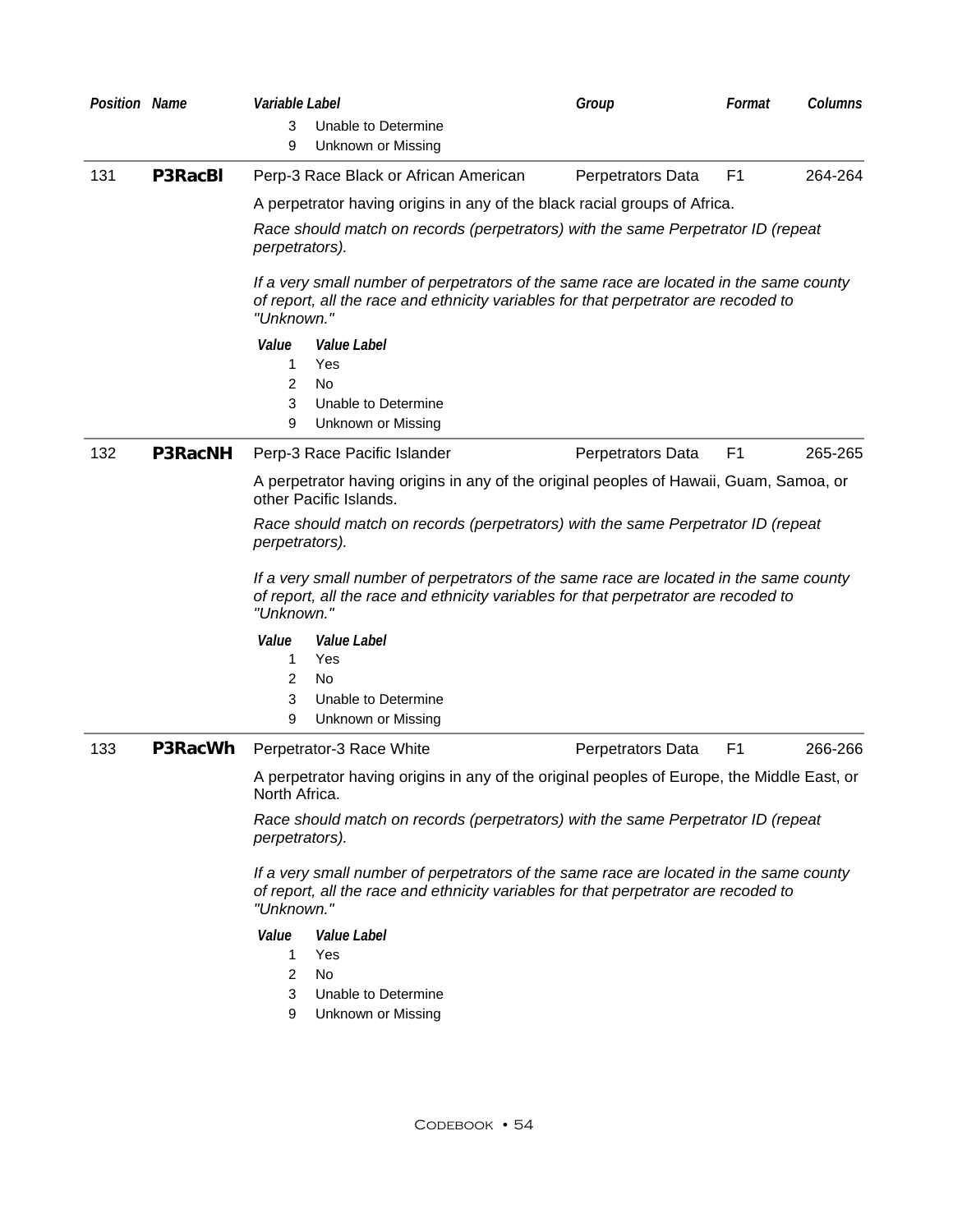| <b>Position Name</b> |                                                                                                                                                                                                                                                                                             | Variable Label                                                                                                                                                                                                                                      |                                                                                                                                                                                    | Group             | Format         | Columns |
|----------------------|---------------------------------------------------------------------------------------------------------------------------------------------------------------------------------------------------------------------------------------------------------------------------------------------|-----------------------------------------------------------------------------------------------------------------------------------------------------------------------------------------------------------------------------------------------------|------------------------------------------------------------------------------------------------------------------------------------------------------------------------------------|-------------------|----------------|---------|
| 134                  | P3RacUd                                                                                                                                                                                                                                                                                     |                                                                                                                                                                                                                                                     | Perpetrator-3 Race Undetermined                                                                                                                                                    | Perpetrators Data | F <sub>1</sub> | 267-267 |
|                      |                                                                                                                                                                                                                                                                                             |                                                                                                                                                                                                                                                     | The investigation has been unable to determine the race of the perpetrator.                                                                                                        |                   |                |         |
|                      |                                                                                                                                                                                                                                                                                             | Value<br>1.<br>2<br>9                                                                                                                                                                                                                               | Value Label<br>Yes<br>No<br>Unknown or Missing                                                                                                                                     |                   |                |         |
| 135                  | Per3Ethn                                                                                                                                                                                                                                                                                    |                                                                                                                                                                                                                                                     | Perpetrator-3 Hispanic Ethnicity                                                                                                                                                   | Perpetrators Data | F <sub>1</sub> | 268-268 |
|                      |                                                                                                                                                                                                                                                                                             |                                                                                                                                                                                                                                                     | A perpetrator of Hispanic or Latino Ethnicity is a person of Cuban, Mexican, Puerto<br>Rican, South or Central American, or other Spanish culture or origin, regardless of race.   |                   |                |         |
|                      |                                                                                                                                                                                                                                                                                             | perpetrators).                                                                                                                                                                                                                                      | Race should match on records (perpetrators) with the same Perpetrator ID (repeat                                                                                                   |                   |                |         |
|                      |                                                                                                                                                                                                                                                                                             | "Unknown."                                                                                                                                                                                                                                          | If a very small number of perpetrators of the same ethnicity are located in the same<br>county of report, all the race and ethnicity variables for that perpetrator are recoded to |                   |                |         |
|                      |                                                                                                                                                                                                                                                                                             | Value                                                                                                                                                                                                                                               | Value Label                                                                                                                                                                        |                   |                |         |
|                      |                                                                                                                                                                                                                                                                                             | 1                                                                                                                                                                                                                                                   | Yes, Hispanic or Latino                                                                                                                                                            |                   |                |         |
|                      |                                                                                                                                                                                                                                                                                             | 2<br>3                                                                                                                                                                                                                                              | Not Hispanic or Latino<br>Unable to Determine                                                                                                                                      |                   |                |         |
|                      |                                                                                                                                                                                                                                                                                             | 9                                                                                                                                                                                                                                                   | Unknown or Missing                                                                                                                                                                 |                   |                |         |
| 136                  | Per3Mil                                                                                                                                                                                                                                                                                     |                                                                                                                                                                                                                                                     | Perpetrator-3 Military Member                                                                                                                                                      | Perpetrators Data | F <sub>1</sub> | 269-269 |
|                      |                                                                                                                                                                                                                                                                                             | A person on active duty in the Armed Services of the United States. This term includes<br>active duty in the Army, Navy, Air Force, or Marine Corps. Excluded are members of<br>the Inactive Reserve or National Guard or retired military members. |                                                                                                                                                                                    |                   |                |         |
|                      |                                                                                                                                                                                                                                                                                             | Value                                                                                                                                                                                                                                               | Value Label                                                                                                                                                                        |                   |                |         |
|                      |                                                                                                                                                                                                                                                                                             | 1                                                                                                                                                                                                                                                   | Yes                                                                                                                                                                                |                   |                |         |
|                      |                                                                                                                                                                                                                                                                                             | 2                                                                                                                                                                                                                                                   | No                                                                                                                                                                                 |                   |                |         |
|                      |                                                                                                                                                                                                                                                                                             | 9                                                                                                                                                                                                                                                   | Unknown or Missing                                                                                                                                                                 |                   |                |         |
| 137                  | <b>Per3Pior</b>                                                                                                                                                                                                                                                                             |                                                                                                                                                                                                                                                     | Perpetrator-3 Prior Abuser                                                                                                                                                         | Perpetrators Data | F <sub>1</sub> | 270-270 |
|                      |                                                                                                                                                                                                                                                                                             |                                                                                                                                                                                                                                                     | The recording in the State information system of previous substantiated or indicated<br>incidents of child maltreatment by the perpetrator.                                        |                   |                |         |
|                      |                                                                                                                                                                                                                                                                                             | Value                                                                                                                                                                                                                                               | Value Label                                                                                                                                                                        |                   |                |         |
|                      |                                                                                                                                                                                                                                                                                             | 1.                                                                                                                                                                                                                                                  | Yes                                                                                                                                                                                |                   |                |         |
|                      |                                                                                                                                                                                                                                                                                             | $\overline{2}$                                                                                                                                                                                                                                      | <b>No</b>                                                                                                                                                                          |                   |                |         |
|                      |                                                                                                                                                                                                                                                                                             | 9                                                                                                                                                                                                                                                   | Unknown or Missing                                                                                                                                                                 |                   |                |         |
| 138                  | Per3Mal1                                                                                                                                                                                                                                                                                    |                                                                                                                                                                                                                                                     | Perpetrator-3 Maltreatment-1                                                                                                                                                       | Perpetrators Data | F <sub>1</sub> | 271-271 |
|                      | The perpetrator was involved in the corresponding maltreatment type on the record for a<br>specific child, and this maltreatment was determined by investigation to be substantiated<br>or indicated under State law. Also see Maltreatment-1 Type and Maltreatment-1<br>Disposition Level. |                                                                                                                                                                                                                                                     |                                                                                                                                                                                    |                   |                |         |
|                      |                                                                                                                                                                                                                                                                                             | Value<br>1.<br>2                                                                                                                                                                                                                                    | Value Label<br>Yes<br>No                                                                                                                                                           |                   |                |         |